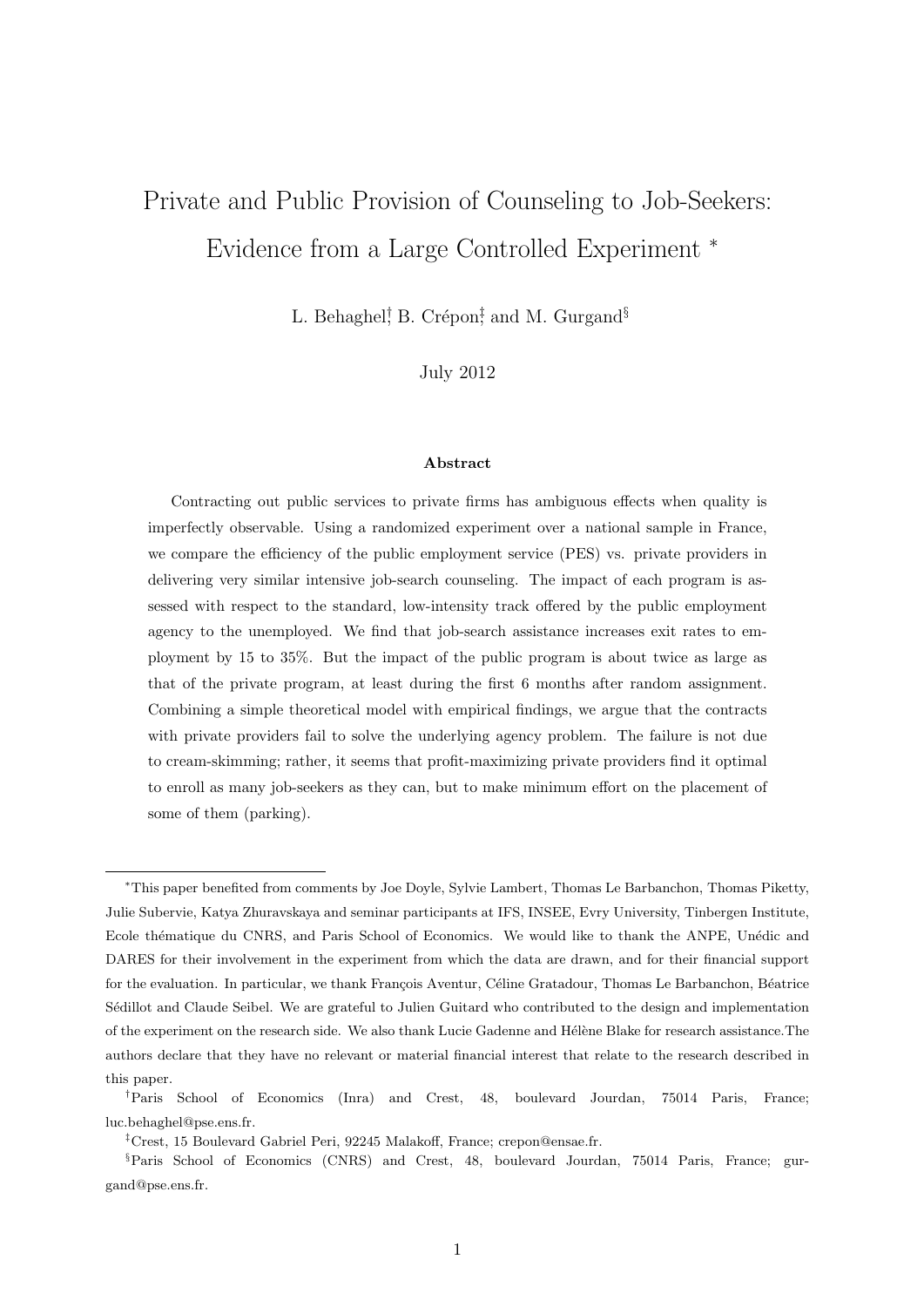# 1 Introduction

Job-search counseling policies have received increasing attention both from policy makers and researchers in many countries over the last decades. Evaluations show that they are generally efficient, especially compared with more traditional active labor market policies, such as training and subsidized employment (Card et al., 2010). Until the late 1990s, OECD countries typically involved a broad range of public and semi-public education institutions as well as private firms in the training of job-seekers, but public employment agencies kept a monopoly on individual assistance and the matching of job-seekers with vacancies. The recent and rapid expansion of job-search assistance to a large number of unemployed persons has increasingly relied on publicly-funded private providers (Finn, 2011). Australia (in 1998) and the Netherlands (in 2001) have allowed private providers to take over individual assistance to job-seekers. Similarly, in the US, a significant minority of states has started contracting out case management and eligibility determination to private providers in welfare-to-work programs.<sup>[1](#page-0-0)</sup> These early movers have been emulated by others, with strong support from international organizations such as the OECD and the European Union (EU). In particular, in 1998, the European Commission urged EU member states to open up publicly-funded employment services to private providers in order to increase efficiency.[2](#page-0-0) Whether these changes have actually improved the well-being of job-seekers and reduced the costs of services is the topic of highly polemical public debates.<sup>[3](#page-0-0)</sup>

Outsourcing public services to private firms raises classical economic issues when either actions

<sup>&</sup>lt;sup>1</sup>In 1996, the Personal Responsibility and Work Opportunity Reconciliation Act gave more autonomy to individual states for implementing a new welfare program: "Temporary Assistance for Needy Families" (TANF). Several states and localities (including Wisconsin and New York City) contracted out all services, including eligibility for TANF financial assistance and case management, to private providers. See McConnell et al., 2003.

<sup>&</sup>lt;sup>2</sup>"It is essential to redefine the role and tasks of the PESs in relation to the other providers of commercial or non-commercial services: for example, possibility of the PESs withdrawing from activities which can be carried out more effectively by other employment services, possibility of outsourcing certain tasks" (EC, 1998).

<sup>&</sup>lt;sup>3</sup>In France, for instance, the government's decision to outsource the case management of 320,000 job-seekers to private providers in 2010 and 2011 made the front page of a national newspaper, under the headline "Making money on the backs of job-seekers" (L'Humanité, 2009), while a member of parliament challenged the government, stating that: "The fierce competition of these firms [private providers of job-search assistance] against one another bears almost exclusively on costs, to the greatest prejudice of the service to persons made vulnerable by the loss of a job" (Assemblée nationale, 2009).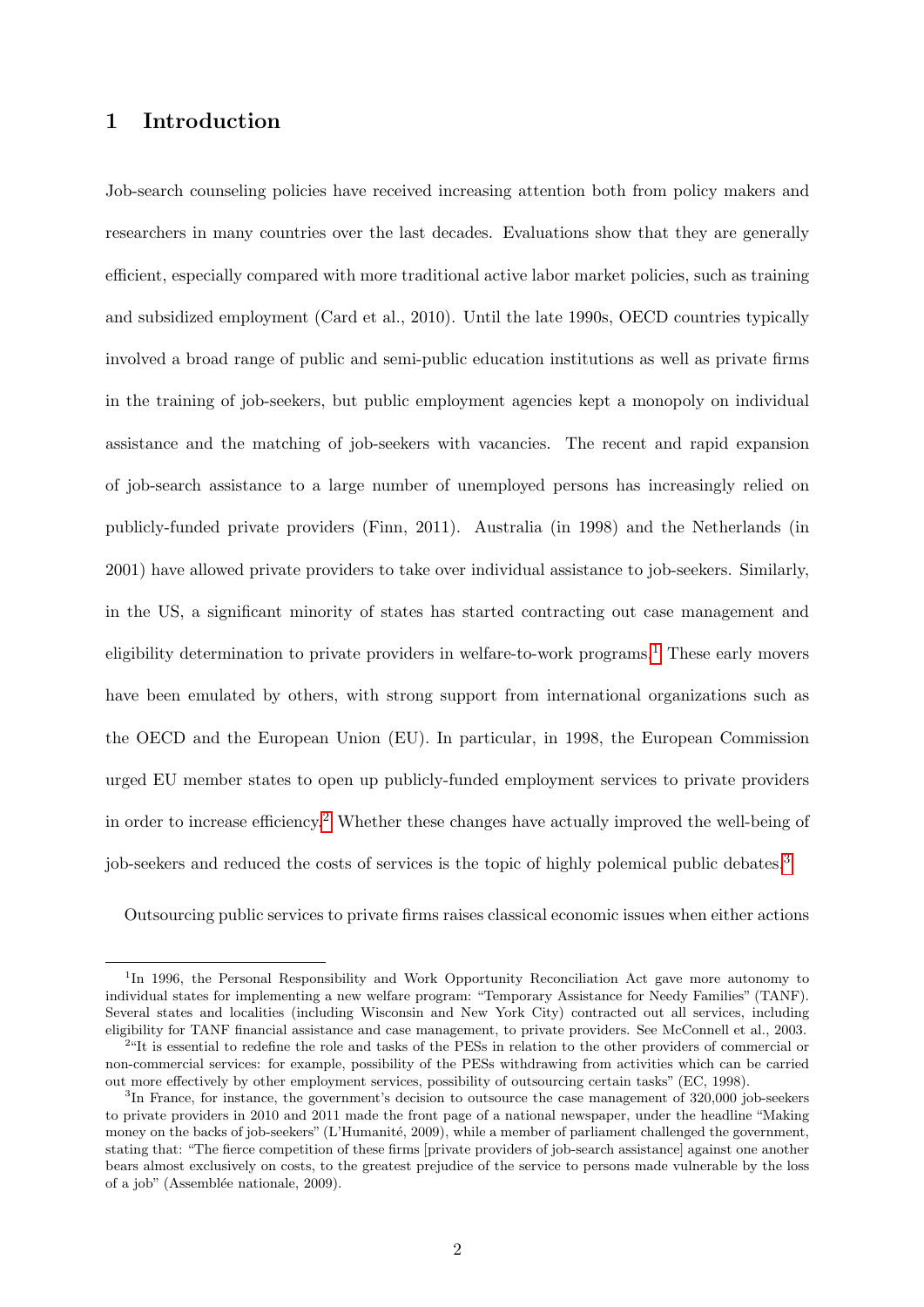or quality are not perfectly observable. In the job-search counseling environment, one might imagine that the actions to be implemented are observable and can be monitored. However, the unemployed are strongly heterogeneous and the actual effort targeted on each individual is impossible to control. The fact that the effort and ability of the unemployed person (her capacity to find a job on her own) are largely unobservable limits what can be inferred from observed outcomes. As a result, cream-skimming (by which the providers only enroll job-seekers with the best labor market prospects) and parking (consisting in a bare minimum of services for harder-to-place clients) can be optimal strategies if the incentive structure created by the government contract does not rule them out. Agency problems may thus counterbalance the perception that market discipline induces private firms to be more efficient than PESs.

This paper provides novel empirical evidence on this issue. It analyzes one episode in the opening-up to private contractors of the job-seeker placement market in France, in 2007-2008. This episode allows a direct comparison of the placement impacts of two highly comparable job-search programs, one provided in-house by the public employment agency (ANPE), the other one outsourced to private providers by the unemployment benefit fund (Unédic).<sup>[4](#page-0-0)</sup> The context is as follows: at the end of 2006, Unédic contracted out to private companies to provide job-search assistance to unemployed job-seekers eligible for unemployment benefits. The stated goal was to make savings: Un´edic expected the unemployment benefits saved thanks to the job-seekers' faster return to work to outweigh the cost of job-search assistance. An additional goal was to create competitors to the public employment agency, just after a law passed in 2005 had abolished the ANPE's monopoly on the placement of job-seekers. The ANPE responded by developing a "twin" job-search program, provided in-house by dedicated personal advisors (caseworkers). The two programs provide much more intensive assistance than the standard track followed by job-seekers: in each program, the caseload ratio is limited to 40 job-seekers

<sup>&</sup>lt;sup>4</sup>In the French system, the two organizations were separate at that time, the former being a State agency and the latter being managed by employers' organizations and trade unions.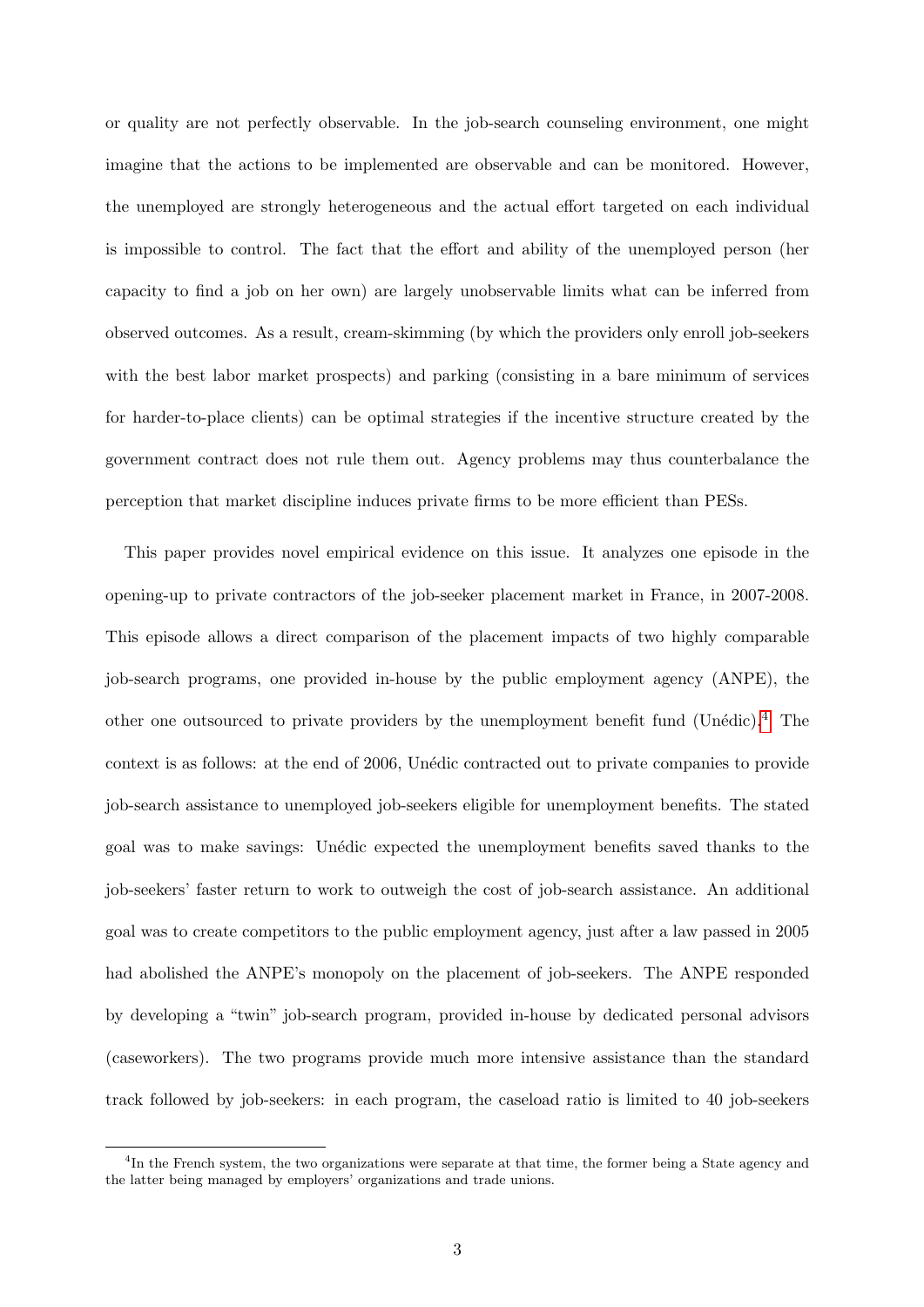per personal advisor, compared to about 120 in the standard track. Although each program is planned to serve about 40,000 job-seekers over one year, they are considered experimental programs and are jointly evaluated, using a randomized controlled trial. We present the results of this evaluation, conducted in about 400 local public employment offices and involving more than 200,000 job-seekers.

There are two basic results. First, intensive counseling does increase transitions to employment in the two programs. After 6 months, for instance, exit rates to employment increase by 4 to 9 percentage points for program recipients, a 15 to 35% increase on the counterfactual exit rates (around 25% under the standard track). Second, impacts are consistently higher for the public program as compared with the private one.

We also find evidence that private contractors respond closely to the detailed incentives of their contract with Unédic. In the second part of the paper, we therefore investigate whether the incentives given to private contractors may explain their lower performance. Outsourcing jobsearch assistance frequently involves a two-tier payment to the contractors: an (unconditional) upfront payment when the job-seeker signs in, and a (conditional) payment if the job-seeker is placed on time in an eligible job. This contract structure aims to find a balance between the risk of cream-skimming and the risk of parking. We propose a simple agency model to take this tradeoff into account. We find evidence that the upfront payment in our setting is large enough to induce private contractors to maximize program enrollment rather than to cream-skim, but that they probably also have an incentive to park those job-seekers on whom job-search assistance has limited impact. This analysis implies that the lower performance of private contractors could result from a difficulty in setting the right incentives.

There is a growing literature evaluating job-search programs<sup>[5](#page-0-0)</sup> but, to our knowledge, very

<sup>&</sup>lt;sup>5</sup>See the meta-analysis in Card et al. (2010). Dolton and O'Neill (1996, 2002) and Blundell et al. (2004) provide evaluations for the UK; for instance, Blundell et al. (2004) find that a mandatory job search program in the UK increased outflows to jobs by 20%. Meyer (1995) and Ashenfelter et al. (2005) report results for the US. By contrast, analyzing a Dutch randomized experiment, van den Berg and van der Klauw (2006) find no evidence that counseling and monitoring affected the exit rate to work. More recently, Rosholm (2008), Bernhard and Wolf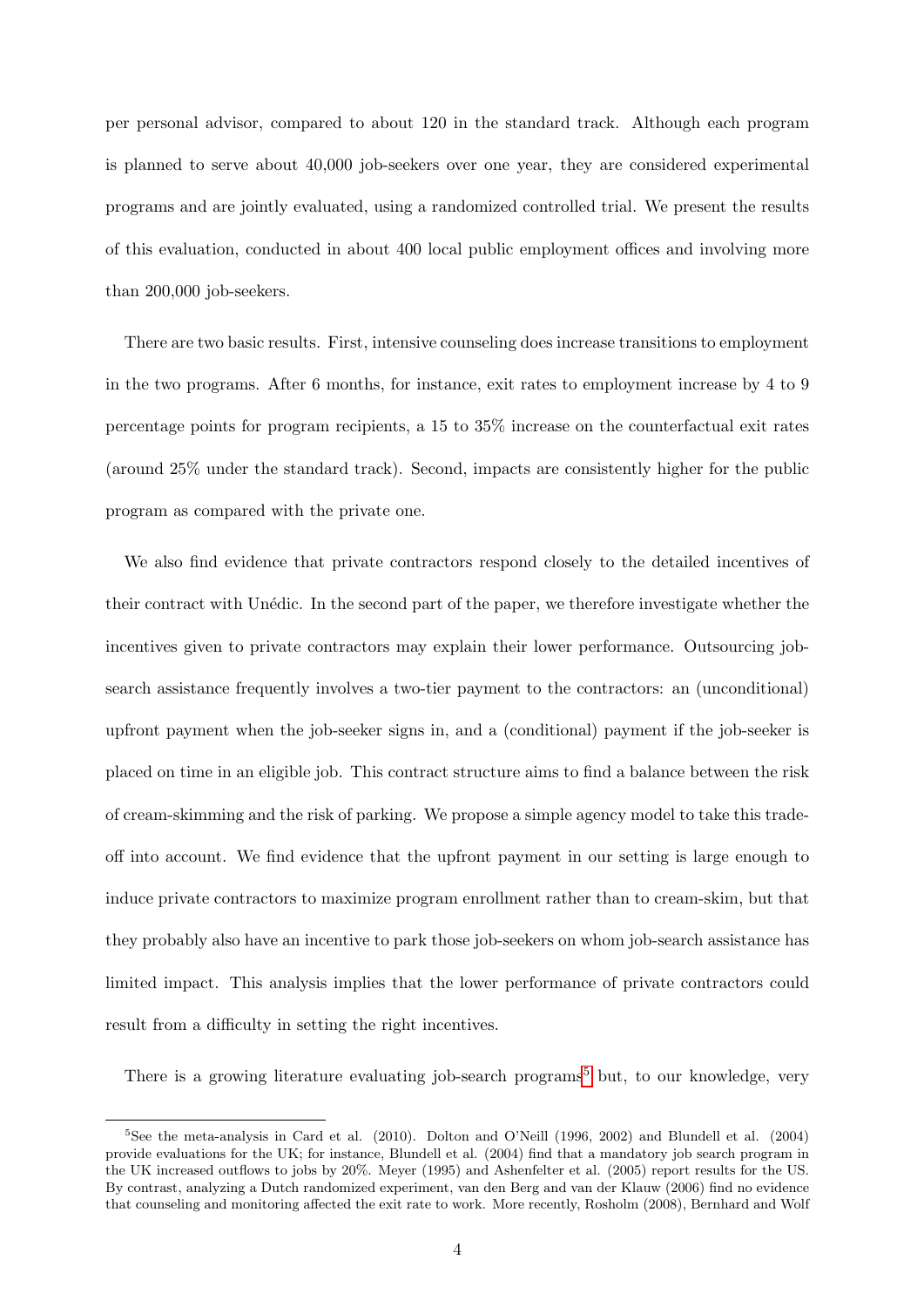few of these papers allow direct comparison of the effect of public vs. private provision of the service. One paper close to ours is Bennemarker at al. (2009), who evaluate the effectiveness of contracting-out employment services to private placement agencies using a randomized trial. They tend to find some positive employment effects,  $6$  but it is unclear whether these effects should be attributed to the more intensive counseling per se (independently from its provider), or to the fact that the service was contracted out to private companies. In our experiment, we compare similar counseling practices, with similar intensities, so that the different outcomes are more closely dependent on ownership structure. Jonsson and Thoursie (2012) also use a randomized trial to compare public and private provision of vocational rehabilitation of Swedish individuals on long-term sick leave, where the two programs are similar and of comparable cost. They find no differences between the two treatments. Another related paper is Krug and Stephan (2011): job-seekers are randomly assigned to a mandatory counseling program provided either by private contractors or by the public employment offices in Germany. Consistent with our paper, the authors find that the in-house counseling program performs significantly better than the private one. However, those papers do not analyse the reasons for the lack of value-added from outsourcing.

Our paper also relates to the vast theoretical literature (Grossman and Hart, 1986, Shleifer, 1998, Hart et al., 1997, Besley and Ghatak, 2001) that examines the implications of firm ownership on the provision of public goods or public services. Private entrepreneurs may have stronger incentives to invest in cost-saving and quality-enhancing technologies. However, when quality is imperfectly observable, their incentives to engage in pure cost reduction may be too strong. In their recent survey on the impact of outsourcing public services, Andersson and Jordahl (2011) find that private providers tend to be more efficient than public providers for services where

<sup>(2008)</sup> and Hägglund (2009) find positive effects for Denmark, Germany and Sweden. Autor and Houseman (2010) show that job placement firms tend to fulfill their obligations by means of temporary help jobs, also observing that this leads to significantly lower labor market integration

<sup>&</sup>lt;sup>6</sup>The point estimates are positive, but quite imprecise due to the low take-up rate and the limited sample size, so that only one estimate is significant at 10%.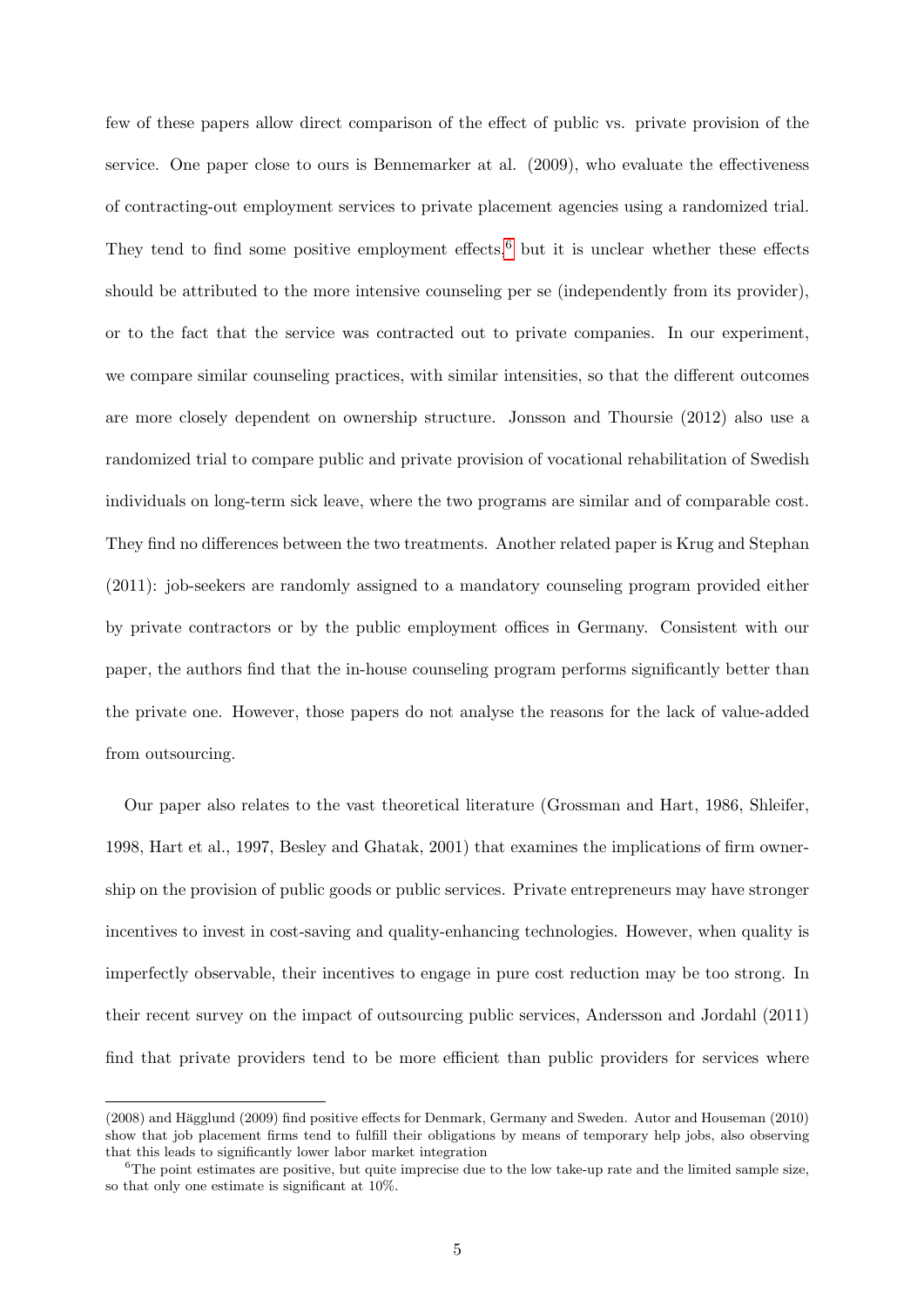effort and quality is easily observed, thus where contracting difficulty is limited (such as garbage collection). In contrast, the conclusion is mixed or reversed for activities where contracting is difficult (they mention prisons or residential youth care).<sup>[7](#page-0-0)</sup>

We consider here a version of this general question that applies to agency issues arising in the employment policy context. A few papers have investigated the impact of incentives in this context. Heckman, Heinrich and Smith (2002) analyze the impact of performance standards used to monitor (public) job-training centers in the context of the Job Training Partnership Act (JTPA). They do not find much room for cream-skimming; correspondingly, Heckman and Smith (2004) find that factors beyond the control of providers (personal choices, awareness of program eligibility) explain most of the selection into programs. Courty and Marschke (2004), also studying the JTPA, find evidence that job-training centers 'game' the incentive system by manipulating the dates of trainees' graduation to smooth performance over good and bad years. Koning and Heinrich (2010) analyze the impact of changes in the contract made with public providers in welfare-to-work programs in the Netherlands. Their results suggest that cream-skimming and parking are on average limited, even though they are more significant for the subgroup of disability insurance recipients. Overall, our results corroborate the idea that the risk of cream-skimming may have been overstated, leading to contracts with suboptimal incentives. The lower performance of private providers may well have been partly written in advance in their contracts. Of course, just as Heckman et al. (2002) conclude, "Nothing in this paper says that a successful [outsourcing contract] cannot be devised". The results however, call for careful implementation, involving perhaps some more experimentation.

The next section outlines the labor market context in France in 2007 and describes the public and private programs. Section [3](#page-9-0) presents the experiment. Section [4](#page-13-0) gives the main findings, directly derived from the randomized setting, while section [5](#page-17-0) explores the role of contracts

<sup>7</sup>They also argue that plausibly exogenous variation in outsourcing is the exception in the literature, so that available empirical evidence is subject to uncertainty.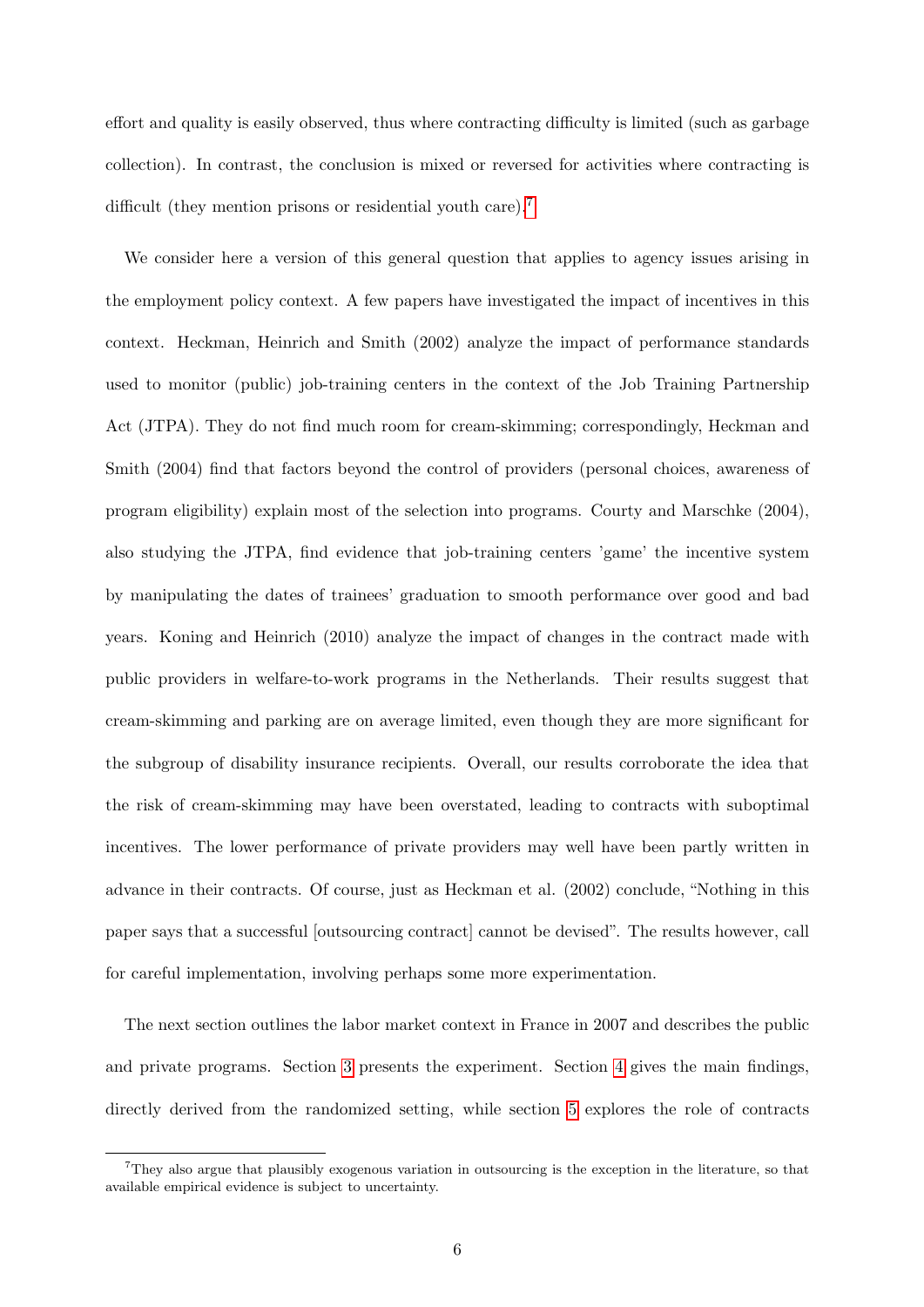in explaining the private program's lower performance. The subsequent section discusses the results, and the last section concludes.

## <span id="page-6-0"></span>2 The programs

Since the 1980s, the French labor market has been characterized by high unemployment rates and persistent long-term unemployment. At the beginning of the two programs, unemployment was decreasing but 8.4% of the labor force was still unemployed; of these, about 30% had been unemployed for a year or more.

Before 2005, the French public employment agency (ANPE) had a monopoly on the placement of unemployed job-seekers. The Social Cohesion Act (loi de cohésion sociale, January 2005) opened up this market to private companies. In 2005-2006, the French unemployment benefit provider (Un´edic) started experimenting with supplying intensive counseling to unemployment benefit claimants who had a high statistical risk of long-term unemployment. Private firms provided the counseling. In 2007, Unédic decided to scale up this program, targeting 41,000 jobseekers among those eligible for at least a year of unemployment benefits. In what follows, we call this program the "private program". Its main characteristics are as follows: each job-seeker receives intensive counseling during up to six months. Private companies are selected through a bidding process, conducted separately in 16 regions. The 11 private providers eventually selected belong to three groups: temporary agencies, consultancies specialized in the placement of workers after mass layoffs, and international firms (from Australia and the Netherlands) specialized in the placement of job-seekers. The payment structure is common to all regions: 30% of the maximum payment is paid upfront, when the job-seeker is enrolled in the program; the remaining  $70\%$  is conditional on placement:  $35\%$  is paid if the job-seeker finds a job within six months, and the remaining 35% is paid if the worker is still employed after 6 months. The maximum payment per worker results from the bidding process: it varies from one region to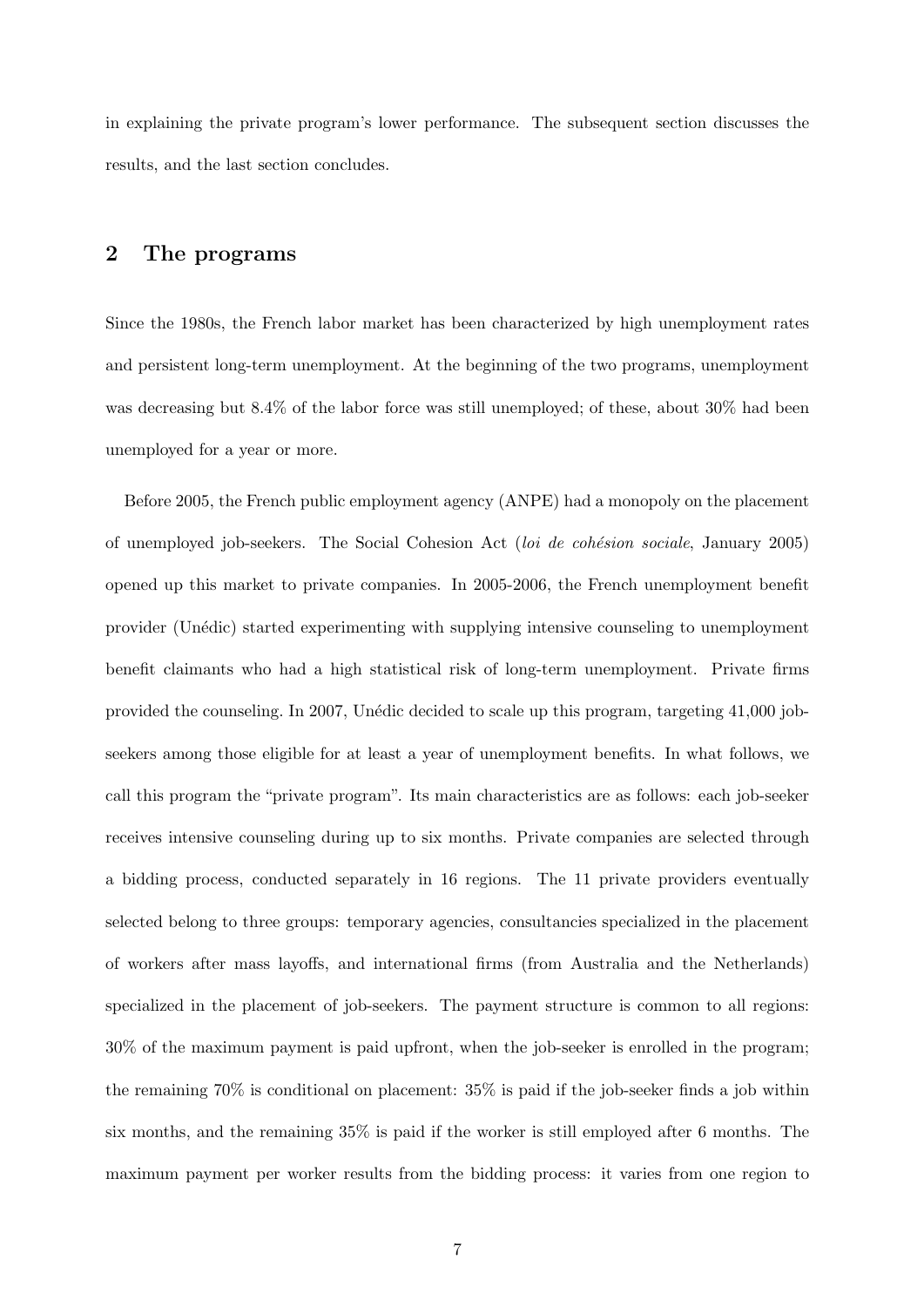another and ranges between  $3,000$  and  $3,947$  euros (Vivès, 2009). In other words, the minimum payment per worker is 900 euros (the upfront payment when the job-seeker is not placed within six months), and the maximum payment is 3,947 euros (when the worker is durably placed in a job, in the regions with the highest bidding price). There are restrictions on the employment contracts that trigger the conditional part of the payment: the contract must be open-ended or, if it is fixed-term, for at least six months. Moreover, the working time must exceed 110 hours per month. Unédic's involvement in the placement of job-seekers has explicit financial motives: the goal is to save on benefits by quickly placing job-seekers at risk of long-term unemployment.

Simultaneously but separately, the French employment public agency (ANPE) launched its own in-house program of intensive counseling. In addition to the population targeted by Unédic, this program also targeted job-seekers who were not eligible for unemployment benefits. Each job-seeker was also to receive intensive counseling during up to six months and the target was to start the program with 40,000 job-seekers in 2007. In what follows, the ANPE in-house program is called the "public program".

From a political economy perspective, it is noteworthy that the public program was triggered by the new competition from the private sector. In 2006, Unédic claimed that the local experiments conducted with private companies in 2005-2006 had been highly successful. The only evidence provided for this claim was that placement rates were high. However, no proper evaluation was conducted and the take-up in these early programs was low: only 30% of the job-seekers sent to the private companies actually entered the counseling program. Selection bias was an obvious problem. These dubious results were nonetheless used by Unédic as an argument in the latent conflict with the ANPE, which was accused of being inefficient. This motivated the requirement to run a randomized controlled trial to get transparent results – a première in the evaluation of labor market policies in France.

The exact content of the public and private programs varies locally. However, the basic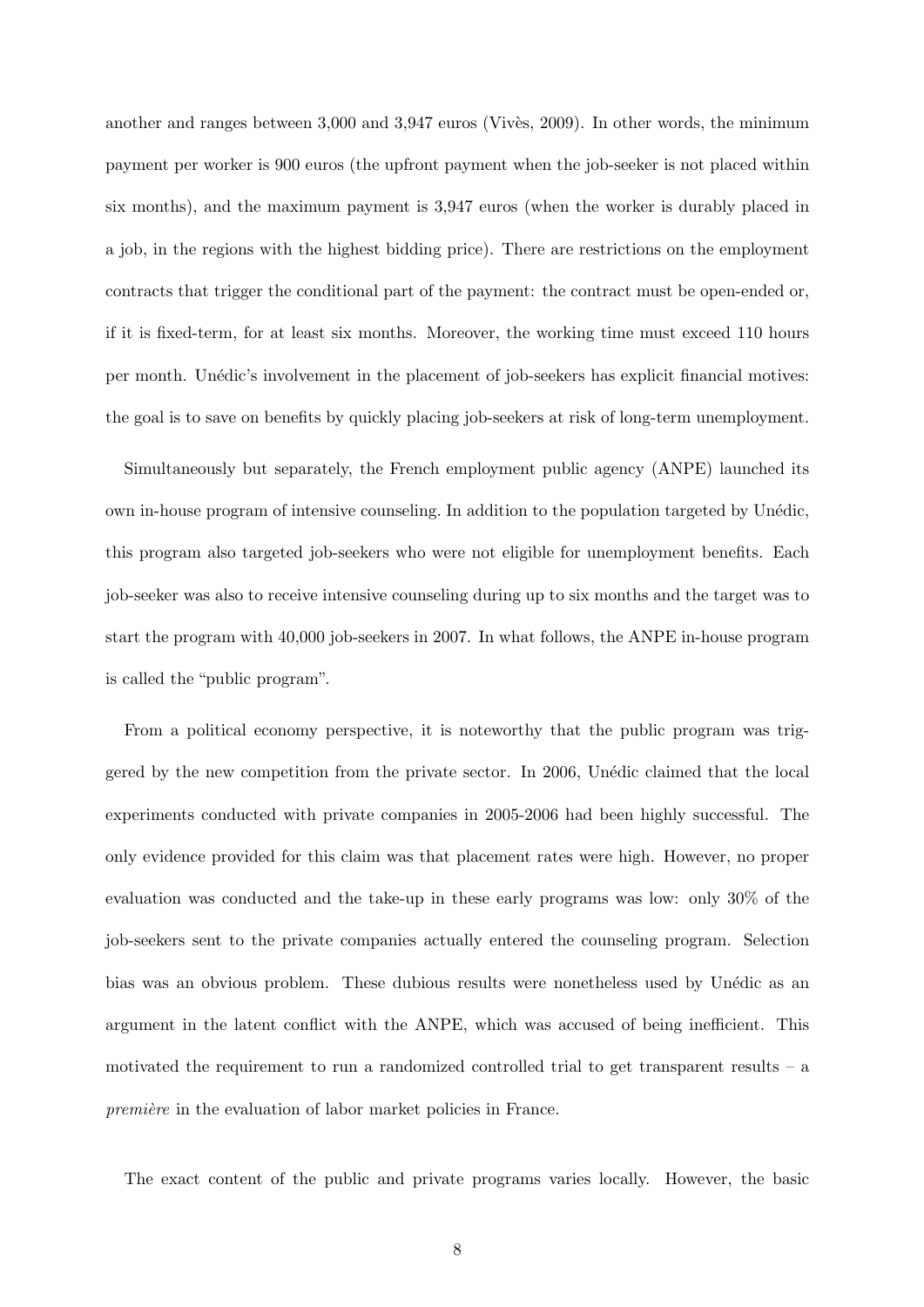structure is the same everywhere and across the two programs. The key feature is to assign a dedicated "personal advisor" with a much lower caseload to the job-seeker; in short, more human resources and a more integrated follow-up. This translates into at least one weekly contact (by e-mail or telephone) and one monthly face-to-face meeting between the job-seeker and the caseworker. In the private program, the terms of reference imply that a caseworker may not assist more than 40 job-seekers; this is also the average caseload ratio in the public program. Compared to the usual track, where a contact is supposed to take place every month and where ANPE agents assist on average 120 job-seekers, this is a significant increase in the human resources dedicated to assisting the job-seeker. In addition to using similar inputs, the two programs share a common approach and similar tools aimed at empowering the job-seeker.<sup>[8](#page-0-0)</sup> Job-seekers are enrolled by signing a charter, and their 6-month trajectory within the program is organized around an individual action plan, the objectives of which are periodically reviewed.<sup>[9](#page-0-0)</sup>

One way to quantify the treatment received by beneficiaries of the two programs (apart from the dramatic decrease in caseload ratios) is a survey run by the Ministry of Labor on a subsample of unemployed from the inflow that were subject to the random assignment 4 to 6 months after the start of the experiment. They were interviewed by telephone in March 2008, i.e., 9 to 11 months after their assignment (Gratadour and Le Barbanchon, 2009). Table [1](#page-40-0) analyzes this data on areas where the programs were developed jointly for the same population of job-seekers.<sup>[10](#page-0-0)</sup> First, the frequency of face-to-face interactions with caseworkers increases significantly in the two programs, compared to the standard track. Interestingly, however, the private program increases the differences between its job-seekers, whereas the public program reduces them. The public program increases the proportion of job-seekers receiving an intermediary level of service (1 to 3

<sup>8</sup>Capelier and Mizrahi (2008) conduct a qualitative comparison of the two programs, finding very few differences in methods and principles. According to another qualitative study by Divay (2009), the methods used by providers in the private program are not particularly innovative, compared with what the PES has been doing since the 1990s. What is new, however, is the intensity of the two programs.

<sup>9</sup>Formally, and in contrast to comparable job search experiments in the US (Meyer, 1995; Ashenfelter, Ashmore and Deschênes, 2005), the treatments do not directly include stricter enforcement of search requirements, although the more frequent interactions with caseworkers may be viewed as increased monitoring.

 $10$ As detailed below, since only part of the job-seekers actually participated in the program they were assigned to, we compute 2SLS estimates instrumenting participation with assignment, see equation [1.](#page-13-1)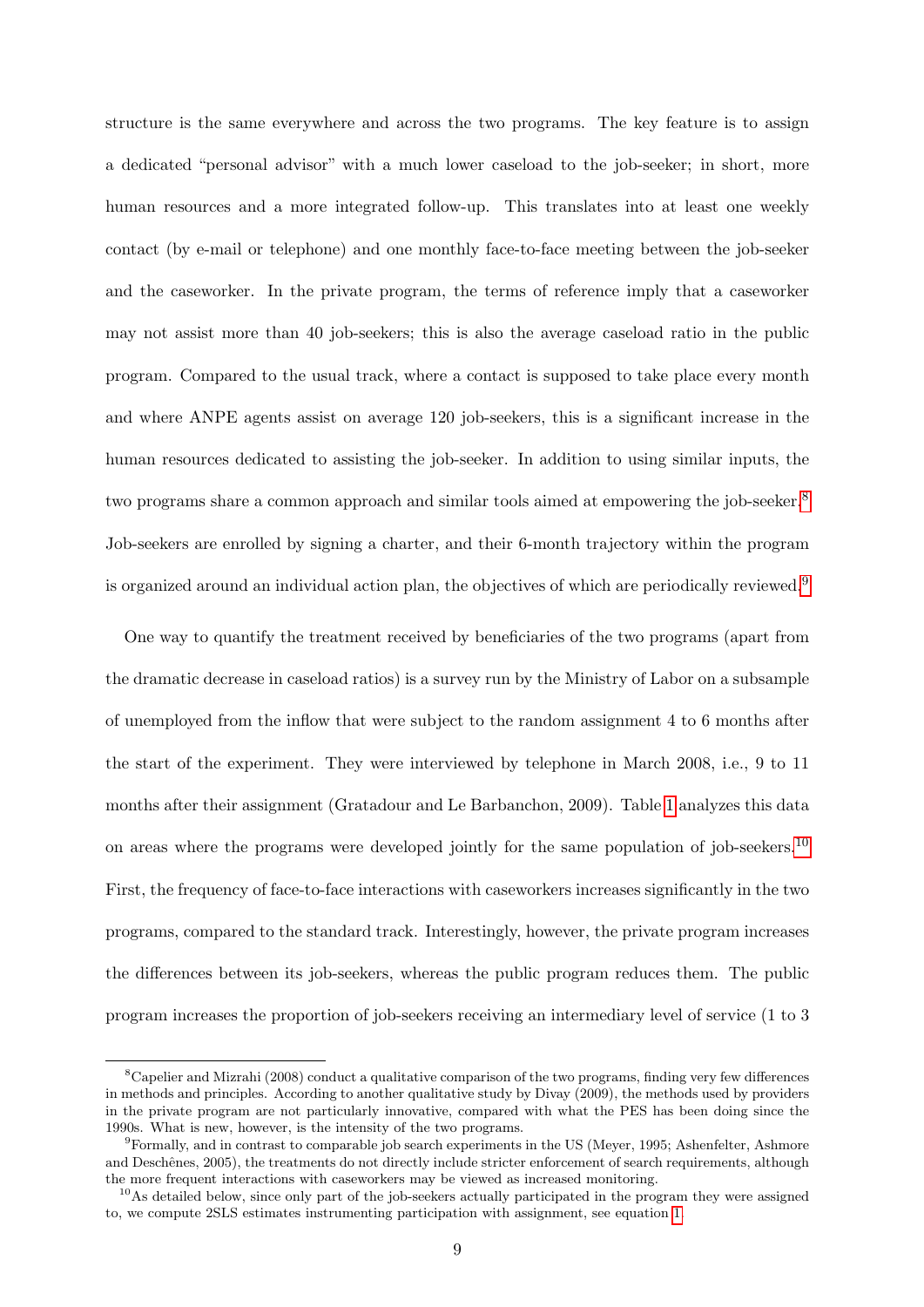meetings per month) from 40% to 80% and reduces the proportion receiving very little service. In contrast, the private program increases the proportion of those meeting their caseworker very frequently (once a week or more) and only moderately reduces the proportion of those meeting him very rarely (less than once a month). Second, neither of the two programs significantly increases the number of job offers presented to the job-seeker. If anything, the private program tends to reduce it (though not significantly). Last, the survey yields information on the type of training sessions received by the program recipients. Sessions aimed at quickly finding a job (firm targeting, job interview rehearsals, search on the Internet) are more frequent in both programs, compared to the standard track. Longer term investments (skills assessment, longer vocational training programs) are less frequent, while lighter types of assistance (help with writing résumés or cover letters) do not change significantly, except for more frequent help with résumés in the private program. Overall, the two programs appear to be similar and quite standard activation programs. However, the private program differs from the public one in having a more contrasted allocation of caseworker time to different job-seekers. We discuss these facts in more depth in section [6](#page-30-0) below.

# <span id="page-9-0"></span>3 Experimental design

The public and the private programs were evaluated jointly in a randomized controlled trial.<sup>[11](#page-0-0)</sup> The populations concerned by the two programs partially overlap. Unlike Unédic, which restricted the program to job-seekers entering unemployment and entitled to at least one year of benefits, the ANPE decided to also offer intensive counseling to two other groups: the newly unemployed who were entitled to benefits for less than one year, and the long-term unemployed. Moreover, the two programs were not developed in exactly the same regions: some regions only

 $11$ The evaluation was conducted by Behaghel, Crépon, Guitard, and Gurgand. The final report is available in French (Behaghel, Crépon and Gurgand, 2009). This paper considerably extends the results and the analysis of the agency problem when contracting out to private providers.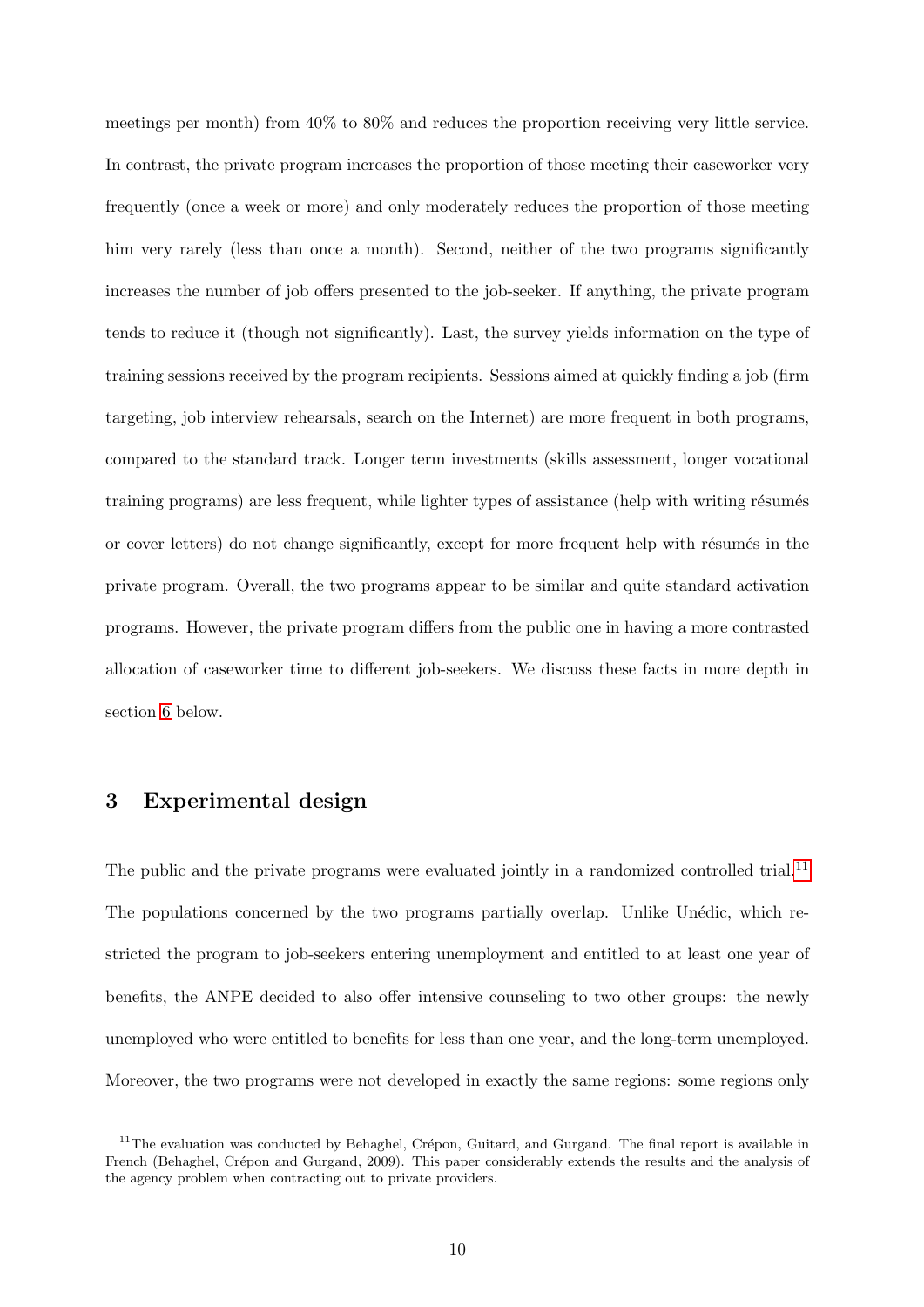had one program or the other, while some had both. Overall, this creates 5 sub-populations, based on unemployment duration, benefit eligibility and location. Only the newly unemployed with sufficient benefit entitlement in areas providing the two programs could be assigned to the two competing treatments (figure [1\)](#page-37-0). They thus play a key role in the comparison between the private and the public programs.

By policy choice, participation in the two programs is voluntary. Correspondingly, the experimental design individually randomized whether one or the other of the two programs was offered to a given job-seeker. More specifically, within each of the 5 sub-populations defined above, randomization was used to create two or three experimental groups: the control group, assigned to the usual track (without intensive counseling), and one or two treatment groups (assigned to the public program or assigned to the private program). The randomization took place during the first interview at the local ANPE office (that is to say, when first registering as unemployed). Once the caseworker had assessed the job-seeker's eligibility, he ran an application on an Extranet to randomly assign him to treatment 1 (public program), treatment 2 (private program) or to the control group (usual track). The probabilities of assignment to each group varied locally and across the different sub-populations so as to maximize the statistical power of the evaluation while complying with the quantitative objectives of each program (each local area had targets in terms of recipients of the two programs). This often implied very high probabilities of assignment to treatment 2 (the private program, up to 85%) and much lower probabilities of assignment to treatment 1 (the public program, down to 6%) and to control (down to  $9\%$ ).

After this randomization, the employment service agent told the job-seeker which track he was being offered. The job-seeker was free to refuse the more intensive tracks. Depending on the assignment and on his decision during the first interview, he was subsequently contacted by ANPE staff for the usual track, by a dedicated caseworker from the ANPE-provided intensive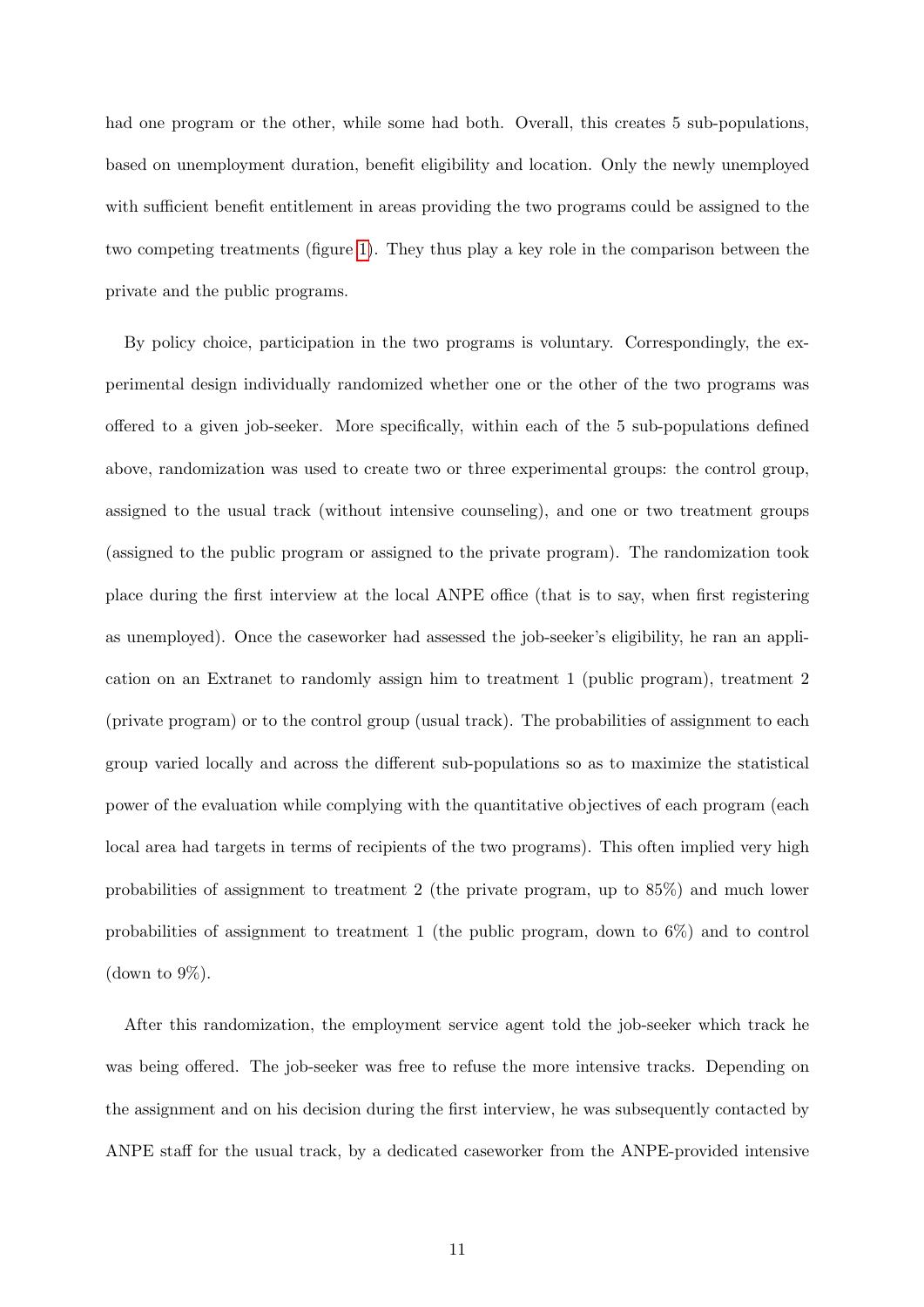program, or by one of the private firms paid by Un´edic. Job-seekers of the two treatment groups effectively entered the program they were assigned to by signing a specific agreement; if they refused to sign, did not show up, or were eventually found not to meet the criteria of the intensive program, they went back to the usual track. Thus, a significant share of each treatment group (about 60% on average) did not actually enter the program they were assigned to. Following the usual terminology, they are non-compliers. The high rates of non-compliance were expected and had been taken into account in the statistical power calculations; along with the unbalanced assignment probabilities, they are a factor limiting the precision of the evaluation. This appears to be the price to pay for this large-scale, realistic setting; it is fortunately counteracted by the large samples.

The random assignment took place over 15 months, from January 2007 to March 2008, in 393 local public employment offices in 16 of the 22 French administrative regions. 67 offices only assigned job-seekers to the public program or the usual track, 91 assigned them only to the private program or the usual track, and the remaining 235 had all three possibilities. Overall, 219,033 job-seekers enter the evaluation sample.

The data is described in the appendix in more details. Administrative records held by the ANPE provide basic sociodemographic information on job-seekers and allow to compute the duration of all registered unemployment spells in the experimental sample. However, the reason for exiting the unemployment records is unknown in many cases. As part of the experimental design, an independent survey company was therefore commissioned to conduct a very short phone survey on a subsample of workers whose destination on leaving unemployment was not identified in the administrative records. The combination of the administrative information and that survey of about 40,000 job-seekers yields high and balanced response rates.

The first three columns of Table [2](#page-41-0) provide evidence that the randomization led to comparable experimental groups. They display sample means for a variety of covariates in control (1st col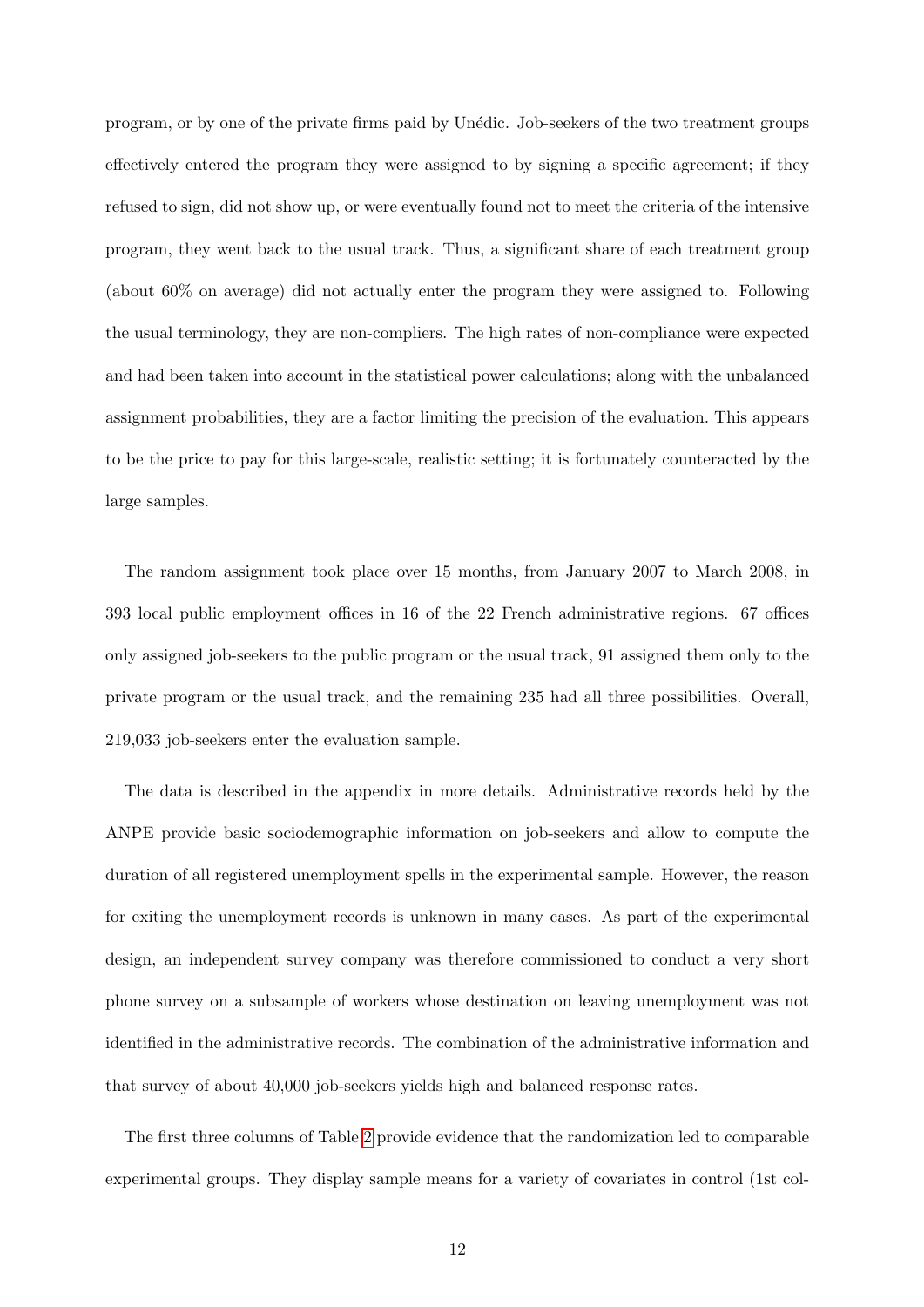umn) and treatment groups (2nd column). Differences are small, and rarely significant (column 3), as expected when the different groups are drawn randomly from the same population.<sup>[12](#page-0-0)</sup>

#### 3.1 Program participation

As noted above, program participation is voluntary, so that job-seekers assigned to one of the more intensive programs are more likely to enter that program, but are far from systematically doing so. As a consequence, program recipients are a selected sample from the initial population. Technically, this "encouragement design" still allows to estimate the causal impact of the programs on the "compliers".[13](#page-0-0) However, it is important to characterize these compliers in order to interpret the effects better.

On average, program participation is around  $40\%$ .<sup>[14](#page-0-0)</sup> Table [2](#page-41-0) clearly shows that while assignment to the different programs is random, actual participation is not. Table [3](#page-42-0) analyzes program participation in a linear probability model, with participation in the programs as the dependent variable. Columns 1-4 show that less educated tend to participate less, while middle-aged jobseekers, foreigners and those who lost their job in a mass layoff tend to participate more. An interesting question is whether selection into intensive counseling differs between the private and the public program. To address this question, the sample in columns 5 and 6 is restricted to the inflow with unemployment benefits, in areas where both programs were implemented: job-seekers assigned to the two programs are thus ex ante statistically identical. Column 5 shows a large,

<sup>&</sup>lt;sup>12</sup>The next two columns are analyzed below.

<sup>&</sup>lt;sup>13</sup>The statistical appendix shows that this interpretation holds even in our case with two treatment groups (and one control group).

 $14$ The reasons for that are diverse, and we get back to them below. Some job-seekers are eventually found not to be eligible (in particular, eligibility for unemployment benefits is sometimes poorly assessed during the first meeting at which randomization takes place). Others may not want to participate, either for their own reasons or because they are discouraged by caseworkers in the programs. Last, administrative failures resulted in some job-seekers not being told which track they were offered, and private companies or ANPE teams in charge of the public program were not always given the appropriate lists of job-seekers they were meant to contact. Overall, non-compliance results from a mix of self-selection, selection by the caseworkers (and possibly creaming), and random misallocation. Although our feeling from monitoring the experiment is that all these occurred, we cannot directly document it. Lower take-up rates for job-seekers who were not eligible for benefits and for long-term job-seekers are consistent with the perception that these job-seekers are estranged from the employment services (higher proportion of discouraged job-seekers, and job-seekers who do not depend on the public employment services for unemployment benefits).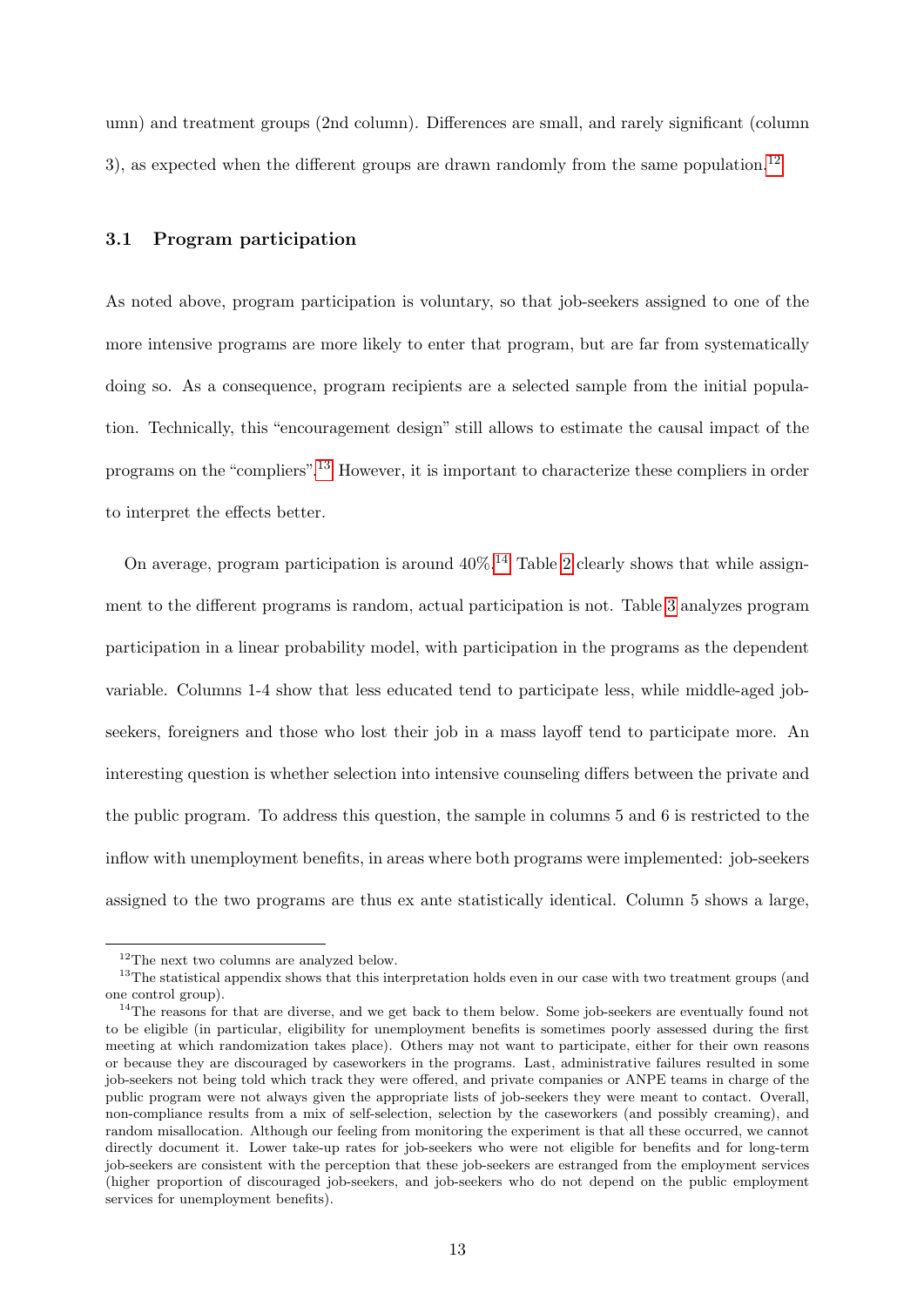statistically significant difference in participation, from 32.1% in the public program to 43.8% in the private one. Column 6 checks whether the increase in participation is the same across different subgroups (bottom part of the table, interacting assignment to the private program with the different covariates). Two interaction terms are statistically significant, meaning that participation in the private program was particularly high for older job-seekers (an additional 5.3 percentage point increase in the participation rate) and for workers who had lost their job in a mass layoff (an additional 4.6 percentage point increase). There is thus evidence that the private program attracted or retained a larger fraction of the assigned job-seekers, and some evidence that the populations of recipients ended up being somewhat different, with compliers in the private program having less favorable characteristics in terms of job finding. Section [5](#page-17-0) analyzes the corresponding selection issues further.

## <span id="page-13-0"></span>4 Impact of private and public counseling programs

In this section, we present instrumental variable estimates of the impact of the two programs (public and private), on various populations. Specifically, we estimate

<span id="page-13-1"></span>
$$
Y = a + c_1(T = 1) + c_2(T = 2) + u \tag{1}
$$

by 2SLS using random assignment to the public and private programs (respectively,  $(Z = 1)$ ) and  $(Z = 2)$ , where  $(Z = z)$  denotes the indicator variable for  $Z = z$ ) as instruments for treatment by these programs (denoted by  $(T = 1)$  and  $(T = 2)$ ).<sup>[15](#page-0-0)</sup>

Equation [1](#page-13-1) is estimated separately for recently registered unemployed people ("inflow") and for individuals who had been unemployed at least 3 months at the time of randomization ("stock"). In the inflow, we also distinguish between unemployed individuals with and without entitlement

<sup>&</sup>lt;sup>15</sup>Given voluntary participation in the program and the resulting low take-up rates, we focus on LATEs rather than on intention-to-treat (ITT) effects. ITT effects are harder to interpret: we postpone their discussion to section [5](#page-17-0) on the basis of a simple theoretical model.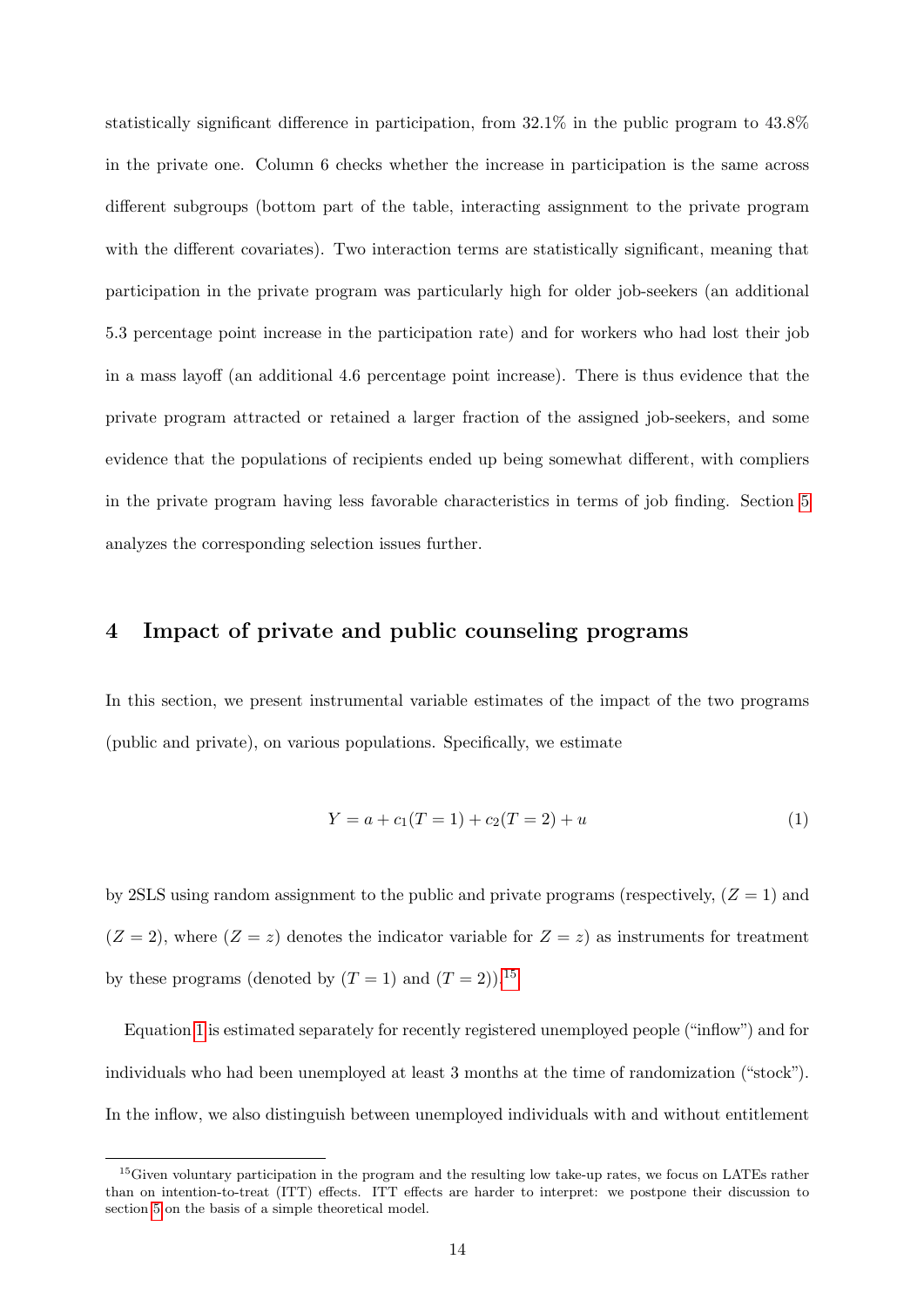to unemployment benefit (UB). To account for the fact that assignment probabilities varied across periods and areas, observations are weighted by the inverse of the assignment probability. Therefore, estimates can be interpreted as LATE on the compliers of the initial population.[16](#page-0-0)

#### 4.1 Impact on exit to employment

In this subsection, we consider the impact of the two programs on exit from unemployment to employment. The outcome in Table [4](#page-43-0) is whether the person has left unemployment registers to take a job within 3 months (resp. 6, 9 and 12 months) of randomization. The first implication of this table is that intensive counseling does increase transitions to employment: concentrating resources on unemployed individuals to help them search is effective. This is in line with most empirical research. Orders of magnitude are fairly high. For instance, the baseline exit rate in the control group is 27% after 6 months in the inflow with UB, compared with an impact of 4.2 points in the private program and 9.1 points in the public program. Accordingly, the exit rate is 30% in the inflow with no UB, compared with an impact of 7.6 points; in the stock, the baseline exit rate is only  $22\%$  and the impact is 3.6 points.<sup>[17](#page-0-0)</sup> The impacts tend to increase somewhat after the first months of intervention, especially in the private program. Conversely, although the horizon is not sufficient for a strong statement, it seems that the impact tends to stabilize by 12 months.

The second main fact is that impacts are stronger for the public program than for the private one. This cannot be judged precisely based on Table [4,](#page-43-0) because all areas are pooled. As the regions in which the two programs are applied only partially overlap, the different impacts may be driven by differences in local characteristics of the labor markets or of the job-seekers. In

<sup>&</sup>lt;sup>16</sup>In the presence of heterogeneous treatment effects, this is arguably better than using area  $\times$  period fixed effects. One can show that the fixed effect estimator artificially gives more weight to areas/periods where the probabilities of assignment to the control and the treatment groups are close to each other.

<sup>&</sup>lt;sup>17</sup>Note that counterfactual exit rates, i.e. exit rates that program recipients would have in the absence of treatment, are not exactly equal to exit rates in the control group. Indeed, we estimate local average treatment effects on compliers; compliers differ from one program to another and may have different counterfactual exit rates. The consequences are discussed in section [5](#page-17-0) and table [8.](#page-47-0) However, this does not modify the general picture, so that we simply use exit rates in the control group as a reference throughout this section.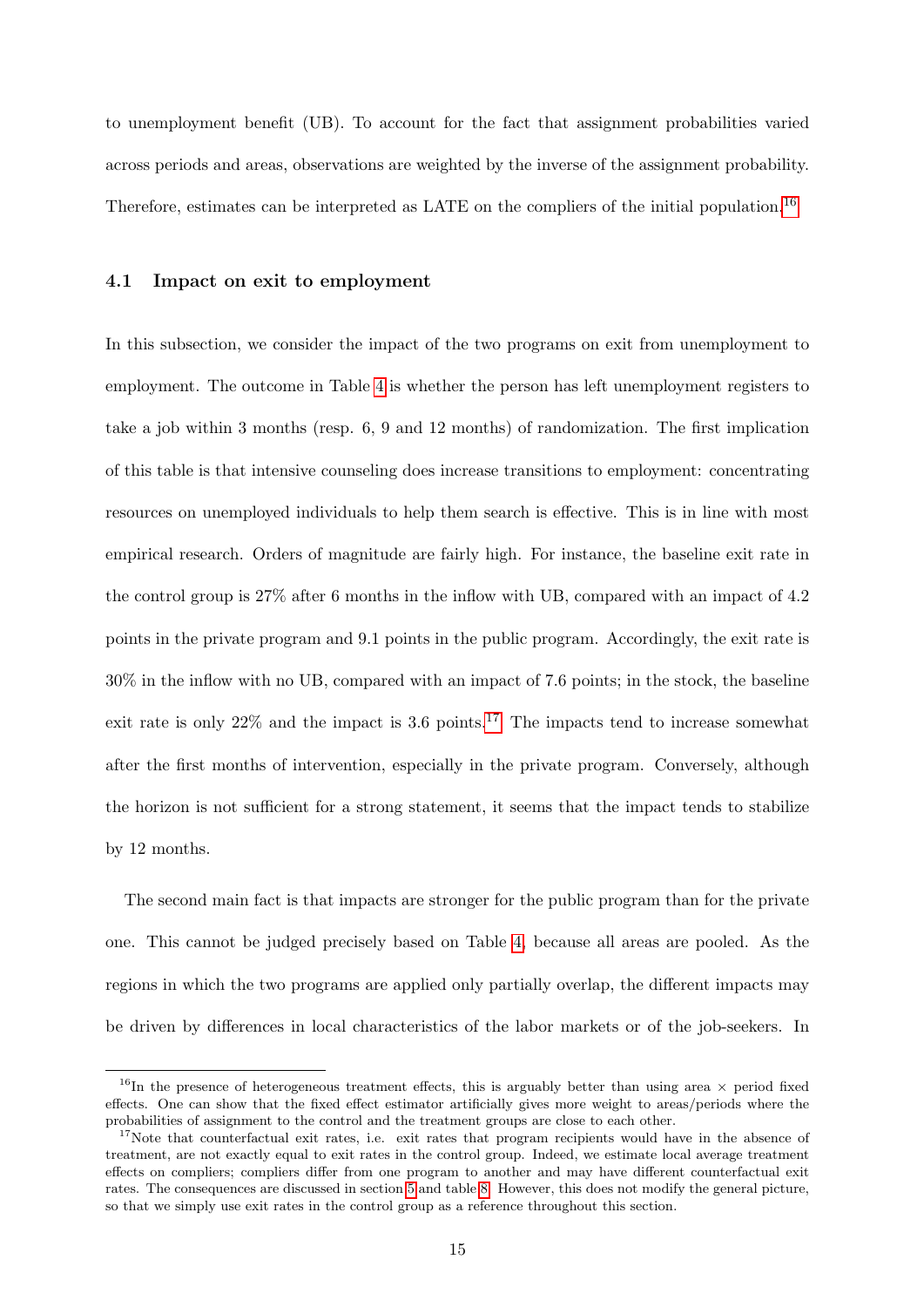order to make the comparison meaningful, Table [5](#page-44-0) presents the impact on inflow with UB, by areas. In the first two columns, the sample is restricted to areas where both programs were offered: whether an individual from such an area was assigned to one program or the other is random. The left column is the impact under the private program and the right column the impact under the public program. The last two columns are program impacts in places were only one program was in place.

In areas where the two programs were in place, we can see very strong differences: the public program's impact is 11 points after 3 months, whereas the private program's impact is negligible and non-significant at this early horizon. After 6 months, the gap between the two programs narrows, but the public program's impact remains twice as large until after 9 months. The difference only gets smaller after one year. It is extremely clear that the impact of the public program is immediate and the differences in survival rates are maintained afterwards. In contrast, the private program is inefficient at the beginning of the counseling period: its impact comes later; it then remains stable over time and remains somewhat smaller than the public program. Another striking feature of Table [5](#page-44-0) is that impacts are weaker in areas where each program stands alone. One possible interpretation is that the two programs are more effective in areas where they are competing (a stimulation effect). Notice, however, that effects may also vary by areas for many other reasons: differences in the local labor demand, in the pool of job-seekers, etc.[18](#page-0-0)

Table [6](#page-45-0) shows that the efficiency of counseling is not just the result of an artificial effort to send people to very short-term jobs. We do not measure directly the duration of jobs, but we know how long it takes for people to register as unemployed again. In Table [6,](#page-45-0) we therefore distinguish two kinds of exits from unemployment towards a job: those that last less than 6 months until a new unemployment spell starts, and those that last more than 6 months. We

 $18$ The Appendix not for publication shows that the results are unchanged if we add observed variables as controls in the regression or if we include fixed effects for areas with the same probabilities of assignment to treatment, rather than weight observations as in our baseline tables.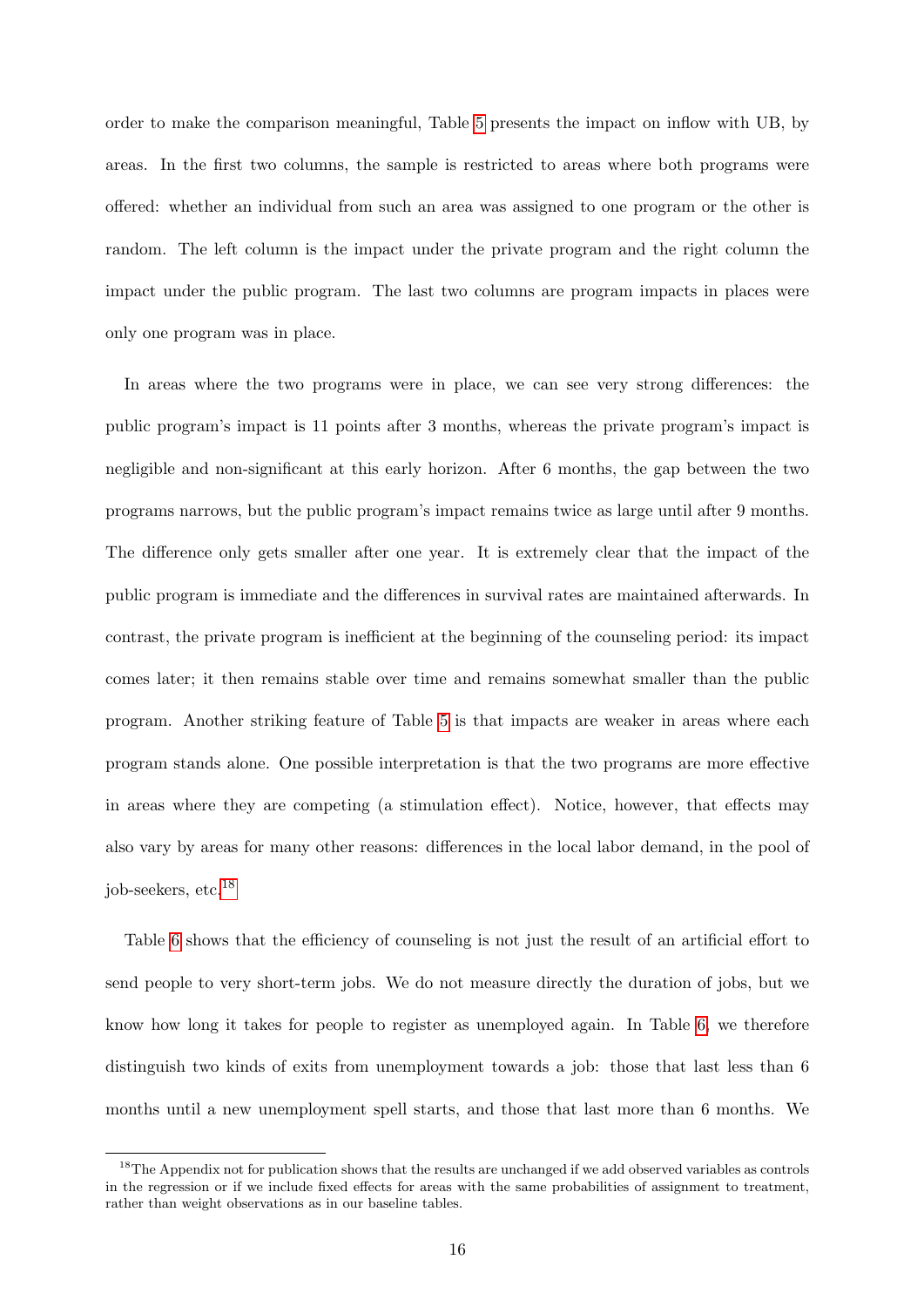show the impact of treatment on the probability of occurrence of each of these exits, 3 months and 6 months after assignment.<sup>[19](#page-0-0)</sup> The first four columns of Table [6](#page-45-0) compare the two programs in similar areas (as in Table [5\)](#page-44-0).<sup>[20](#page-0-0)</sup> They show that the public program is more efficient in two ways. First, it sends people into jobs associated with short-term exits (although this is imprecisely estimated on subsamples), which the private program does not do at all. Second, it is more efficient than the private program at sending out people for long periods of time.<sup>[21](#page-0-0)</sup>

### 4.2 Alternative outcomes

As detailed in section [2,](#page-6-0) the private program sets explicit criteria of success for private contractors (placing the job-seeker in an eligible job within 6 months, for at least 6 months, where eligible jobs must have a working time of at least 110 hours per month) that may differ from the (less explicit) goals of the public program. It is therefore useful to compare the impact of the two programs over different criteria. Table [7](#page-46-0) compares the two programs on different outcomes in areas where both programs are in operation, so that they are not driven by differences in labor market conditions or in initial populations. As shown already, the public program is more effective in terms of exit to employment. The coefficient for the private program is quite stable across outcomes. This implies that the effect is concentrated on the narrow target of "eligible jobs", with no additional impact on other types of jobs that do not trigger payment to the private contractors. In contrast, the public program improves placement not only in terms of long-term jobs, but also for other jobs that are not eligible for payment in the private program. Still, even for the outcome for which private providers focus their effort, the public provider remains 50% more efficient (although the difference is no longer statistically significant).

 $19$  Given our one year window of observation, we could not observe these types of exits at longer horizons.

<sup>20</sup>Appendix Table [11](#page-56-0) finds similar results when all types of populations are presented, all areas taken together.  $21$ Appendix Table [12](#page-57-0) explores treatment effect heterogeneity, by distinguishing between men and women, younger and older job-seekers, and different educational levels. We focus on exit to employment within 6 months after randomization. While there is considerable heterogeneity in terms of job-finding rates in the absence of the program, we find little evidence of program impact heterogeneity. In that sense, there is no evidence of an efficiency/equity trade-off. This is in line with Heckman et al. (2002), who report little evidence of (training) program effect heterogeneity, compared to the ex ante heterogeneity of trainees' labor market prospects.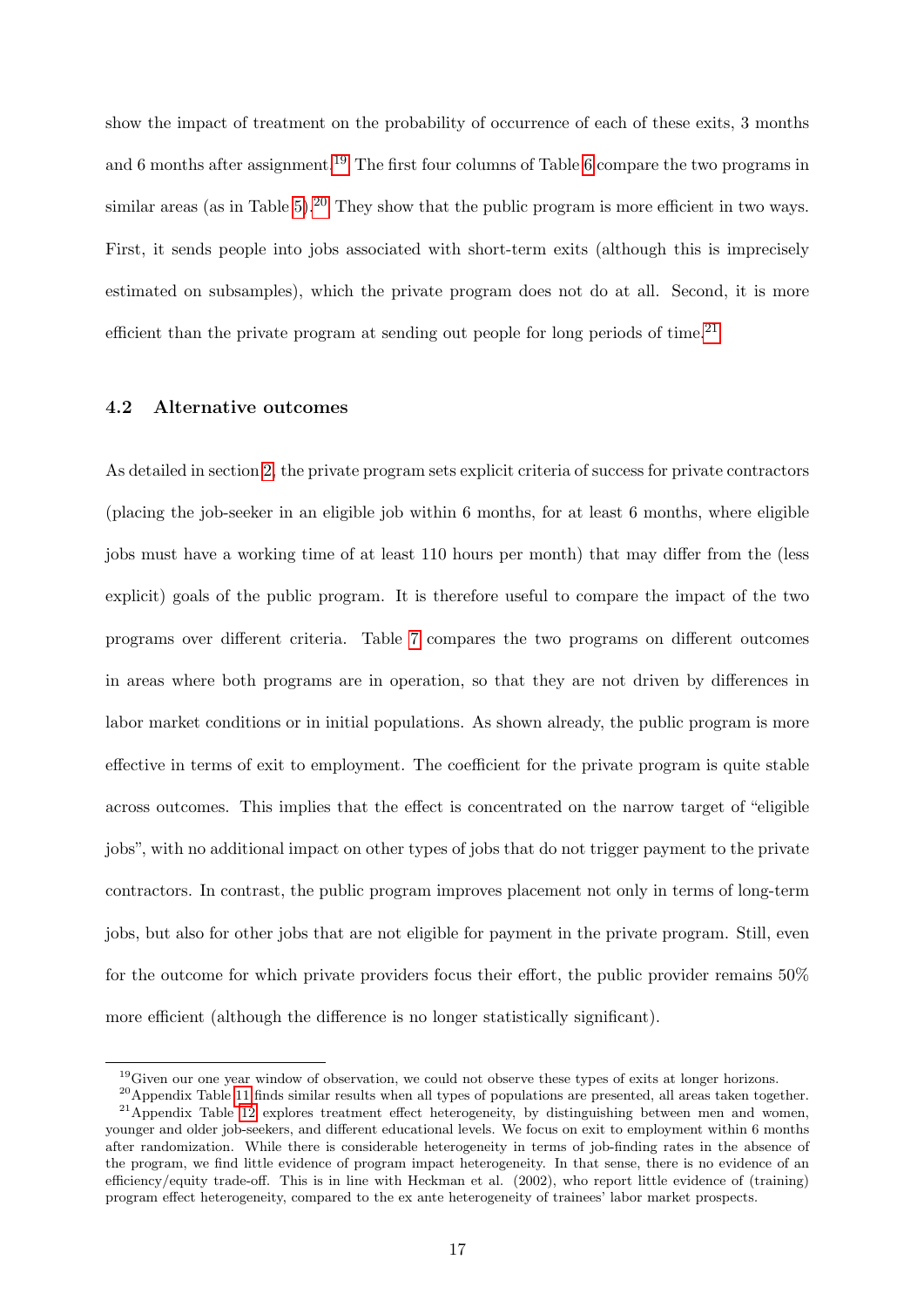Overall, the main basic fact is that the two programs are effective in improving the labor market outcomes of job-seekers, but private firms prove to be less efficient than the public service. A second finding is that private providers seem to respond closely to the detailed incentives of their contract. We now turn to the one hypothesis that builds upon these two findings: did the private providers perform less well than the public program because it was in their best interest, given the incentives they were offered?

## <span id="page-17-0"></span>5 Why are private providers lagging behind?

In this section, we address a prominent issue in the debate on outsourcing public services like jobsearch assistance: do the financial incentives offered to private providers lead to better outcomes? We argue that the inability of the principal (the unemployment insurance fund) to provide private firms with the incentive to act optimally is a plausible explanation for their surprisingly low performance, and we provide a set of stylized facts in support of this interpretation. We also discuss alternative explanations.

The argument can be summarized as follows. We assume that the two programs have access to the same technology and to identical pools of applicants (we discuss these assumptions further in section [5.4\)](#page-27-0). In this context, the lower performance of the private program must be due to the fact that private providers apply the counseling technology less intensively and/or apply it to job-seekers on whom it is less effective. This may occur for at least two reasons. In the first case, private providers might be induced by their contract – specifically, the premium  $P_1$  that they receive each time a job-seeker finds a job – to selectively enroll job-seekers with better job market prospects and discourage those with lower own job-finding rates, even though the latter may be the job-seekers for whom counseling is most effective. In the second case, private providers can be induced by the second feature of their contract – the large unconditional upfront payment  $P_0$ that they receive each time a job-seeker signs in  $-$  to focus their effort on persuading as many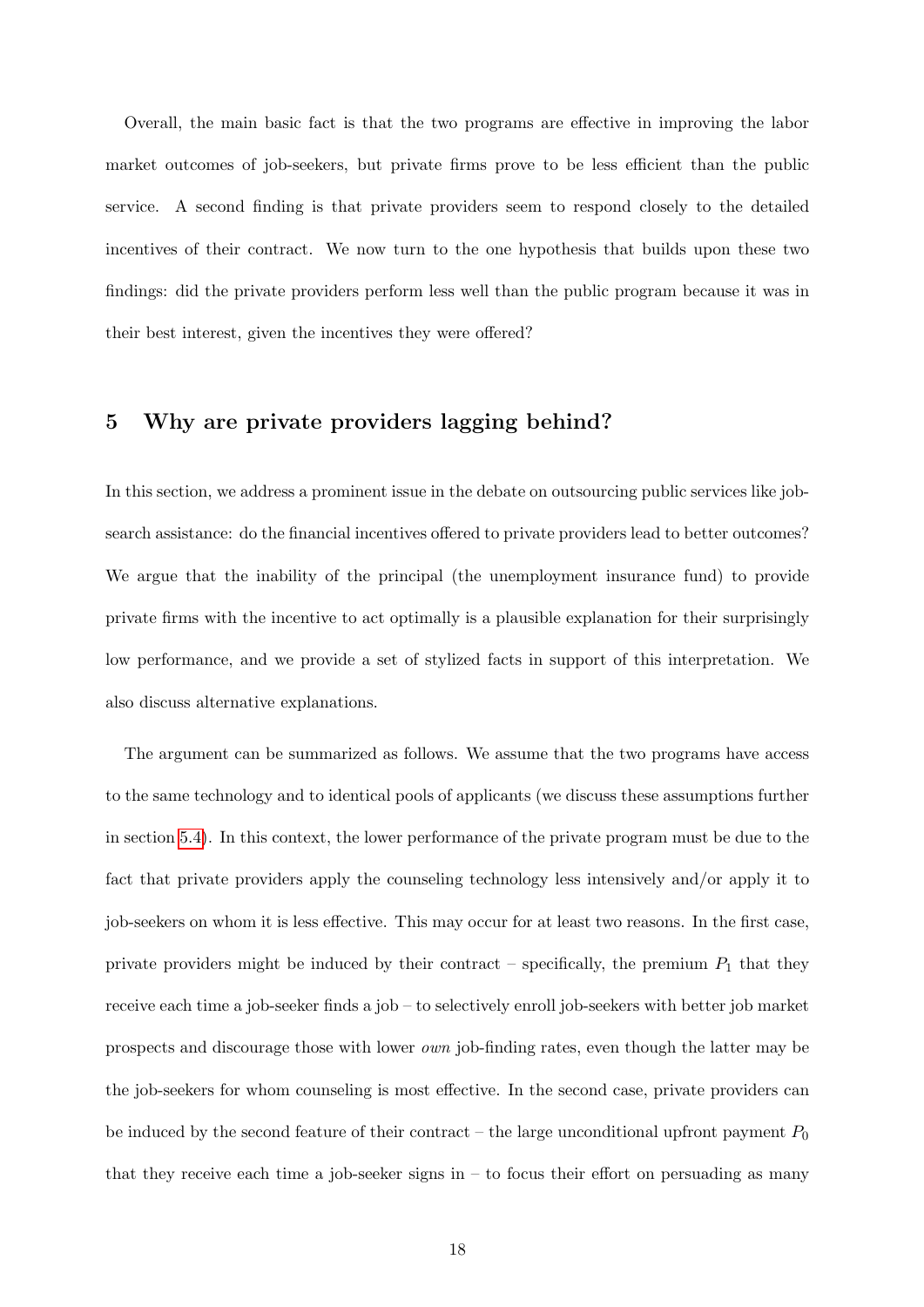job-seekers as possible to enroll. Both cases – discouraging job-seekers for whom the program is effective or attracting job-seekers for whom it is ineffective – lead to lower program impact, by distorting the pool of enrollees towards those with low treatment effects. We develop a simple agency model in which the contract set by the principal (the UB fund) can lead providers to behave according to these two cases, depending on the size of the unconditional and conditional payments,  $(P_0, P_1)$ . We show evidence that private providers actually behaved according to the second case, maximizing enrollment into the program rather than cream-skimming, and probably providing a bare minimum of service to some job-seekers ("parking"). The key reason for this is the very high upfront payment  $P_0$  that largely covers the marginal cost of enrolling any job-seeker. In contrast, the public program, as it is managed in-house in the PES, has to internalize the scarcity of caseworkers, and has no incentive to maximize enrollment. This may explain why enrollees in the public program have on average stronger treatment effects than those in the private program.

To some extent, the evidence we bring is of course specific to the context of the job-search experiment that took place in France in 2007-2008. However, the basic arguments and the theoretical mechanisms at play are more general, especially given that the payment structure  $-$  a fixed upfront payment, plus a conditional payment if placement occurs within a given period – has become common in European countries that outsource the placement of job-seekers.<sup>[22](#page-0-0)</sup> Moreover, upfront payments as large as one third of the maximum total payment are not exceptional. Our simple model and the perverse effects of a large upfront payment may therefore shed light on a general problem in the way job-search assistance has frequently been outsourced.

 $22$ Examples include Germany, the Netherlands, Sweden, etc. See Winterhager (2006), Struyven and Steurs (2002), and Bennemarker et al. (2009).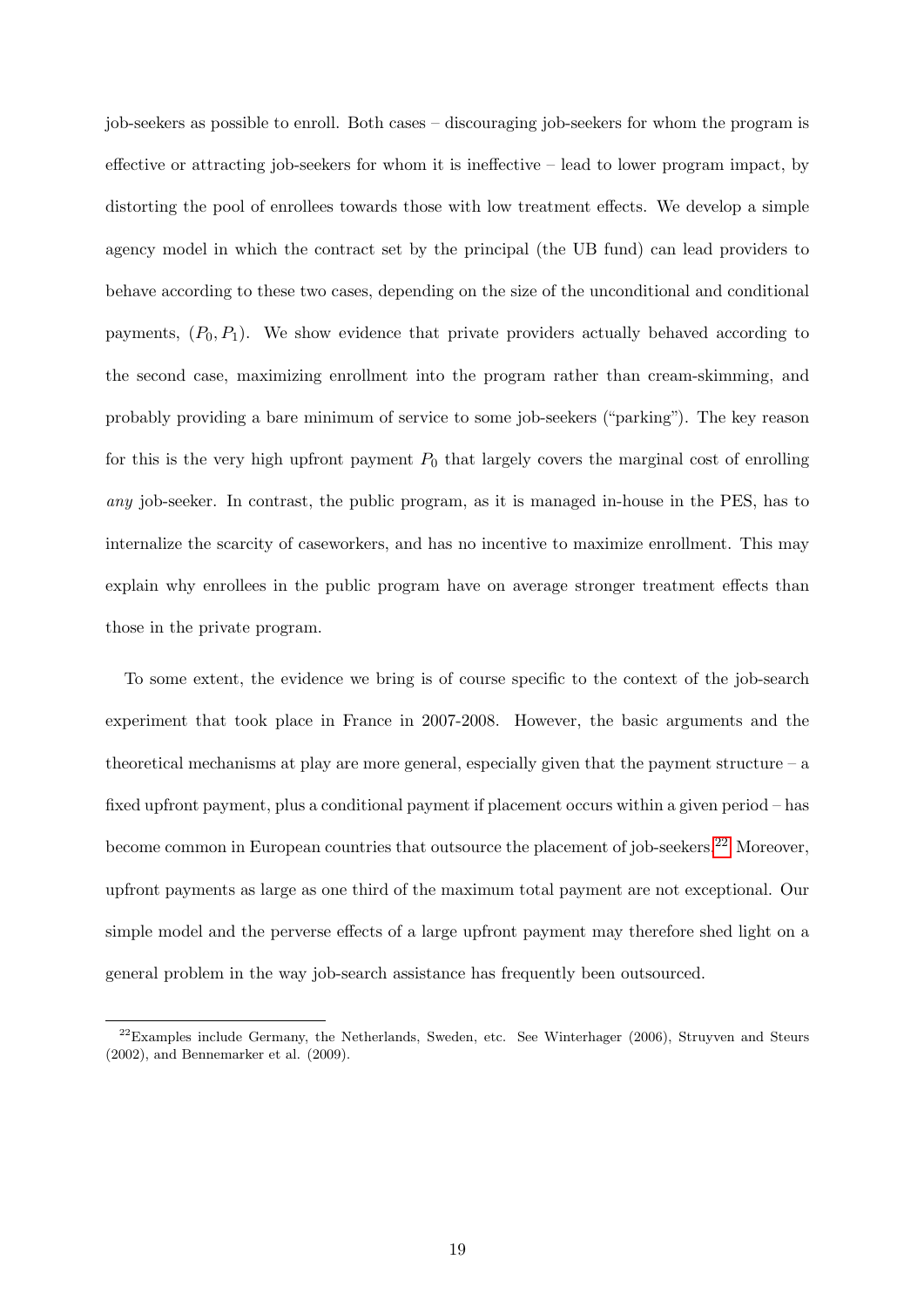#### 5.1 An agency model with heterogeneous job-seekers

We start by formalizing the agency problem faced when outsourcing job-search assistance in a simple model. $23$ 

Consider a static (one period) agency model. The goal of the principal – the unemployment benefit provider, denoted by  $U - i$  is to minimize its benefit spending B on a given pool of heterogeneous job-seekers entering unemployment. B is paid unless the job-seeker finds a job by herself, which occurs with probability  $\lambda$ .

A counseling technology is available that allows to increase job-finding rates from  $\lambda$  to  $\lambda + \delta$ , at cost c per job-seeker. It would therefore be privately optimal for U to provide counseling for all job-seekers such that  $\delta B \geq c$ . However, U decides to outsource the provision of counseling to private contractors, under a two-tier payment structure:  $(P_0, P_1)$ . Job-seekers are heterogeneous in  $(\lambda, \delta)$ , i.e. in their propensity to find a job on their own  $(\lambda)$  and in the impact counseling has on them  $(\delta)$ .<sup>[24](#page-0-0)</sup> The type of a job-seeker is not observed by the principal (U); it is however observed by the agent (the private provider) at the first meeting with the job-seeker. The agent thus has the possibility to screen job-seekers; he can also decide to accept the job-seeker but provide her with minimal service: in that case, the cost of enrolling the job-seeker is purely administrative (and denoted by  $c_a$  with  $c_a < c$ ), but enrollment is ineffective: we assume that the job-finding rate then remains  $\lambda$ .

From the principal's point of view, the first-best solution is to enroll and treat all job-seekers

<sup>&</sup>lt;sup>23</sup>The problem of striking a balance between "cream-skimming" and "parking" when outsourcing the placement of job-seekers is clearly stated in Struyven (2004), but we are not aware of any formal analysis. Heckman et al. (2002) provide a very clear discussion of cream-skimming in a similar setting, but with a different incentive scheme (a performance standard) applied to public training centers. The problem is also reminiscent of standard problems in health economics on optimal reimbursement schemes to health-care providers – see in particular McClellan (2011). However, the main comparison in this context is between prospective payments (fixed, possibly risk-adjusted payment per patient) and fee-for-service reimbursement. For the placement of job-seekers, fee-forservice payments are rarely considered, but payments are indexed on an individual performance measure (finding a job or not). Performance measures are less obvious in the health care context and still play a limited role (McClellan, 2011). As a result, models from health economics do not directly apply in our setting. However, the variety of payment schemes considered in the health economics literature underscores the fact that the structure of payment chosen by Un´edic is only one out of many possibilities. Our discussion holds only within that particular type of contract.

 $24$ For the sake of simplicity, c and B are assumed to be identical across job-seekers.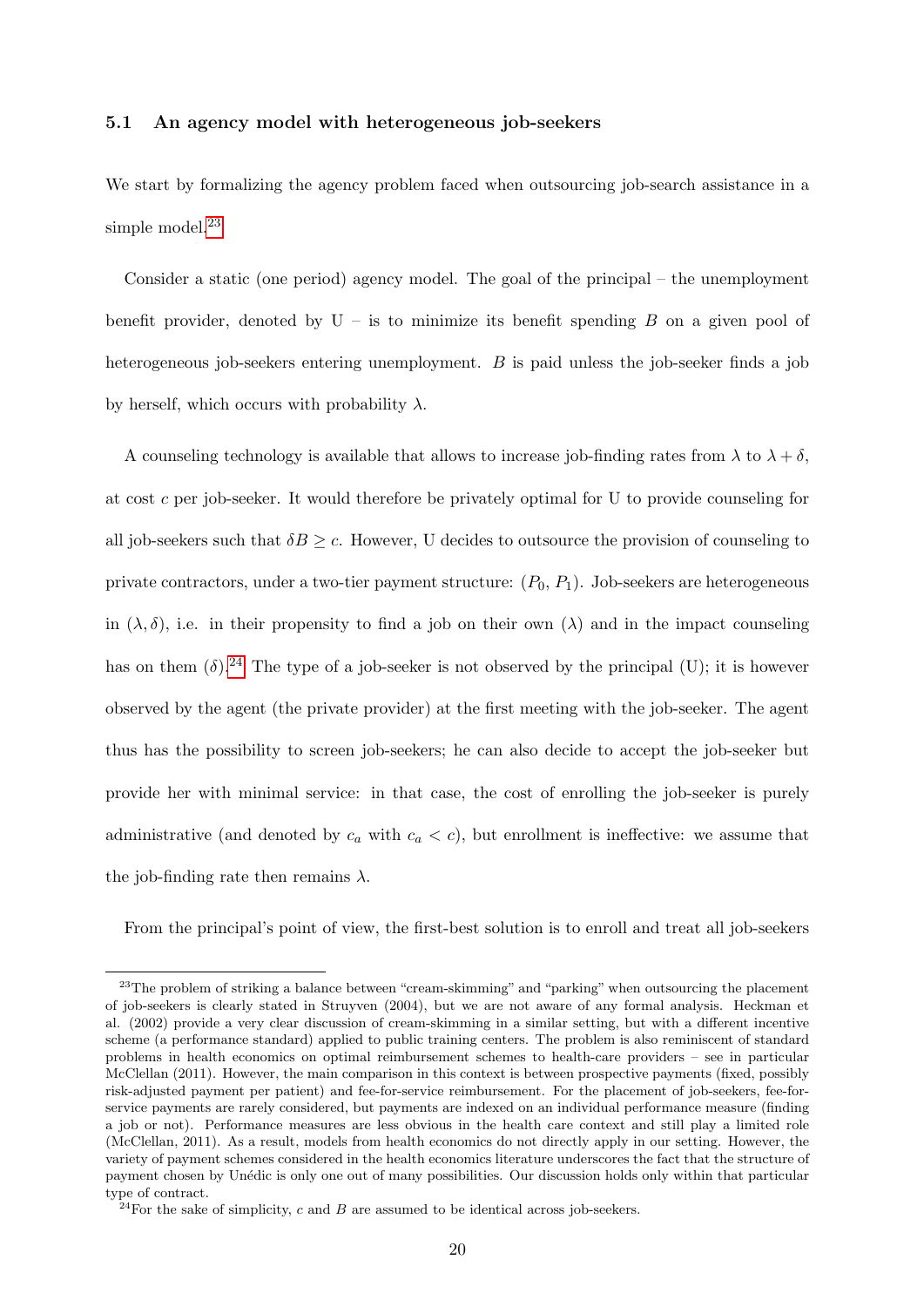with  $\delta B \geq c$  and not to enroll job-seekers with  $\delta B < c$ . However, cream-skimming occurs when enrollment is an increasing function of  $\lambda$  for some  $\delta$ : people with little own labor market prospects are excluded from the treatment, even though their value of  $\delta$  would justify treatment. Parking occurs when the agent enrolls but does not actually treat some job-seekers: given  $\lambda$ , this is likely to occur for job-seekers with small  $\delta$ . Notice that there is a double problem with parking: some people with low gains from the program ( $\delta < c/B$ ) can be enrolled and parked although they should be neither enrolled nor treated, from the principal's point of view; and some job-seekers with intermediate gains from the program can be enrolled and parked although they should be enrolled and treated, from the principal's point of view.

Consider the private provider's incentives. Its efforts can be of two types. The first type of effort is to register the job-seeker into the program and park him at cost  $c_a$  (administrative cost). The gain in this case is simply  $\Pi_0 = P_0 + \lambda P_1 - c_a$ . The second type of effort is to register the job-seeker into the program and provide her with the treatment at cost  $c > c_a$ . The gain in that case is  $\Pi_1 = P_0 + (\lambda + \delta)P_1 - c$ . The private provider's decision is quite simple. If  $\Pi_0 \leq 0$  and  $\Pi_1 \leq 0$ , the job-seeker is not enrolled. If  $\Pi_0 > 0$  but  $\Pi_1 \leq \Pi_0$ , the job-seeker is enrolled and parked. If  $\Pi_1 > 0$  and  $\Pi_1 > \Pi_0$ , the job-seeker is enrolled and treated. These conditions define the types  $(\lambda, \delta)$  of job-seekers that are either not enrolled, parked or treated.

Figures [2](#page-37-1) and [3,](#page-38-0) drawn in the  $(\lambda, \delta)$  space, make clear how choices  $P_0$  and  $P_1$  shape enrollment and treatment. Two cases are considered: one with  $P_0$  larger and one with  $P_0$  lower than administrative costs. In figure [2,](#page-37-1)  $P_0 > c_a$  thus  $\Pi_0$  is always positive. Then everybody is enrolled because it is always profitable for the firm to have individuals on its list. However, they do not all receive treatment and some of them are parked (area PA1). Only job-seekers with  $\delta > (c-c_a)/P_1$ are treated (area TR1). In figure [3,](#page-38-0)  $P_0 \leq c_a$ . Now, cream-skimming appears because job-seekers with low  $\lambda$  ( $\lambda \leq (c_a - P_0)/P_1$ ) are not enrolled, unless they have a large value of  $\delta$  (area CR2).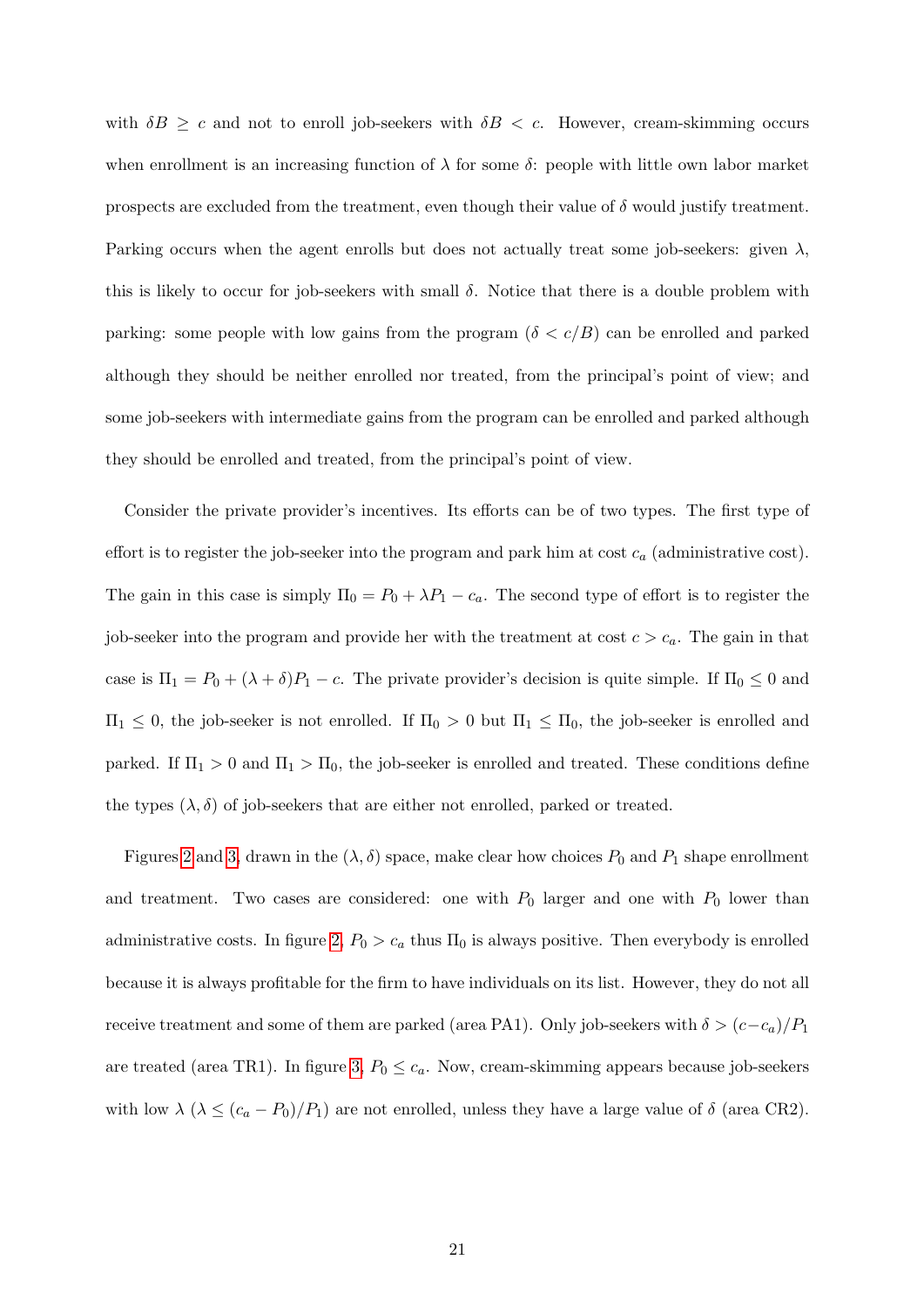Job-seekers with higher  $\lambda$  but low  $\delta$  are worth enrolling but they are parked (area PA2). Finally, iob-seekers with high  $\delta$  are enrolled and treated.

Obviously, this two-tier payment structure is sub-optimal.[25](#page-0-0) In both figures, the horizontal dashed line at  $c/B$  identifies the populations that should (above) or should not (below) be treated from the principal's point of view. Parked job-seekers are thus of two types: those that should not enter the program (from the principal's point of view) because their value of  $\delta$  is too low  $(\delta < c/B)$  and those that should have received treatment( $\delta \ge c/B$ ), but were not treated by the provider because  $P_1$  was too low. In figure [2,](#page-37-1) if  $P_1$  was set adequately, all individuals that should receive treatment would indeed receive it, but the remaining job-seekers would still be uselessly enrolled. In figure [3,](#page-38-0) some job-seekers that should be treated would remain un-enrolled. Regarding  $P_0$ , as it decreases, the share of individuals excluded from the treatment increases. More job-seekers that should not enter the program are excluded from it, but this is at the expense of excluding more job-seekers that should enter the program.

#### 5.2 Do private and public providers cream-skim and park job-seekers?

This model predicts that, as the upfront payment  $P_0$  increases, firms have an incentive to enroll more and more job-seekers, to the point that some of them are parked. As long as  $P_0$  is larger than administrative costs  $c_a$ , general enrollment is optimal to the firm. We discuss here the orders of magnitude and show that this is likely to be the case for the private providers. We also discuss the public provider's behavior.

Price  $P_0$  in private providers' contracts was set around 1,000 euros, which seems a large figure. Unofficial information on the cost of actual treatment (not parking) in the public program indicates a maximum of 600 euros per individual. It is therefore unlikely that 1,000 is below the administrative cost of enrollment with minimal effort. To illustrate, the contract with the

<sup>&</sup>lt;sup>25</sup>How first-best could be achieved with other forms of contract is beyond the scope of this discussion.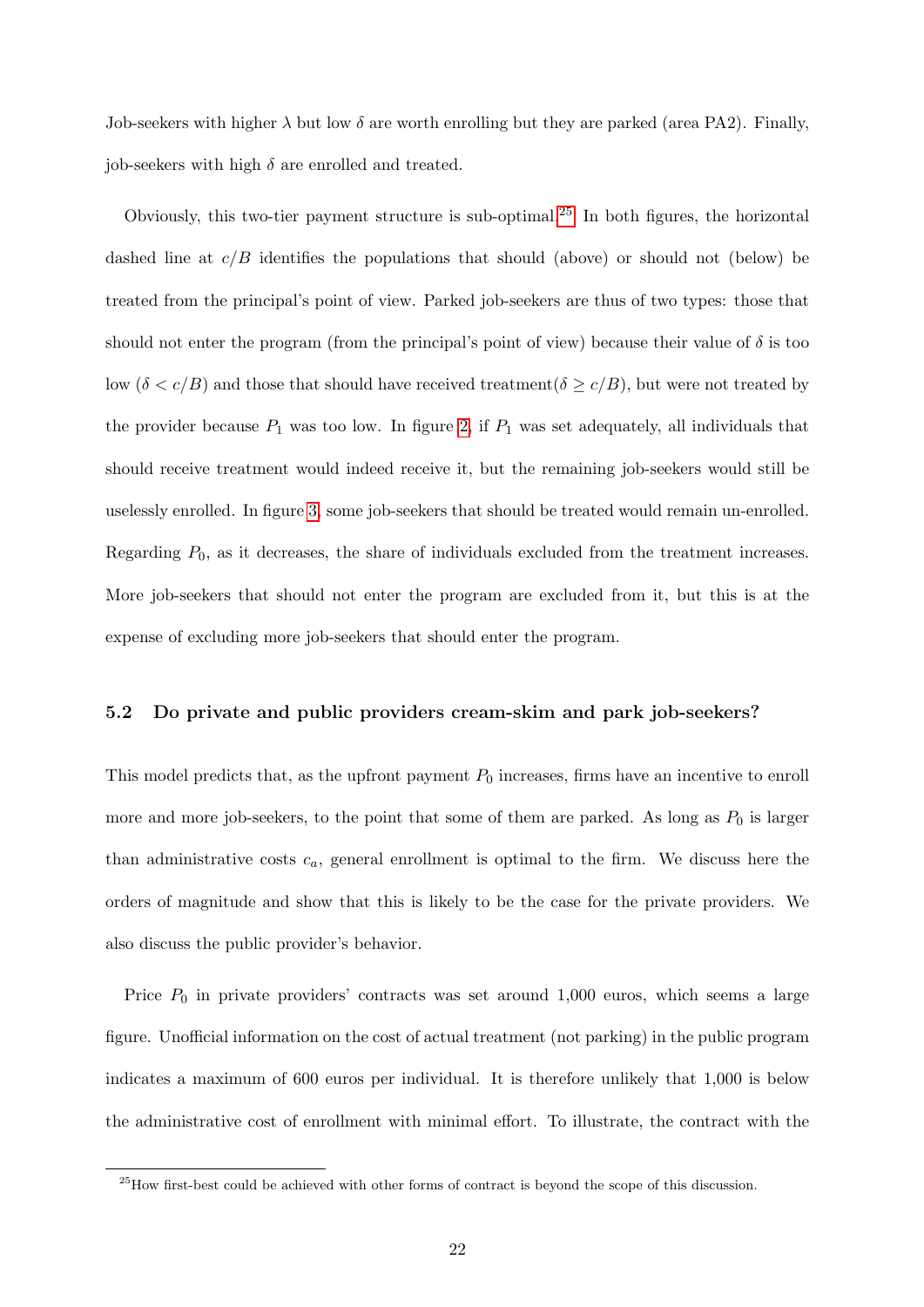UB fund states that there should be no less than one caseworker per 40 job-seekers, with followup lasting 6 months at most. This sets a minimum labor cost. Correspondingly, minimum payment is thus 80 times  $P_0 + \lambda P_1$  per caseworker. Given that  $\lambda$  is of the order of 30% after 6 months, this alone would pay an annual wage above  $128,000$  euros.<sup>[26](#page-0-0)</sup> This is to be compared to the minimum wage (25,200 euros), the average wage in the service sector (40,000 euros) and the average manager's wage in the service sector (76,000 euros). Even if this is only a share of administrative costs, this price structure is therefore extremely likely to encourage private providers to enroll as many job-seekers as possible, whatever their types, even if they will only treat some of them efficiently.

Divay (2009) independently conducted interviews with caseworkers and managers in two private providers' offices. She reports that although caseworkers do not talk about parking, they describe a highly standardized procedure that clearly saves on the private providers' main cost: the caseworkers' time. Each job-seeker meets with the caseworker weekly, for a well-defined thirty-minute sequence that one caseworker describes in the following terms: "Offer coffee, review last week's objectives, suggest actions, perhaps make a call, set new objectives for the coming week, arrange a new appointment, and accompany the person to the door. This is the procedure!" (Divay, 2009, p. 44). Moreover, the evidence reviewed in table [1](#page-40-0) is consistent with more heterogeneity in caseworkers' involvement with job-seekers in the private program: while some of them are met very frequently, a significant share of job-seekers declare that they see the caseworker less than once a month.

Therefore, we expect private providers' behavior to be characterized by the case presented in figure [2](#page-37-1) with  $P_0 > c_a$ : as many job-seekers as possible are enrolled and a share of them (depending on  $P_1$ ) are parked. This could explain a lower impact relative to the public program if the behavior of caseworkers in the public program is different. One difficulty here is that there is

 $^{26}$  For a 6 month period, a caseworker has a portfolio of 40 job-seekers generating 40,000 euros, in addition 30% of them, i.e. 12, get a job within the 6 month, period generating 24,000 euros. For a six-month period, the parking strategy yields at least 64,000 euros, or 128,000 euros for the year.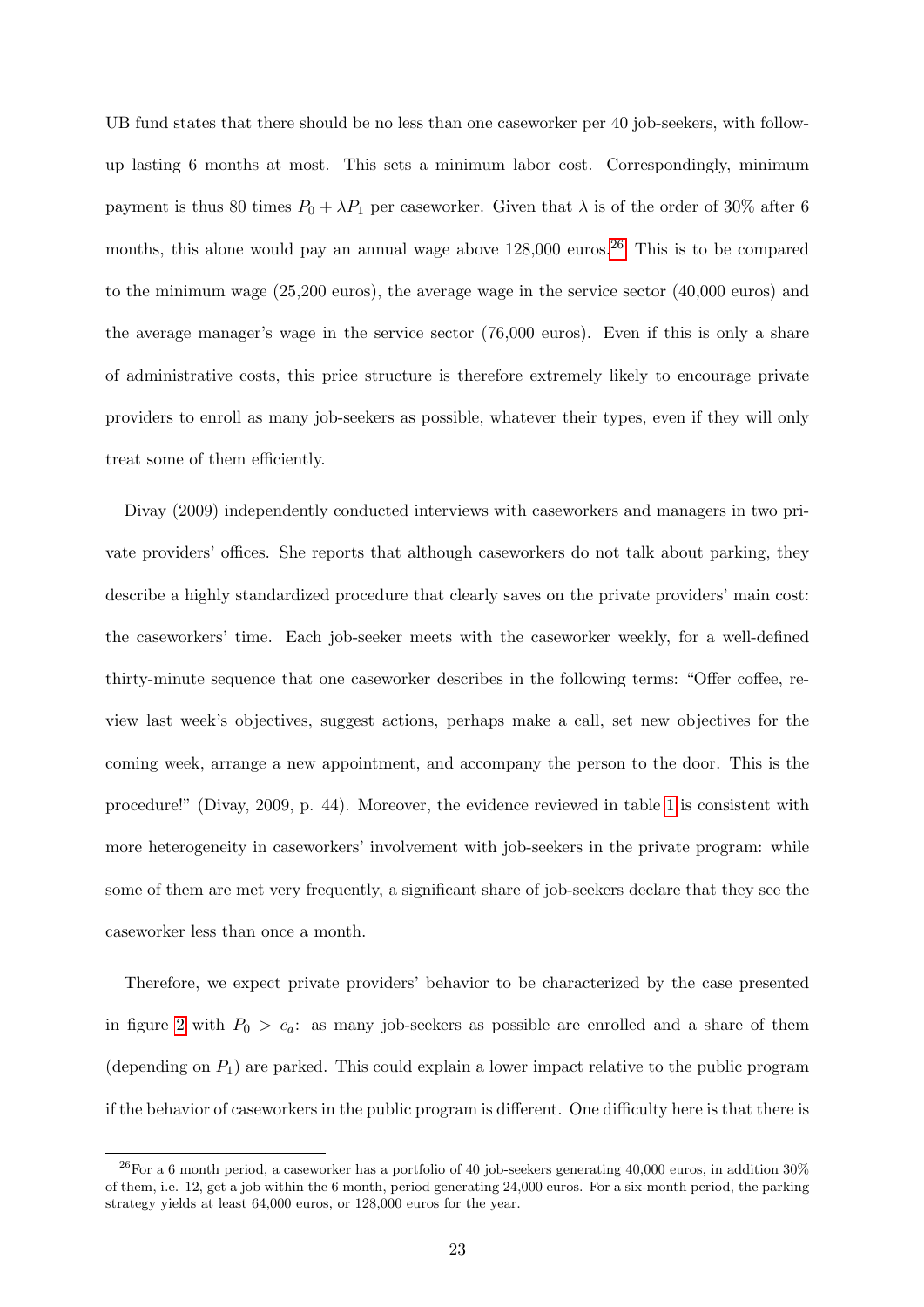no specific contract defining the incentives in the public program; moreover, other elements (nonfinancial incentives, altruistic behavior, etc.) may play an important role. However, caseworkers and managers in the public program share the general objectives of the PES. These objectives are set by the government. As of 2007-2008, the PES had to (i) act as the main intermediary between firms and job-seekers; (ii) direct job-seekers towards programs (e.g. training) funded by the State, the UB fund, and local authorities; (iii) manage the unemployment registers; (iv) counsel job-seekers (Convention tripartite, 2006). The PES chooses quantitative objectives based on these general goals. These objectives are of two broad types: the number of exits to employment (the job-seekers' perspective) and the number of job vacancies filled (the firms' perspective). These objectives are passed on to managers and caseworkers, even though maybe in a looser way than for the private providers. But the main difference is probably the fact that the public program has no incentive to maximize the enrollment of job-seekers, for at least two reasons: its main criterion of success is a placement rate (implying that job-seekers with lower labor market prospects and/or lower program impacts are to be avoided), and the human resources available for the program are limited. The public program's caseworkers come from the standard track, where they are a scarce resource. This is in sharp contrast with the private program, for which each additional job-seeker implies new resources  $(P_0)$ . In addition, the ANPE's decision to develop the program for a broad population (instead of restricting eligibility to UB recipients) makes it possible to be selective while filling in the available slots and reaching the target of 40,000 program recipients.

Overall, a highly stylized representation of the public program's implicit "payoff" could be written as  $\tilde{P}_0 + \tilde{P}_1(\lambda + \delta)$ , just like for the private program, but with  $\tilde{P}_0 \ll P_0$  ( $\tilde{P}_0$  close to 0, and even possibly negative). The behavior implied by the previous model shows that in this case, caseworkers tend to cream-skim. Some job-seekers with low  $\lambda$  that should receive the treatment are excluded from the program, and figure [2](#page-37-1) could be a fair approximation of the public program, with a view to contrasting it with the private one.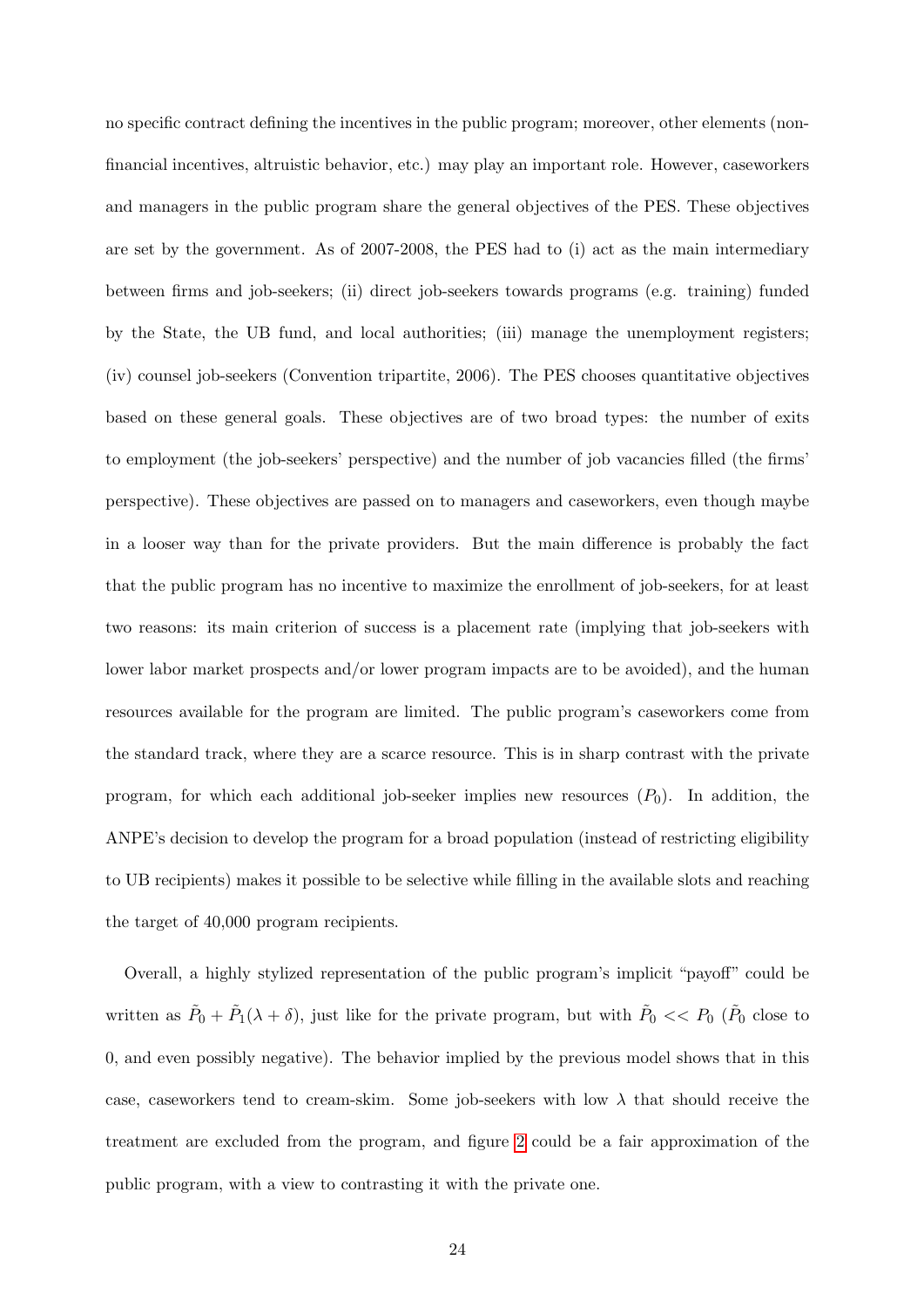This representation has testable implications: we now turn to them and show that this model can explain the different performances of the two programs.

#### <span id="page-24-0"></span>5.3 Empirical facts that the model can explain

Take-up. A first implication of the model is that private providers should maximize enrollment into their program unconditionally. And indeed, as already mentioned, program participation is substantially higher in the private program than in the public program: 43% instead of 32% in similar areas (see table [3\)](#page-42-0), i.e. a 30% difference.

However, these take-up figures suggest that a significant share of the low participation must be explained by job-seekers' reluctance to enter the counseling programs. As detailed in section [5.4](#page-27-0) below, based on survey data, many of the refusing job-seekers expect to find better jobs if they search on their own (or they report that they already have a job in view). This points to behavior where individuals with high  $\lambda$  are reluctant to enter, and expected value of jobs to them is lower in the program. We can represent this very simply by assuming that job-seekers who enter the program are such that:

$$
(\lambda + \delta)V^T - \Psi > \lambda V^{NT},
$$

where  $V^T$  is the perceived value of a job found within the program and  $V^{NT}$  that of a job found on one's own, with  $V^T < V^{NT}$ ; and  $\Psi$  is a psychic cost of program participation. Under these assumptions, a share of the population will not enter the program: this is represented by the area below the rising line in figures [4](#page-38-1) and [5,](#page-39-0) in a case where job-seeker self-selection is such that agency problems remain.<sup>[27](#page-0-0)</sup> In the end, most of the low take-up may be explained

<sup>&</sup>lt;sup>27</sup>With a very high psychic cost  $\Psi$ , only high  $\delta$  individuals would remain and the agency problem would no longer be apparent – but in this case, participation rates would be similar in both programs and none of the empirical facts presented below would be present.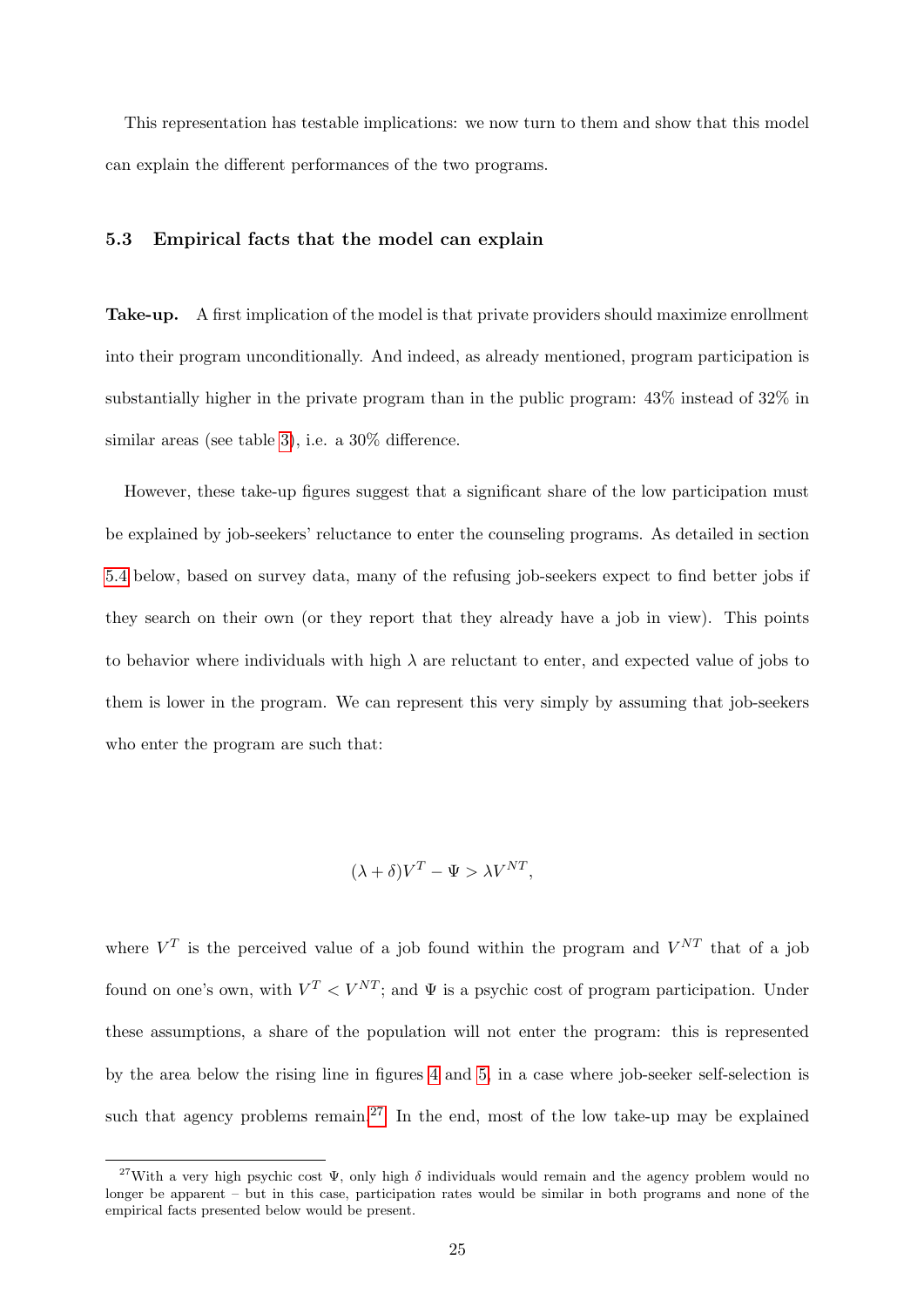by individual behavior, but the fact that take-up is relatively higher in the private program is still compatible with the fact that a high  $P_0$  induces private firms to enroll as many people as possible. This behavior is again illustrated by Divay (2009), who reports that caseworkers make every possible effort to persuade all job-seekers to enroll: they play down the constraints of the program, suggest that refusals could be misinterpreted by the UB administration, etc. Interviewed caseworkers explain that their management's main concern is about unfilled slots.

Cream-skimming. The second implication of the model is that private providers should not cream-skim, whereas the public program might do so. Looking at figures [4](#page-38-1) and [5,](#page-39-0) it is apparent that self-selection should bias enrollment towards individuals who have lower values of  $\lambda$  and this is indeed what the survey evidence already discussed seems to suggest. This should be mostly apparent for the private program, because no cream-skimming is expected to occur.

Thanks to the randomization design, we can compute the counterfactual outcomes of the compliers to the two programs if they had not been treated,  $E[y_0|Comp_{pr}]$  and  $E[y_0|Comp_{pub}]$ .<sup>[28](#page-0-0)</sup> This is a measure of  $\lambda$  in the model. As shown in details in the statistical Appendix, even though our setting has two treatment groups rather than one, the standard interpretation of the twostage least squares (2SLS) estimands holds:

$$
c_s = E[y_s - y_0 | Comp_s]
$$

with  $s = pr, pub$ , so that  $E[y_0|Comp_s]$  (for compliers to program s) is identified as:

$$
E[y_0|Comp_s] = E[y_s|Comp_s] - E[y_s - y_0|Comp_s]
$$

$$
= E[y|Z = s, Comp_s] - c_s
$$

<sup>&</sup>lt;sup>28</sup>Note that, as there are almost no "always takers", "compliers" here are almost the same as program participants.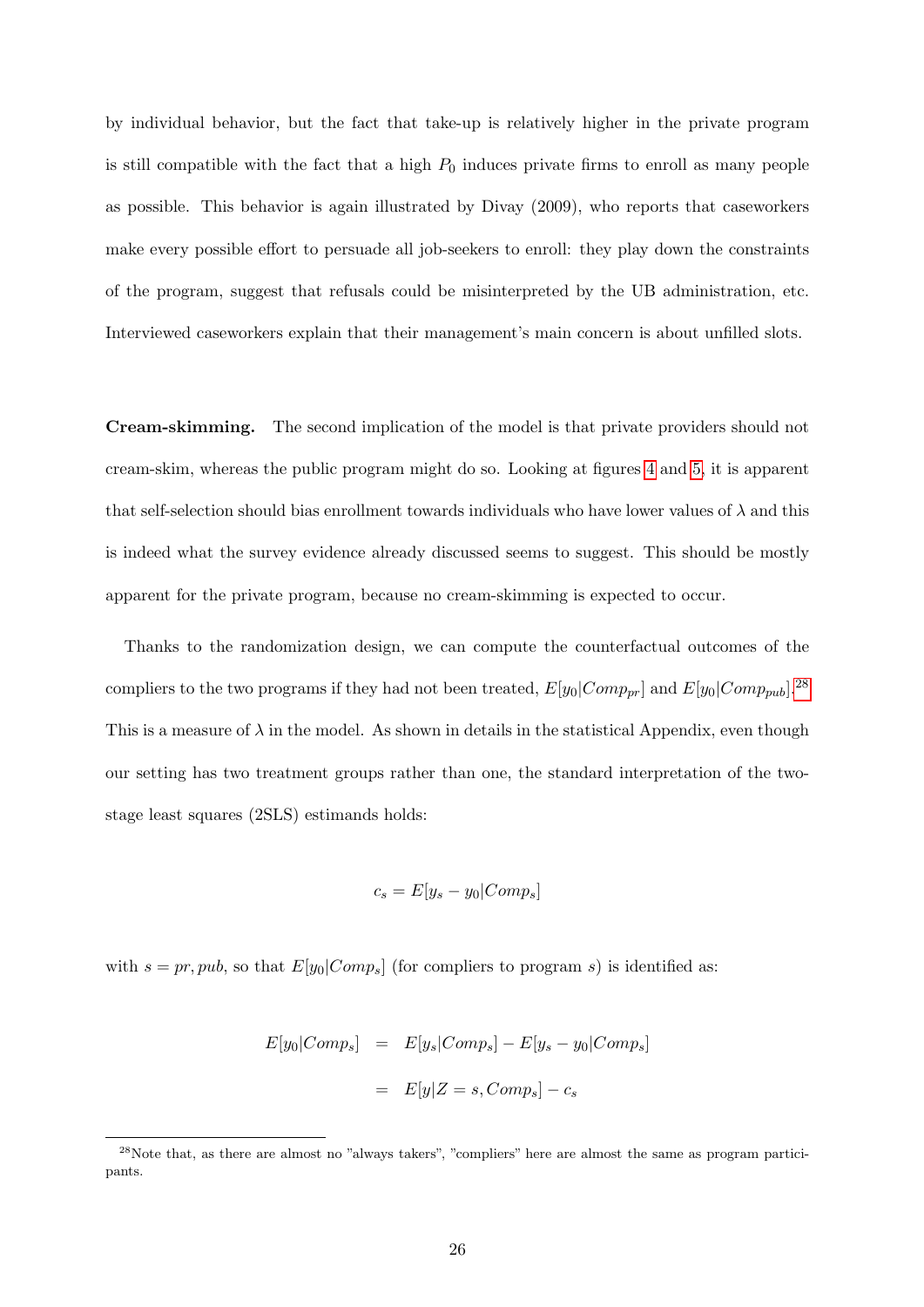(where  $Z$  is assignment to treatment). Estimates of impacts  $c_{pr}$  and  $c_{pub}$  have been presented in the previous section. The empirical counterpart of  $E[y|Z=s, Comp_s]$  is directly observed. The resulting counterfactual own job-finding rates are presented in table [8](#page-47-0) (Panel B) together with observed outcomes for compliers (Panel A) and outcomes in the control group (Panel C) for the two outcomes concerning the private providers. Using the outcome "found and kept eligible job", we can see that the quality (in terms of own job-finding rates) of the population treated by private providers is significantly lower than that of the total population (18.4% probability of getting such a job within 6 months, compared with 21.4% in the control group); the same is observed for the other outcome, although the differences are smaller. In contrast, the population that enters the public program is similar to the control group: this is compatible with the fact that self-selection in compensated by some cream-skimming. To sum up, there is no evidence of cream-skimming from private providers: they seem to maximize entry, even at the risk of enrolling job-seekers with low own job-finding rates, something that is rational under high  $P_0$ .

LATE A third stylized fact is that intention to treat (ITT) parameters should be closer between the private and public programs than are local average treatment effects (LATE). With reference to figures [4](#page-38-1) and [5,](#page-39-0) ITTs are:

> $ITT_{pr} = E(\delta | Area \text{ TR3}) \Pr(\text{Area TR3})$  $\label{eq:ITT} \text{ITT}_{pub} \quad = \quad E(\delta | \text{Area TR4}) \, \text{Pr}(\text{Area TR4})$

and

$$
LATE_{pr} = \frac{E(\delta|\text{Area TR3}) \Pr(\text{Area TR3})}{\Pr(\text{Area TR3}) + \Pr(\text{Area PA3})}
$$

$$
LATE_{pub} = \frac{E(\delta|\text{Area TR4}) \Pr(\text{Area TR4})}{\Pr(\text{Area TR4}) + \Pr(\text{Area PA4})}
$$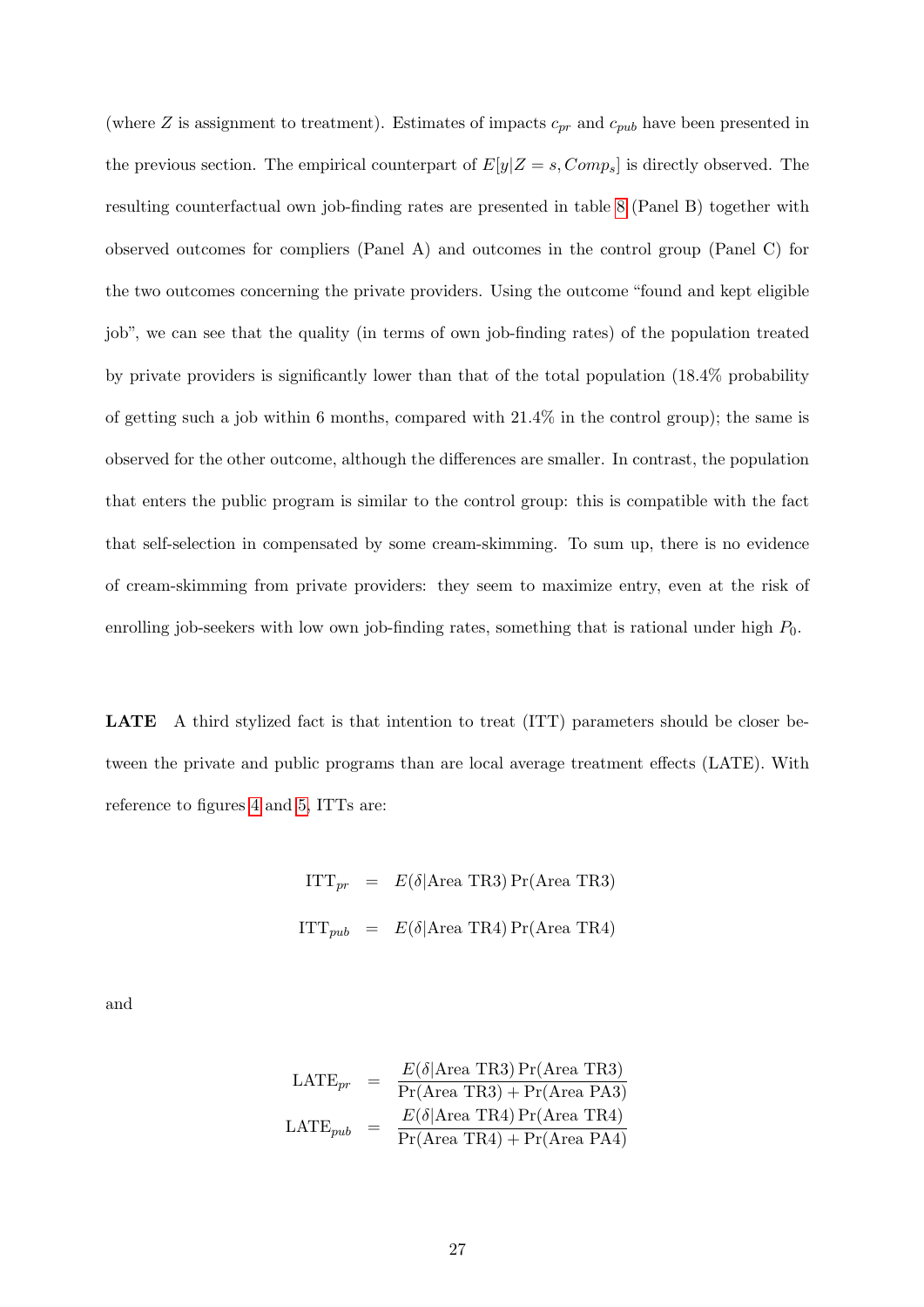ITTs are presented in table [9.](#page-48-0) For the outcome "find and keep eligible job within 6 months", coefficients are 0.020 for private providers and 0.022 for the public provider respectively; for the outcome "find eligible job within 6 months", they are 0.15 and 0.20. Relative values of the LATEs are somewhat different (table [7\)](#page-46-0): 0.050 vs. 0.072 and 0.039 vs. 0.063 respectively for the two outcomes.

Close ITTs are consistent with a situation where the populations actively treated by the two programs are not very different in terms of size and composition (in our figures, areas TR3 and TR4 are close). The difference in LATEs in turn implies that the enrollment rate is higher in the private program. This is consistent with the model's prediction that the public program does not enroll some job-seekers who would be enrolled but parked in the private program: they increase the LATE denominator, without improving its numerator. Put differently, LATEs differ while ITTs are similar because  $Pr(Area PA3) > Pr(Area PA4)$ , with the difference between those two areas coming from individuals who are not treated in either case, and thus do not contribute to the ITTs.

In a nutshell, comparing ITTs and LATEs suggests that the difference in LATEs between the two programs comes from the fact that some of the additional job-seekers that are enrolled by the private program are not treated, or inefficiently so. In that sense, this model can explain the differences in LATEs observed initially. It is also compatible with additional empirical facts.

#### <span id="page-27-0"></span>5.4 Alternative explanations

Our preferred explanation of the private program's lower performance is thus based on the assertion that private providers tried to enroll as many job-seekers as possible, including some for whom job-search assistance is ineffective. By contrast, the public program remained concentrated on a lower fraction of job-seekers for whom the technology is effective. We now compare this proposed explanation with other possible stories.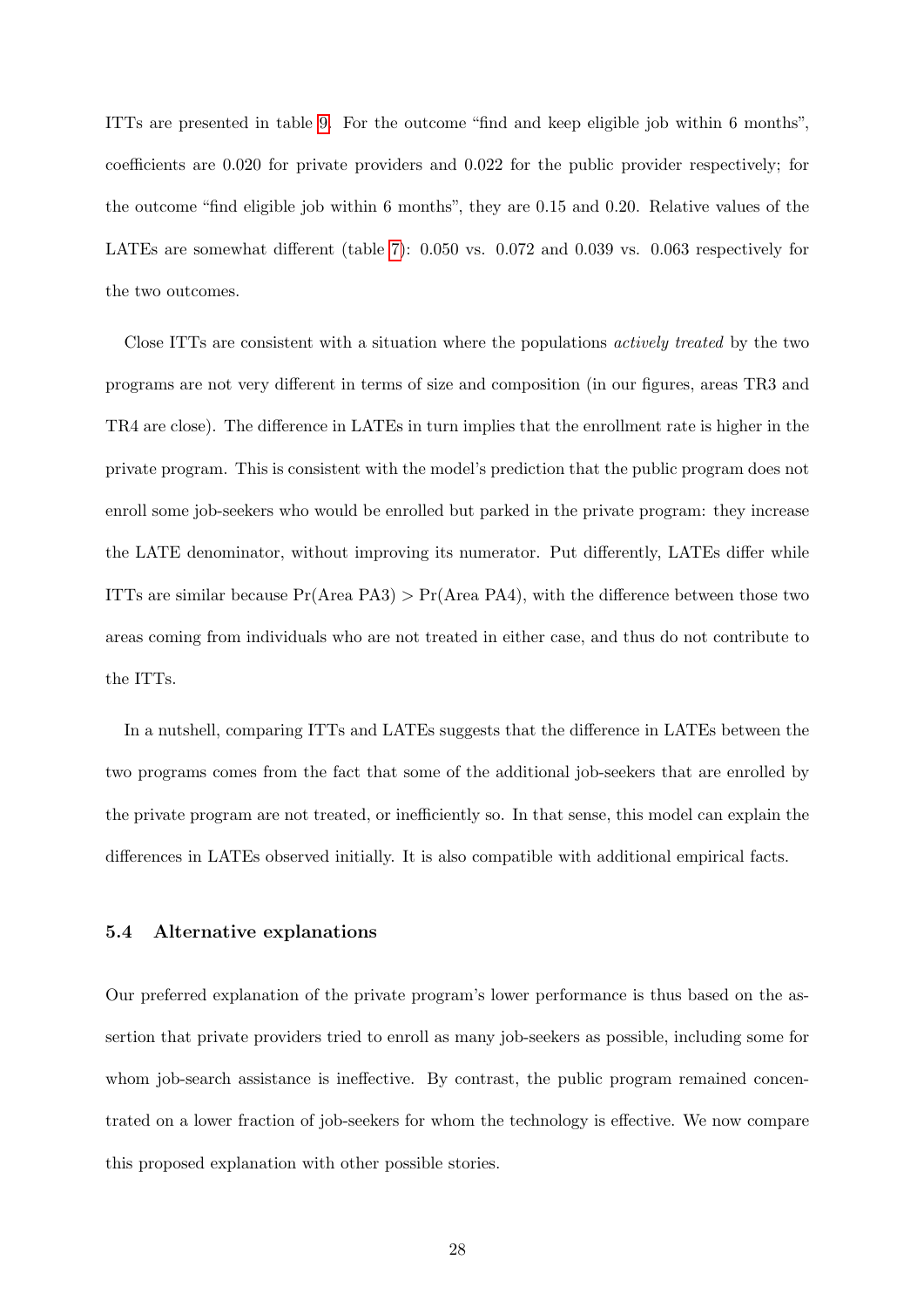Job-seekers' self-selection. One way to account for differential participation in the two programs is differential self-selection by the job-seekers. It is possible that more job-seekers were willing to enter the private program, with the hope of finding services that were not provided within the PES (in either the standard track or the intensive public program). If these additional job-seekers are mistaken – and actually derive no benefit from the private providers' assistance –, their presence among program recipients will inflate enrollment rates but reduce the average program impact.

The reasons declared by job-seekers for enrolling or not into the programs, as reported in Gratadour (2009), do not support this unbalanced self-selection story. In particular, enrollees in the private and public programs declared very similar motivations. 84% of private program enrollees and 83% of public program enrollees said they wanted to "receive more training and assistance" in their search for a job, 80% and 83% (for private and public programs respectively) said they expected to "receive more job offers fitting [their] profile", 79% and 84% wanted to "benefit from a more intense and customized follow-up". If anything, enrollees were expecting slightly less from the private program. Similarly, the most frequently-cited reasons for not enrolling were "already having a job in view" (52% and 55% for job-seekers who did not enrol when assigned to the private and public programs respectively) or "expecting to find a job thanks to own network" (54% and 54%). In sum, even though these self-reported motivations are only indirect evidence, they do not indicate that job-seekers self-selected differently into the private program.

Learning. The next two alternative explanations relax the assumption that private providers were as efficient technically as the public program. Although private providers used the same approach as the public program, it is often argued that private providers were just starting this activity and needed time to become fully operational. Another argument is that private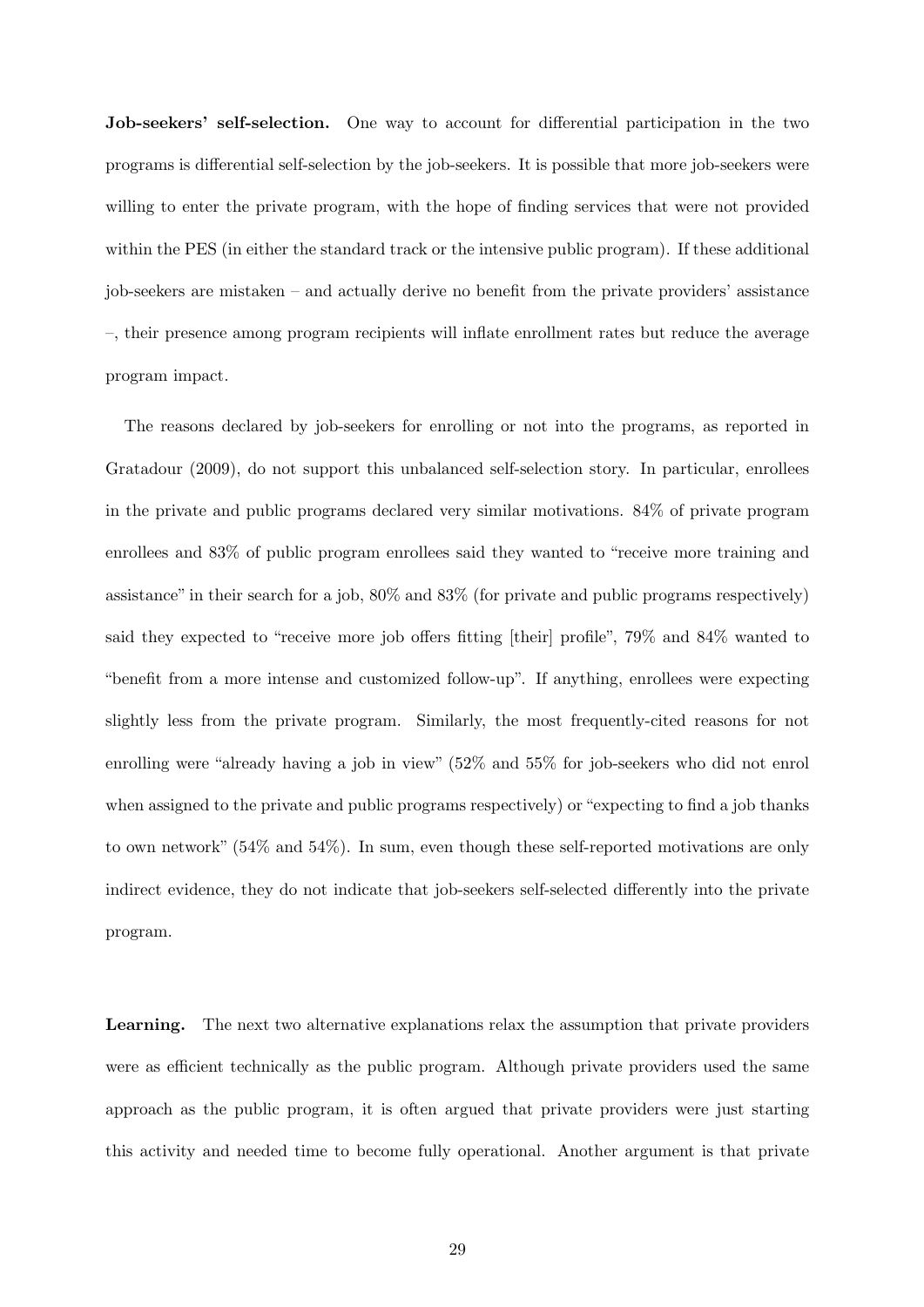providers did not have access to the appropriate pool of job offers, whereas the PES had built relationships with small and medium-size firms where it could place job-seekers. These two explanations are plausible. However, it seems unlikely that they tell the full story; we consider them in turn.

It may have taken some time for the private providers to become operational, to recruit and train the caseworkers, whereas the public service could allocate some of its experienced caseworkers to the intensive scheme. This would imply that the private program was less efficient during the first months of the experiment, and that its impact then caught up with that of the public program. In order to check this, we can compute program impacts separately by cohort of entry. Figure [6](#page-39-1) traces program impact after 6 months, for the two programs, in areas where they are both present. This is plotted on the left-hand scale, where the impact is estimated separately by 2-month cohorts. This is to be compared with Table [5,](#page-44-0) where the average impact is estimated at 0.045 and 0.102 for private and public programs respectively. The figure shows that these average estimates hide very strong changes in impact over time. But this certainly does not go in the direction of learning-by-doing. The two programs had very strong impacts at the beginning, then their impact dropped essentially to zero, and recovered thereafter. The small sample sizes imply that estimates are now imprecise and the effects are significant only at the beginning and the end of the period. However, the likely reason for this switch appears on the right-hand scale, that shows the variation in the number of new recipients in the program. This number increased 3- to 4-fold during the first two months of the experiment. In both programs, efficiency fell when the number of recipients started to increase. This is compatible with the idea that such programs are efficient mostly thanks to the low unemployed/caseworker ratio. All in all, Figure [6](#page-39-1) is very consistent with the general findings of the paper, but does not deliver evidence that private providers lagged behind because of learning-by-doing issues.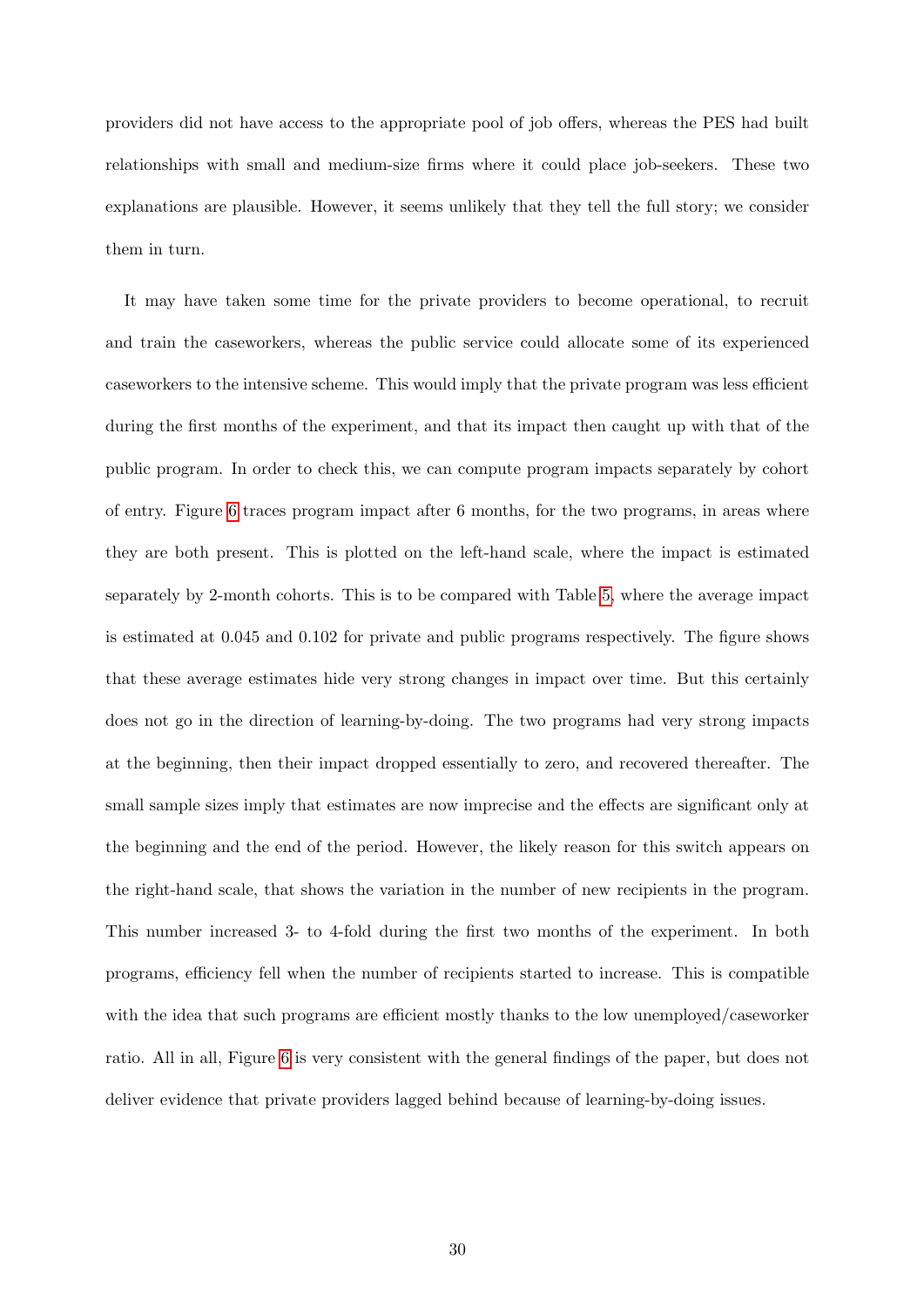Access to job offers. As noted in section [2,](#page-6-0) there are indications that the private program caseworkers provided job-seekers with fewer job offers. However, the reason for this remains an open question: it may be that private providers were less efficient at collecting job offers, or that they invested less in that activity. The first explanation would be rather ironical, as a key argument for introducing private providers in job-search assistance was their better connection to the labor market (compared to a less market-oriented public employment agency). Private providers were indeed experienced players in the labor market: temporary agencies, consultancies specialized in the placement of workers after mass layoffs, or even international firms specialized in job-search assistance programs. Given that experience, a full explanation would have to account for their failure to invest successfully in job offer collection. Ultimately, this goes back to the incentives question.[29](#page-0-0)

## <span id="page-30-0"></span>6 Discussion

The large field experiment we have just analyzed yields some basic facts – job search assistance accelerates exit to employment, and public provision is more cost-effective in our context. As such, these results may be highly context-specific. The evidence on unexpected perverse effects of the private providers' contracts allows to go one step further, by highlighting the traps and trade-offs faced when outsourcing such services. There remains however a disturbing question in the analysis: why would the UB fund design contracts with such large, suboptimal fixed payments  $P_0$ ?

First, one should not dismiss the idea that outsourcing such services involves a trial-and-error process. Informal discussions with policy advisors suggest that the discussion on contract struc-

<sup>&</sup>lt;sup>29</sup>Interestingly, qualitative work at one private provider shows that the internal organization of work devolved limited resources to job offer collection. No specific staff was devoted to the activity, and caseworkers were supposed to spend only two hours per week on collecting job offers. Moreover, the caseworkers' financial incentives were almost uniquely based on placement results. Interviewed caseworkers argued that developing a portfolio of client firms with whom to place the job-seekers was not worth the effort: they rather targeted new firms on a case-bycase basis according to each job-seeker's profile, and limited capitalization effort was undertaken; after one year, a given caseworker said he had a portfolio of fewer than twenty client firms (Divay, 2009).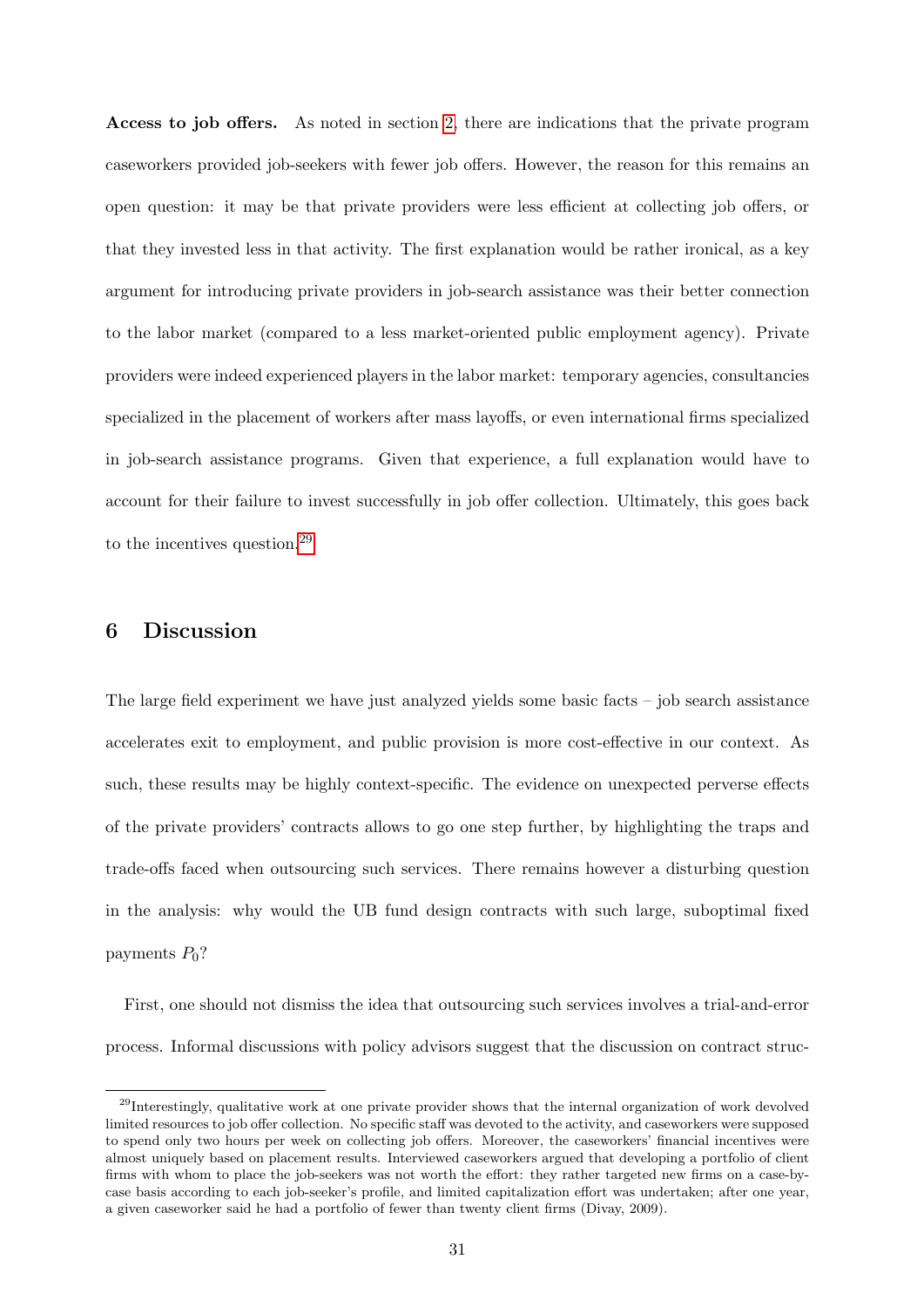ture was actually limited. It is plausible that the UB fund failed to recognize the consequences of the large upfront payment. However, a similar structure (including a slightly higher upfront payment, from 30% to 35%!) was repeated for a new wave of contracts involving 320,000 jobseekers in 2010-2011: this suggests that learning on contracts is slow, or that it is not the full explanation.[30](#page-0-0)

A second possibility is that our theoretical model is too simple: admittedly, a more complete agency model could rationalize large fixed payments. In particular, one could relax the assumption of risk-neutral private providers. Large fixed payments may then play a role in reassuring risk-averse private providers, as discussed for instance in Koning and Heinrich (2010), although it is not clear whether this would be the most appropriate mechanism. More generally, our simple model takes the two-tier contract structure as given, and just asks about the optimal share of conditional and fixed payments. This is a very restrictive class of contracts, and it would be very useful to investigate – and experiment with – a broader class of contracts.<sup>[31](#page-0-0)</sup>

However, we believe that the main explanation has to do with the political economy context of the experiment. The UB fund was eager to create a previously nonexistent private market for placement. Firms likely to enter this market in France would need to bear large fixed costs and would not enter unless they had some assurance that these costs would be covered. This infant industry argument should have implied, if anything, that the principal would make a lump-sum

 $30P<sub>0</sub>$  makers focused more attention on the other element of the contract – the winning bid price. As noted above, this ranged from 3,000 to 4,000 euros. These amounts are hard to benchmark; in the Netherlands, the price of trajectories seems to be of the same order of magnitude; but trajectories could last up to two years, compared to 6 months in France. A better benchmark would be the cost of the comparable public program. However, in the context of this evaluation, the PES abandoned its effort to evaluate the unit cost of the public program half-way through, arguing that the numbers would not be reliable. While imputing the private program costs in the PES accounting system was undoubtedly difficult, it had also clearly become politically incorrect to compare the costs of the public and private programs at a time when the decision had been taken to expand the private program dramatically.

 $31$ In particular, contracts could involve a fee  $Q$  for the right to deliver the program under the two tier payment  $(P_0, P_1)$ .  $P_0$  and  $P_1$  could be set to align the objectives of the private providers with those of Unédic  $(P_0 = c_a)$ and  $P_1 = B \frac{c - c_a}{c}$ ). Under such a contract, all job-seekers would be enrolled into the program and only job-seekers with  $\delta > B/c$  would actually receive the treatment. Unédic could then request a fee  $Q = NF_{\delta}(B/c)$ , where N is the size of the population eligible for the program. Of course, this would have to be adjusted for the fact that the distribution of  $\delta$  may not be known ex ante. Also, note that  $c_a$  is paid for job-seekers that are not treated, but this may be viewed as a cost which would be incurred anyway if these job-seekers were enrolled in the standard track.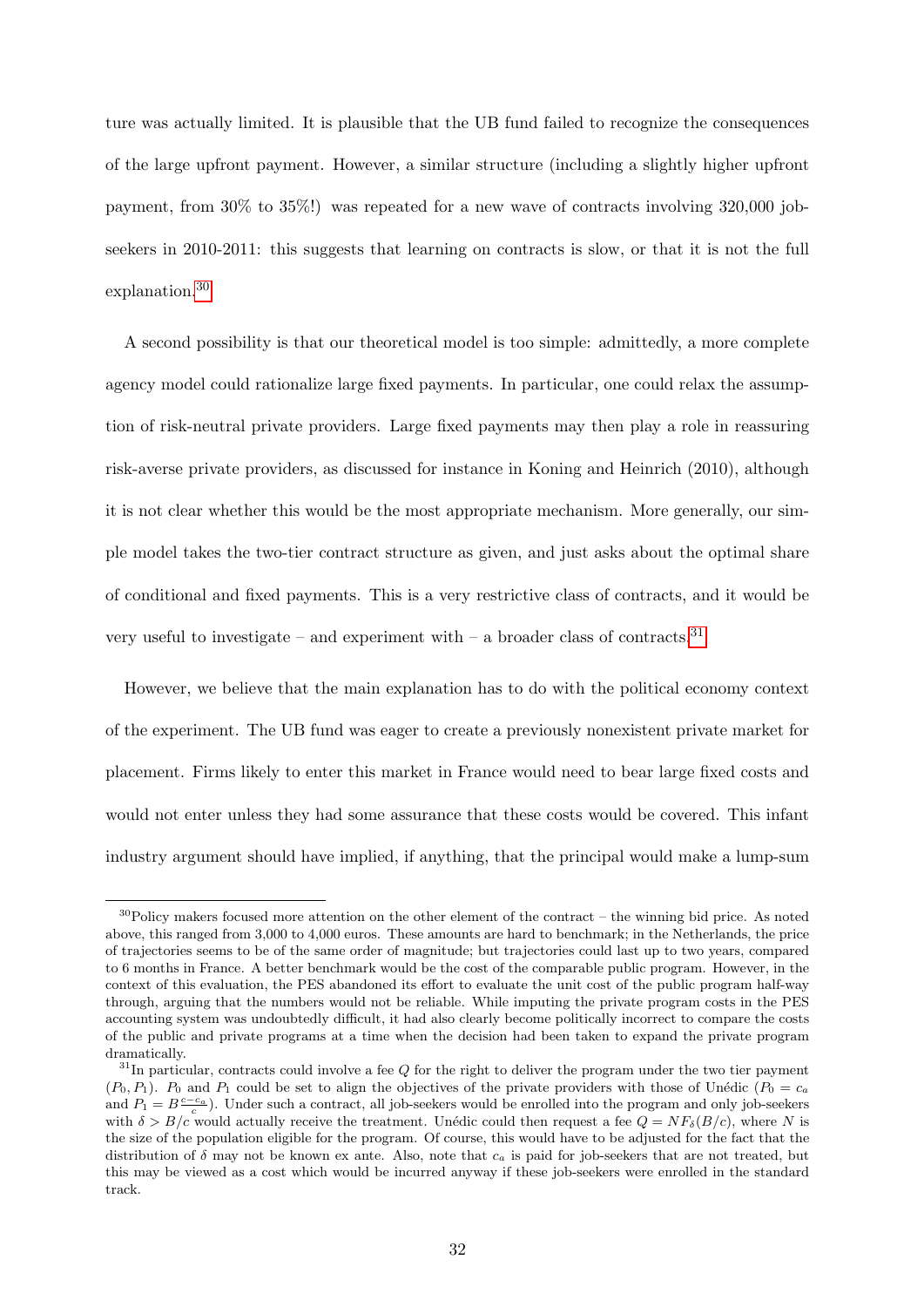transfer to the firms, rather than a transfer indexed on the number of enrolled individuals, but this was never considered (and would raise moral hazard issues of its own). Moreover, internal pressures (from employers' organizations within the UB fund and from the government) and external ones (from the example of other EU countries and from the European Commission) converged to promote private providers. The infant industry argument may have been used as a justification for offering attractive contracts to private providers. Imitation was also at play: the chosen contract structure is close to outsourcing contracts used in several other European countries.[32](#page-0-0)

# 7 Conclusion

The episode analyzed in this paper offers stimulating evidence: to sum up, in the context under study, counseling is effective (in the sense of accelerating placement), but contracts to private providers (using a structure that has become common to many OECD countries) appear to be suboptimal. Similar findings were obtained by Krug and Stephan (2011) based on a field experiment in Germany. Interestingly, even though the outsourcing trend has spread to many countries over the past decade, it is not monotonic: for instance, in the Netherlands, the outsourcing of welfare services was partly reversed in 2007, as the social benefit administration resumed the delivery of welfare-to-work services for job-seekers with good labor market prospects (Koning and Heinrich, 2010). It is also interesting to note that the US Public Employment Office was created in the US at the turn of the 20th century to regulate the job-seeker placement market,

<sup>&</sup>lt;sup>32</sup>For instance, contract providers in UK "Employment Zones" received a three-tier payment (at enrollment, at job entry and after 13 weeks of job retention). Contracts in Germany varied, but often resembled the French ones – e.g. a contract with Ingeus, an early and influential private provider on the French job-seeker placement market, involved a 56% upfront payment, 10% on job placement, 17% after 13 weeks and 17% after 26 weeks of sustained employment. In the Netherlands, even though fully conditional payments ("no cure, no pay") were introduced progressively in the mid-2000s, the typical "no cure, less pay" contract involved a 10 or 20% payment on completion of an agreed action plan, a fixed payment of about 40% six months after commencement and another 40% or 50% after two months in a job with a minimum six-month contract. See Finn (2011) for a review.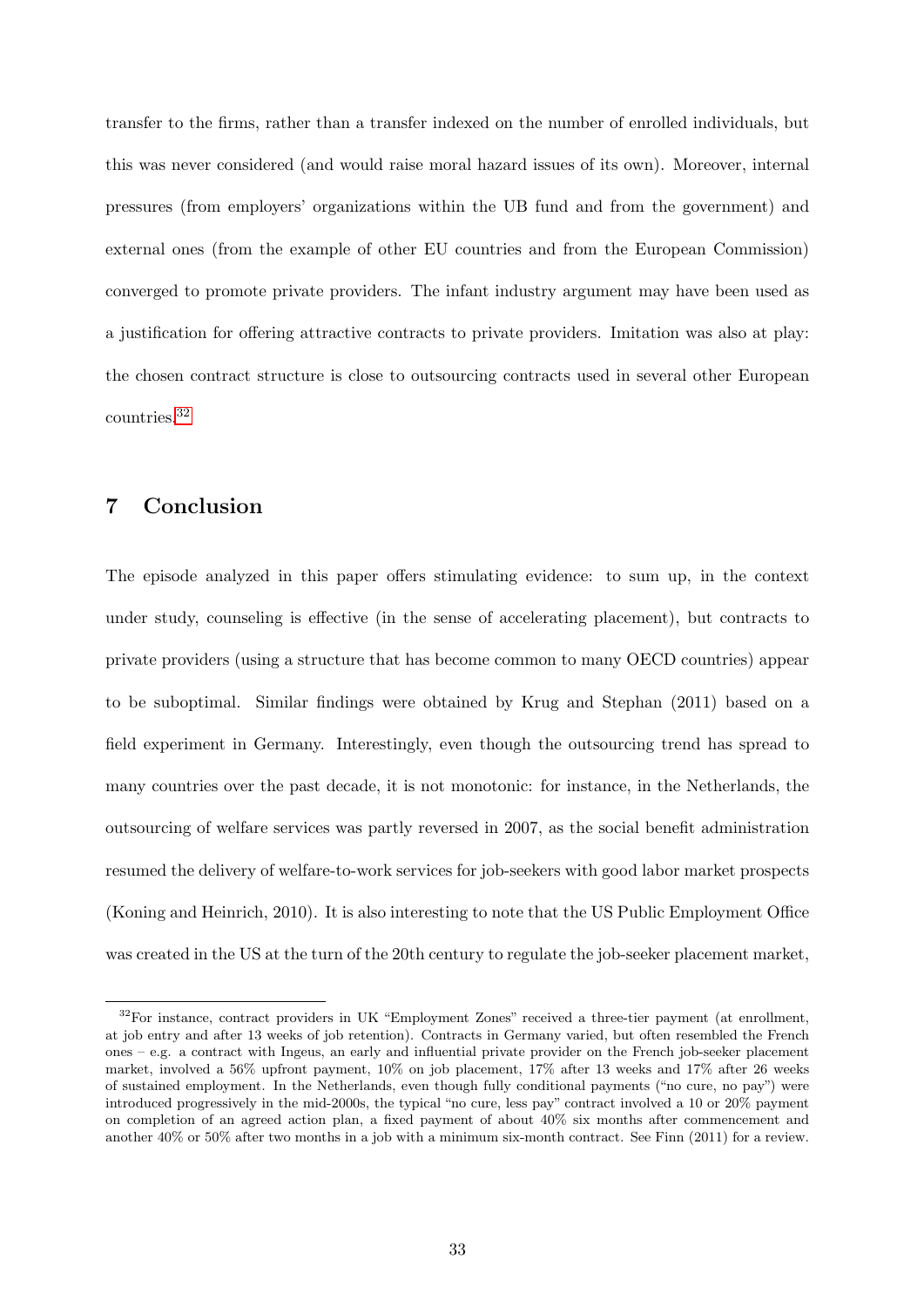which was dominated by for-profit employment agencies who exploited vulnerable individuals (Lee, 2009).

Clearly, this does not mean that private providers should not be used for job-search assistance: we find in particular some (admittedly fragile) evidence that competition from private providers may in part explain the performance of the public program. But public authorities, in France at least and in other countries perhaps, are still at the beginning of a learning curve. That point is implicitly acknowledged by a recent review commissioned by the European Commission: "The development and management of subcontracting systems is a complex task for policy makers and public officials. There is a sharp and continuous 'learning curve' and it takes time to learn how to steer the system to minimise perverse incentives and to capture the efficiencies and innovation that independent contractors may offer. It may be that the gains from subcontracting emerge over time when, as in Australia, public officials can exclude poorer performers, increase competition and improve the performance management of subcontractors." (Finn, 2011, p. 32). An ideal direction for research would be to design outsourcing contracts that take into account micro evidence on job-seekers', caseworkers' and firms' behavior, and experiment them with robust evaluation methods.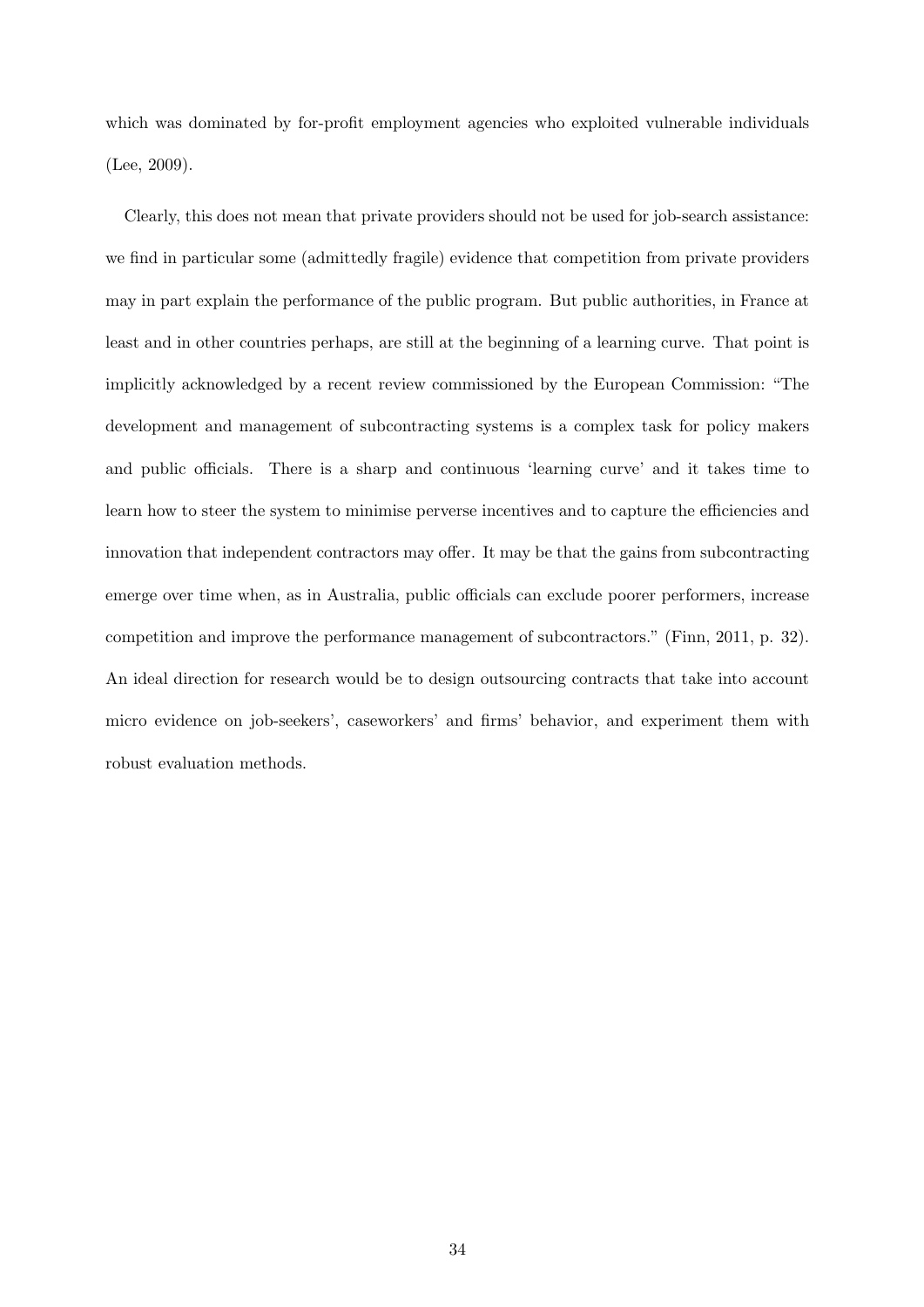# References

Andersson F. and H. Jordahl (2011), "Outsourcing Public Services: Ownership, Competition, Quality and Contracting", Research Institute for Industrial Economics (IFN), Working paper No. 874.

Angrist, J., G. Imbens and D. Rubin (1996), "Identification of Causal Effects Using Instrumental Variables", Journal of the American Statistical Association, 91(434), pp. 444-455

Ashenfelter, O., A. Ashmore and O. Deschênes (2005), "Do Unemployment Insurance Recipients Actively Seek Work? Evidence from Randomized Trials in four U.S. States", Journal of Econometrics, vol. 125(1-2), pages 53-75.

Assemblée Nationale (2009), Question n°86753 by Michel Vauzelle to the Minister of Labor, Employment and Health,

<http://questions.assemblee-nationale.fr/q13/13-86753QE.htm>

Autor D. and S. N. Houseman, 2010. "Do Temporary-Help Jobs Improve Labor Market Outcomes for Low-Skilled Workers? Evidence from "Work First"", American Economic Journal: Applied Economics, vol. 2(3), pages 96-128, July.

Behaghel, L., Crépon, B., and M. Gurgand (2009), "Evaluation d'impact de l'accompagnement renforcé des demandeurs d'emploi par les opérateurs privés de placement et le programme Cap vers l'entreprise", Research report,

<http://www.povertyactionlab.org/sites/default/files/publications/Rapport%20Final-%20CREST-ENSEE.pdf>

Behaghel, L., Crépon, B., and M. Gurgand, and T. Le Barbanchon (2009), "Sample Attrition Bias in Randomized Experiments: A Tale of Two Surveys", IZA Discussion Paper 4162.

Bennemarker, H., Grönqvist, E., Ockert, B., (2009), "Effects of Outsourcing Employment Services: Evidence from a Randomized Experiment", Institute for Labour Market Policy Evaluation (IFAU), WP09-23.

Bernhard, S., Wolff, J., (2008), "Contracting out Placement Services in Germany - Is Assignment to Private Providers Effective for Needy Job-seekers?", IAB Discussion Paper 5/2008.

Besley, T., Ghatak, M., (2001), "Government versus Private Ownership of Public Goods", The Quarterly Journal of Economics, vol 116(4), pp.1343-1372.

Blundell, R., Dias, M. C., Meghir, C. and van Reenen, J. (2004), "Evaluating the Employment Impact of a Mandatory Job Search Program", Journal of the European Economic Association 2, 569-606.

Capelier, T., Mizrahi, R. (2008), "L'accompagnement renforcé des demandeurs d'emploi. L'évaluation qualitative de la mise en oeuvre des expérimentations", <http://www.travail-emploi-sante.gouv.fr/IMG/pdf/2008.07-27.5.pdf>

Card, D., R. Chetty, and A. Weber (2007), "The Spike at Benefit Exhaustion: Leaving the Unemployment System or Starting a New Job", American Economic Review Papers and Proceedings, 97(2), 113-118.

Card, D., J. Kluve, and A. Weber (2010), "Active Labour Market Policy Evaluations: A Meta-Analysis", Economic Journal, 120 (November), F452-F477.

Convention tripartite (2006), Signature de la convention Etat-Anpe-Unédic relative à la coordi-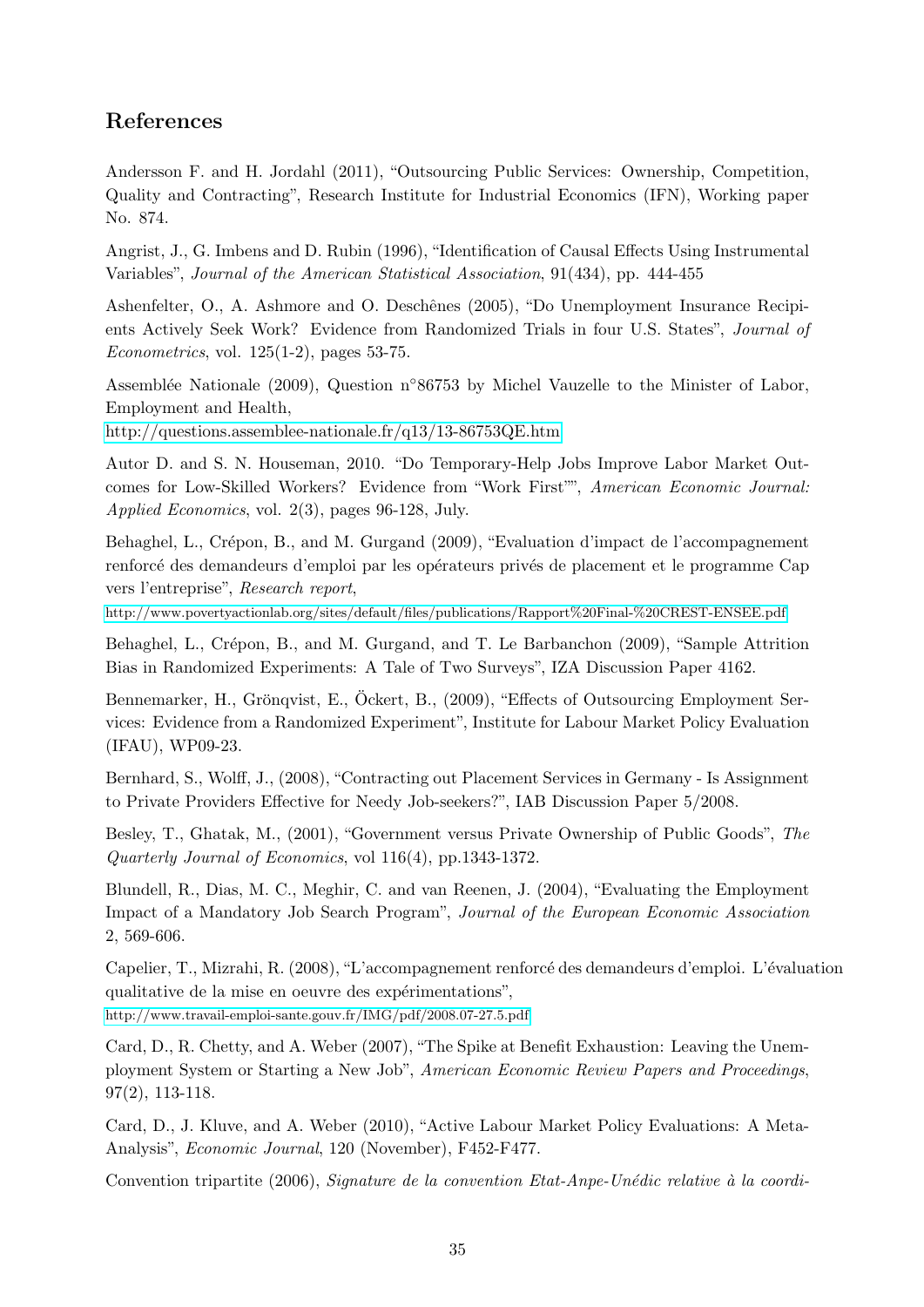[http://www.emploi.gouv.fr/chomage/recherche/actualite/DP](http://www.emploi.gouv.fr/chomage/recherche/actualite/DP_Signature_de_la_convention_Etat-Anpe-Unedic_-_vendredi_5_mai_2006.pdf) Signature de la convention Etat-Anpe-Unedic - vendredi 5 mai 2006.pdf

Courty, P. and G. Marschke (2004), "An Empirical Investigation of Gaming Responses to Performance Incentives", Journal of Labor Economics 22(1), 23-56.

Divay S. (2009), "Nouveaux opérateurs privés du service public de l'emploi. Les pratiques des conseillers sont-elles novatrices?", Travail et Emploi 119, 37-49.

Dolton, P. and O'Neill, D. (1996), "Unemployment Duration and the Restart Effect: Some Experimental Evidence", Economic Journal, 106, 387-400.

Dolton, P., O'Neill, D., (2002) "The Long-Run Effects of Unemployment Monitoring and Work-Search Programs: Some Experimental Evidence from the U.K.", Journal of Labor Economics, 20(2), pp.381-403.

EC (1998), "Modernising public employment services", Communication from the European Commission of 13 November 1998,

[http://europa.eu/legislation](http://europa.eu/legislation_summaries/employment_and_social_policy/job_creation_measures/c10926_en.htm) summaries/employment and social policy/job creation measures/c10926 en.htm

Finn D. (2011), "Sub-contracting in public employment services. Review of research findings and literature on recent trends and business models", report to DG Employment, Social Affairs and Inclusion at the European Commission.

Gratadour C. (2009), "Les expérimentations d'accompagnement renforcé de l'Unédic et de l'ANPE: Analyse du processus d'entrée en parcours d'accompagnement", Dares, Paris, Premières synthèses,  $n<sup>°</sup>41.1$ , octobre.

Gratadour C. and T. Le Barbanchon (2009), "Les expérimentations d'accompagnement renforcé de l'Unédic et de l'ANPE: contenu des accompagnements et opinion des bénéficiaires" Dares, Paris, Premières synthèses, n°41.2, octobre.

Grossman, S. and O. Hart (1986), "The Costs and Benefits of Ownership: A Theory of Vertical and Lateral Integration", Journal of Political Economy, 94, 691-719.

Hägglund, P., (2009), "Experimental evidence from intensified placement efforts among unemployed in Sweden", Institute for Labour Market Policy Evaluation (IFAU), WP 09-16.

Hart, O., Shleifer, A., Vishny, R., (1997) "The Proper Scope of Government: Theory and an Application to Prisons", Quartely Journal of Economics, vol. 122(4), pp. 1127-61.

Heckman, J., Heinrich, C., Smith, J., (2002) "The Performance of Performance Standards", Journal of Human Resources 38(4), 778-811.

Heckman, J. and J. Smith (2004), "The Determinants of Participation in a Social Program: Evidence from a Prototypical Job Training Program", Journal of Labor Economics 22(2), 243- 298.

Jonsson, L. and P. S. Thoursie (2012), "Does privatisation of vocational rehabilitation improve labour market opportunities? Evidence from a field experiment in Sweden", Institute for Labour Market Policy Evaluation (IFAU), WP2012:2.

Koning, P. and C. Heinrich (2010), "Cream-Skimming, Parking and Other Intended and Unintended Effects of Performance-Based Contracting in Social Welfare Services", IZA Discussion paper No. 4801.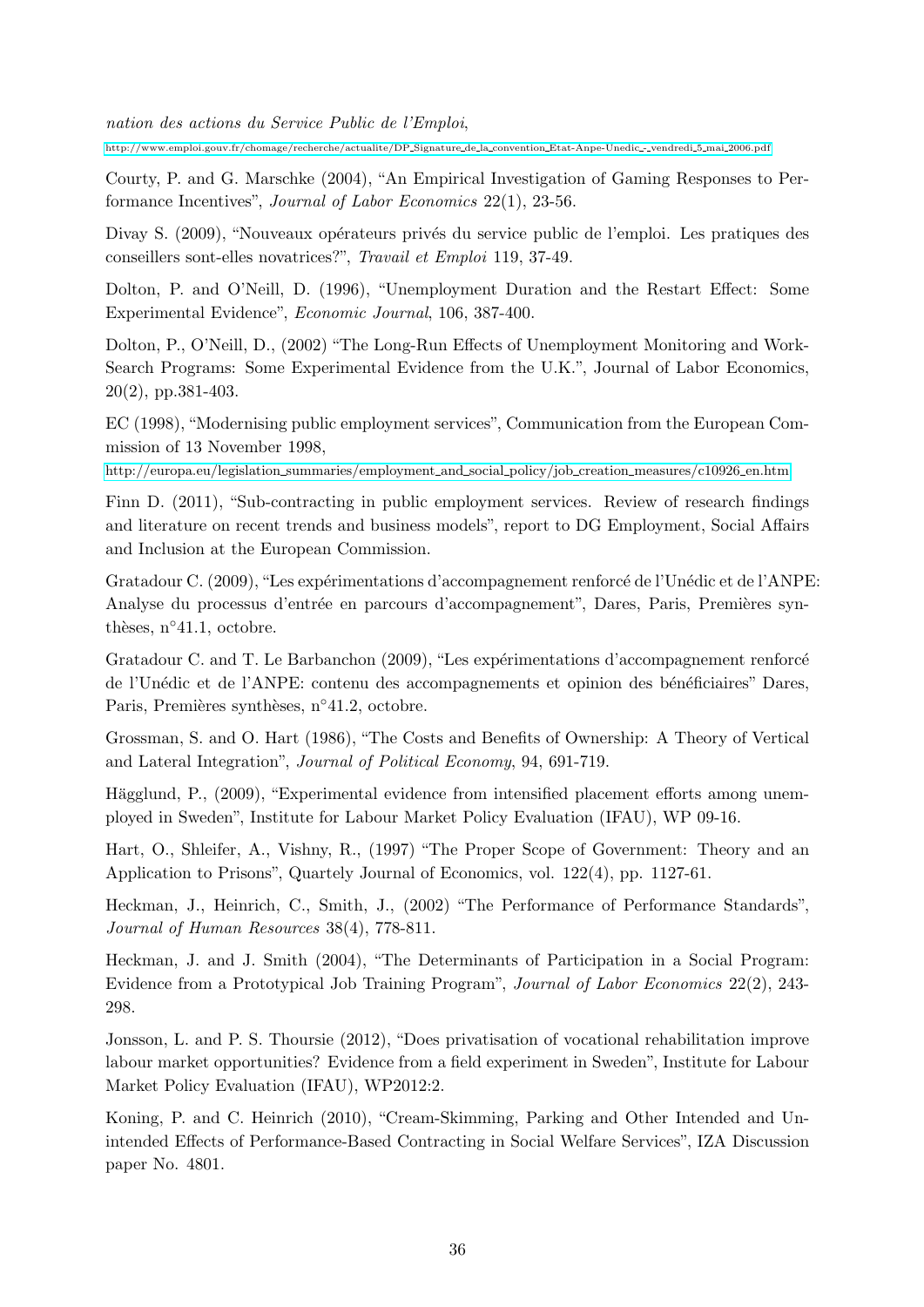Krug G. and Stephan G. (2011) "Is contracting-out intensified placement services more effective than in-house production? Evidence from a randomized field experiment". LASER Discussion Papers - Paper No. 51.

Lee W (2009), "Private Deception and the Rise of of Public Employment Offices in the United States, 1890-1930", in Studies of Labor Market Intermediation, David Autor eds., pp. 155-181.

L'Humanité (2009), "Du fric sur le dos des chômeurs", n°20111 dated June 18, 2009.

Lundsgaard, J., (2002), "Competition and Efficiency in Publicly Funded Services", OECD Economic Studies No. 35, 2002/2, pp. 80-128.

McClellan M. (2011), "Reforming Payment to Healthcare Providers: The Key to Slowing Healthcare Spending Growth", Journal of Economic Perspectives, 25, 69-92.

McConnell, S., Burnwick, A., Perez-Johnson, I. and Winston, P. (2003) "Privatization in Practice: Case Studies of Contracting for TANF Case Management", Final Report prepared by Mathmatica Policy Research Inc. for the Office of the Assistant Secretary for Planning and Evaluation, U.S. Department of Health and Human Services, Washington DC. <http://aspe.hhs.gov/hsp/privatization-rpt03/>

Meyer B. (1995), "Lessons from the U.S. Unemployment Insurance Experiments", Journal of Economic Literature, 33(1), 91-131.

Rosholm, M., (2008), "Experimental Evidence on the Nature of the Danish Employment Miracle", Institute for the Study of Labor (IZA), Discussion Paper No. 3620.

Shleifer, A. (1998), "State Versus Private Ownership", Journal of Economic Perspectives, 12(4), 133-150.

Struyven L. (2004), "Design Choices in Market Competition for Employment Services for the Long-term Unemployed", OECD Social, employment and migration working papers, 21.

Struyven L. and G. Steurs (2002), "The Competitive Market for Employment Services in the Netherlands", OECD Labour Market and Social Policy Occasional Paper.

van den Berg, G. and van der Klaauw, B. (2006), "Counseling and Monitoring of Unemployed Workers: Theory and Evidence from a Controlled Social Experiment", International Economic Review 47(3), 895936.

Vivès C. (2009), "Le recours aux opérateurs privés de placement dans le service public de l'emploi: ´etude et enjeux de la tarification de leurs prestations", in Barnay T., Legendre F. (eds), Emplois et politiques sociales. XXIX journées de l'association d'économie sociale, L'Harmattan, Paris, 207-219.

Winterhager, H. (2006), "Private Job Placement Services - A Microeconometric Evaluation for Germany", ZEW Discussion Paper No. 06-026.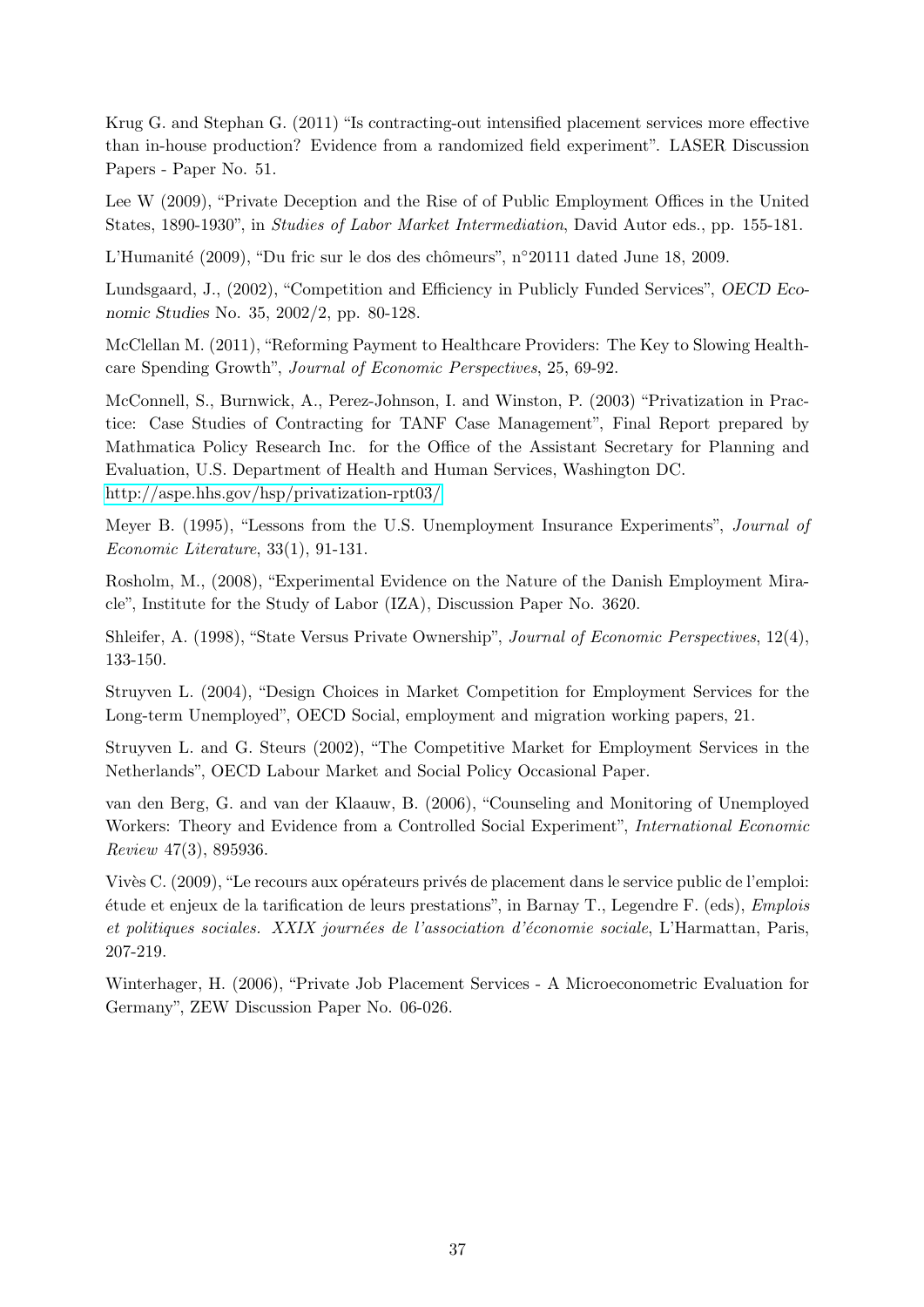

#### <span id="page-37-0"></span>Figure 1: Experimental populations

<span id="page-37-1"></span>Figure 2: Private provider behavior large  $P_0$ 



Area TR1 is the area of individuals that enter the program and receive treatment. Area PA1 is the area of individuals that enter the program but do not receive any treatment.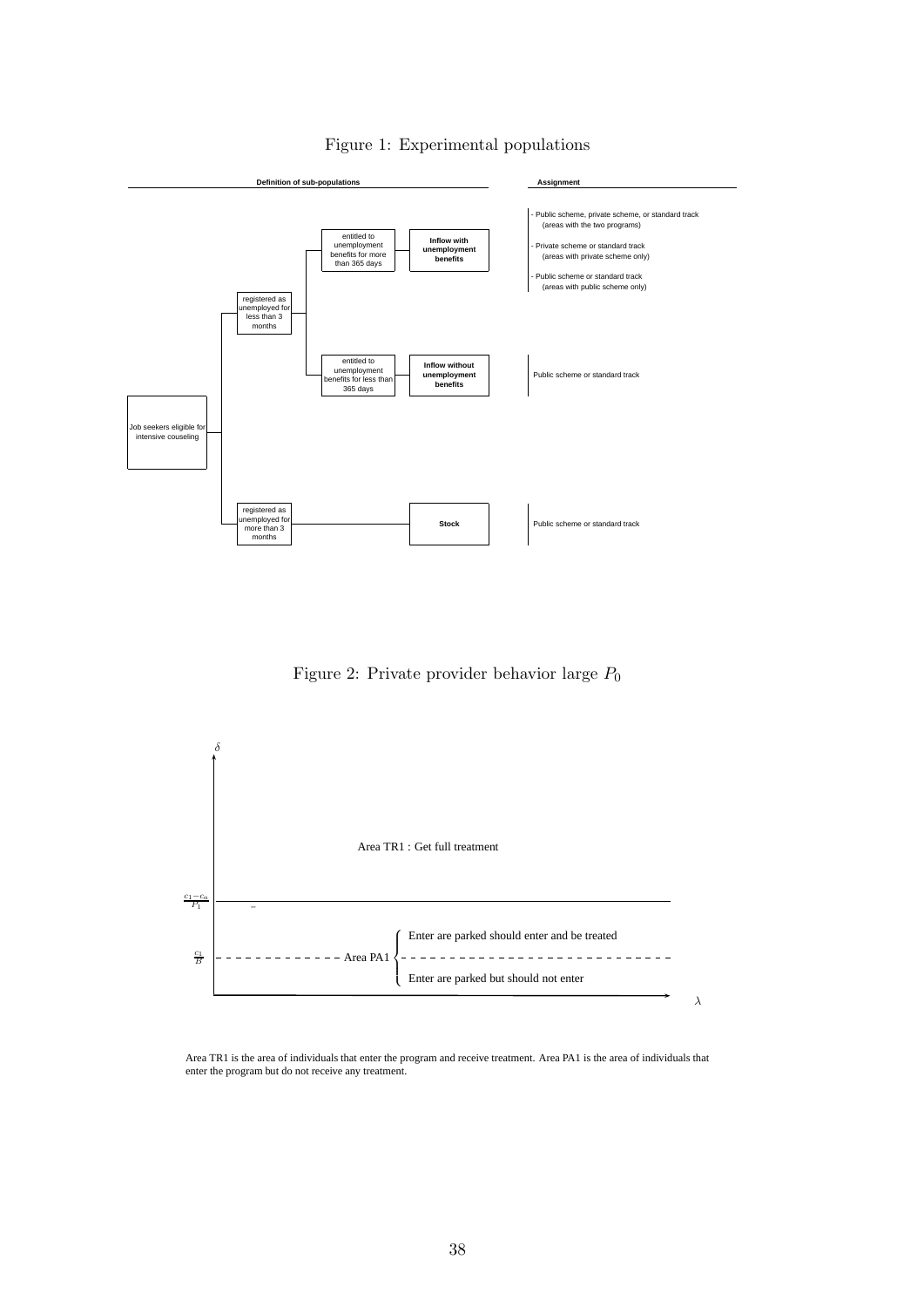<span id="page-38-0"></span>



Area TR2 is the area of individuals that enter the program and receive treatment. Area PA2 is the area of individuals that enter the program but do not receive any treatment. Area CR2 is the area of individuals excluded from the treatment.

<span id="page-38-1"></span>Figure 4: Private provider behavior large  $P_0$  and decision to enter



Area TR3 is the area of individuals that enter the program and receive treatment. Area PA3 is the area of individuals that enter the program but do not receive any treatment. Area NE3 is the area of individuals that decided not to enter the treatment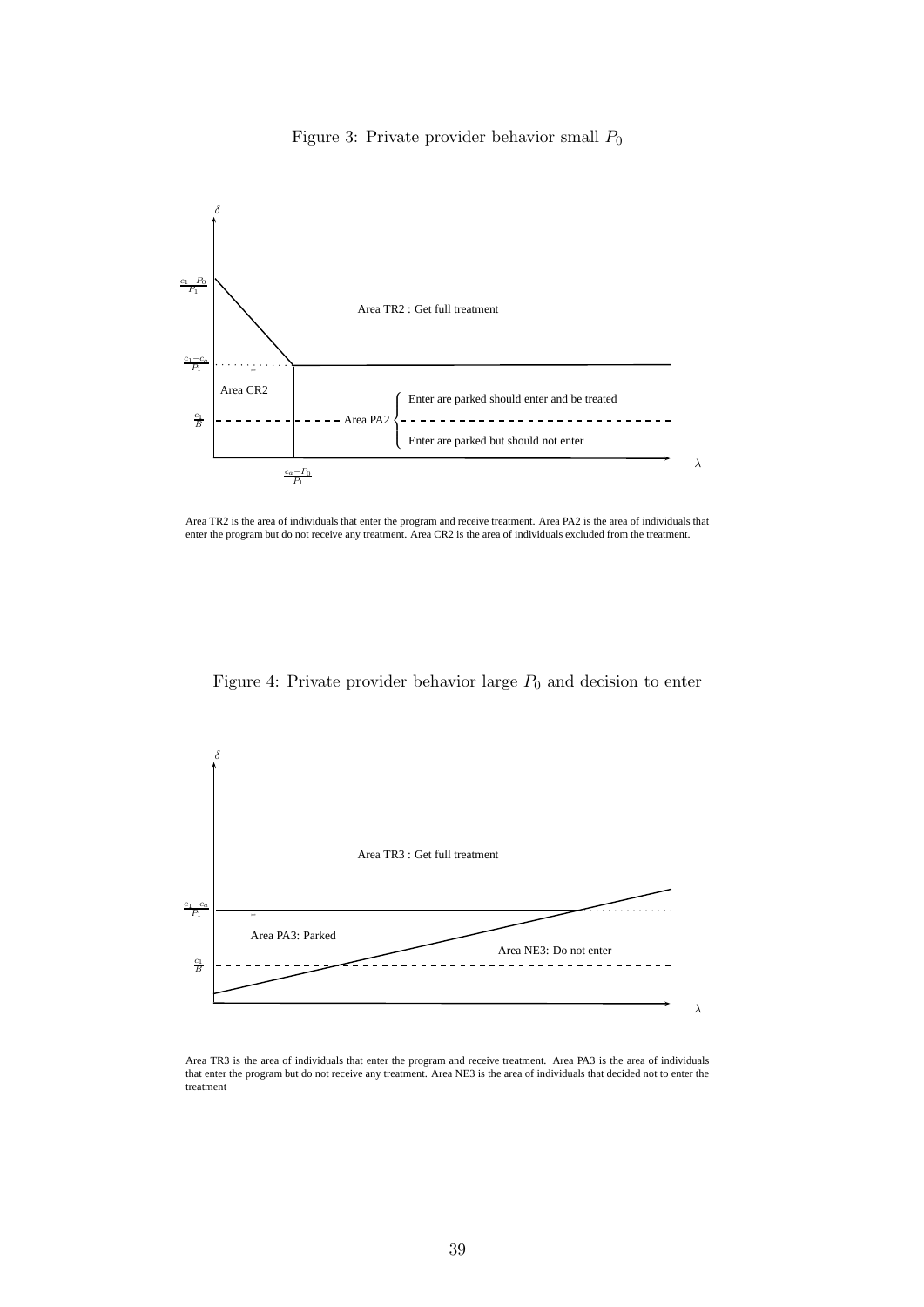<span id="page-39-0"></span>Figure 5: Private provider behavior small  $P_0$  and decision to enter



Area TR4 is the area of individuals that enter the program and receive treatment. Area PA4 is the area of individuals that enter the program but do not receive any treatment. Area CR4 is the area of individuals excluded from the treatment. Area NE4 is the area of individuals that decided not to enter the treatment



<span id="page-39-1"></span>Figure 6: Program impact and cohort size over time: areas with both programs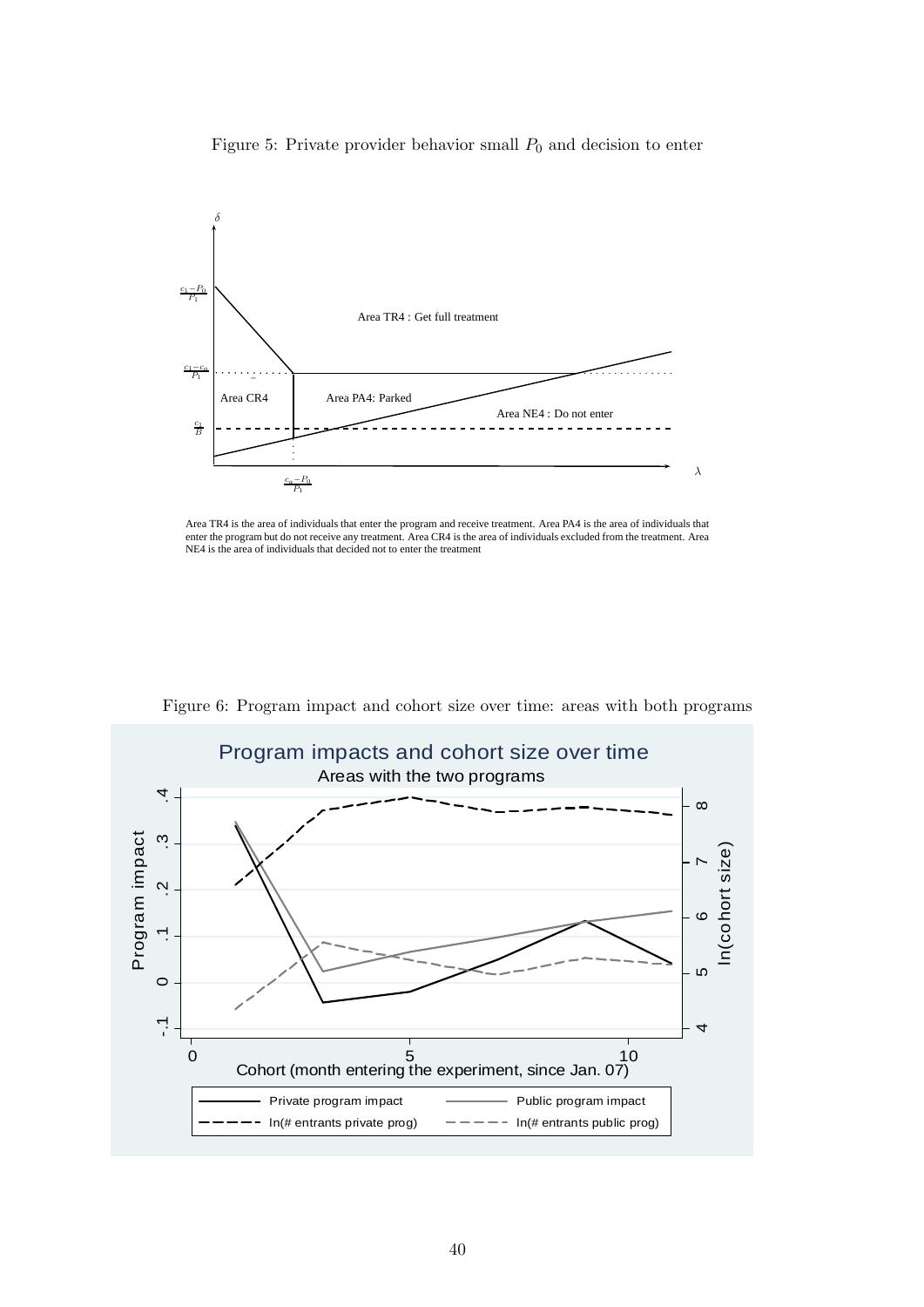<span id="page-40-0"></span>

|                            | Standard<br>track | Private           | Public                             | p-value<br>public |
|----------------------------|-------------------|-------------------|------------------------------------|-------------------|
|                            | (intercept)       | program<br>impact | program<br>impact                  | vs. private       |
|                            |                   |                   | Frequency of face-to-face meetings |                   |
| Once a week or more        | $0.12***$         | 0.13              | $-0.07$                            | 0.01              |
|                            | (0.03)            | (0.08)            | (0.10)                             |                   |
| 2-3 times per month        | $0.06***$         | $0.24***$         | $0.18**$                           | 0.40              |
|                            | (0.02)            | (0.06)            | (0.08)                             |                   |
| Once a month               | $0.35***$         | $-0.16$           | 0.26                               | 0.00              |
|                            | (0.05)            | (0.11)            | (0.16)                             |                   |
| Less than once a month     | $0.39***$         | $-0.16$           | $-0.34**$                          | 0.09              |
|                            | (0.05)            | (0.11)            | (0.16)                             |                   |
| Never                      | $0.07***$         | $-0.05$           | $-0.03$                            | 0.61              |
|                            | (0.02)            | (0.06)            | (0.08)                             |                   |
|                            |                   |                   | Number of job offers presented     |                   |
| None                       | $0.29***$         | $0.21*$           | 0.01                               | 0.09              |
|                            | (0.04)            | (0.11)            | (0.15)                             |                   |
| $1 \text{ to } 5$          | $0.38***$         | $-0.07$           | $-0.09$                            | 0.82              |
|                            | (0.05)            | (0.11)            | (0.16)                             |                   |
| 6 or more                  | $0.32***$         | $-0.19*$          | 0.00                               | 0.08              |
|                            | (0.04)            | (0.11)            | (0.15)                             |                   |
| Unanswered                 | 0.01              | $0.05^{\ast}$     | 0.08                               | 0.51              |
|                            | (0.01)            | (0.03)            | (0.05)                             |                   |
|                            |                   |                   | Training programs received         |                   |
| Skills assessment          | $0.35***$         | $-0.07$           | $-0.22$                            | 0.16              |
|                            | (0.05)            | (0.11)            | (0.15)                             |                   |
| Curriculum vitae           | $0.42***$         | $0.20*$           | $-0.07$                            | 0.02              |
|                            | (0.05)            | (0.11)            | (0.16)                             |                   |
| Cover letter               | $0.41***$         | $0.06\,$          | $-0.14$                            | 0.10              |
|                            | (0.05)            | (0.11)            | (0.16)                             |                   |
| Firms targeting            | $0.23***$         | $0.32***$         | $0.28**$                           | 0.71              |
|                            | (0.04)            | (0.10)            | (0.14)                             |                   |
| Job interviews             | $0.24***$         | $0.21**$          | $0.11\,$                           | 0.30              |
|                            | (0.04)            | (0.10)            | (0.14)                             |                   |
| Internet                   | $0.29***$         | $0.19^{*}$        | $0.28*$                            | 0.47              |
|                            | (0.04)            | (0.11)            | (0.16)                             |                   |
| Longer vocational training | $0.16***$         | $-0.10$           | $-0.13$                            | 0.66              |
|                            | (0.03)            | (0.08)            | (0.11)                             |                   |

Table 1: Impact of public and private programs on counseling services (areas with both programs)

Each line displays results from a separate 2SLS regression with program participation instrumented by program assignment. Observations are weighted by the inverse of the assignment probability. The last column displays the p-value for the test of equal program impacts. Robust standard errors in parenthesis. \*, \*\*, \*\*\*: significance at 10%, 5% and 1% levels.

Reading: 12% of job-seekers in the standard track see a caseworker once a week or more. Participation to the private program increases that probability by 13 pp, while participation to the public program reduces it by 7 pp. These effects are not statistically significant, but they are statistically different from one another.

Sample: Inflow with unemployment benefits, areas with the two programs.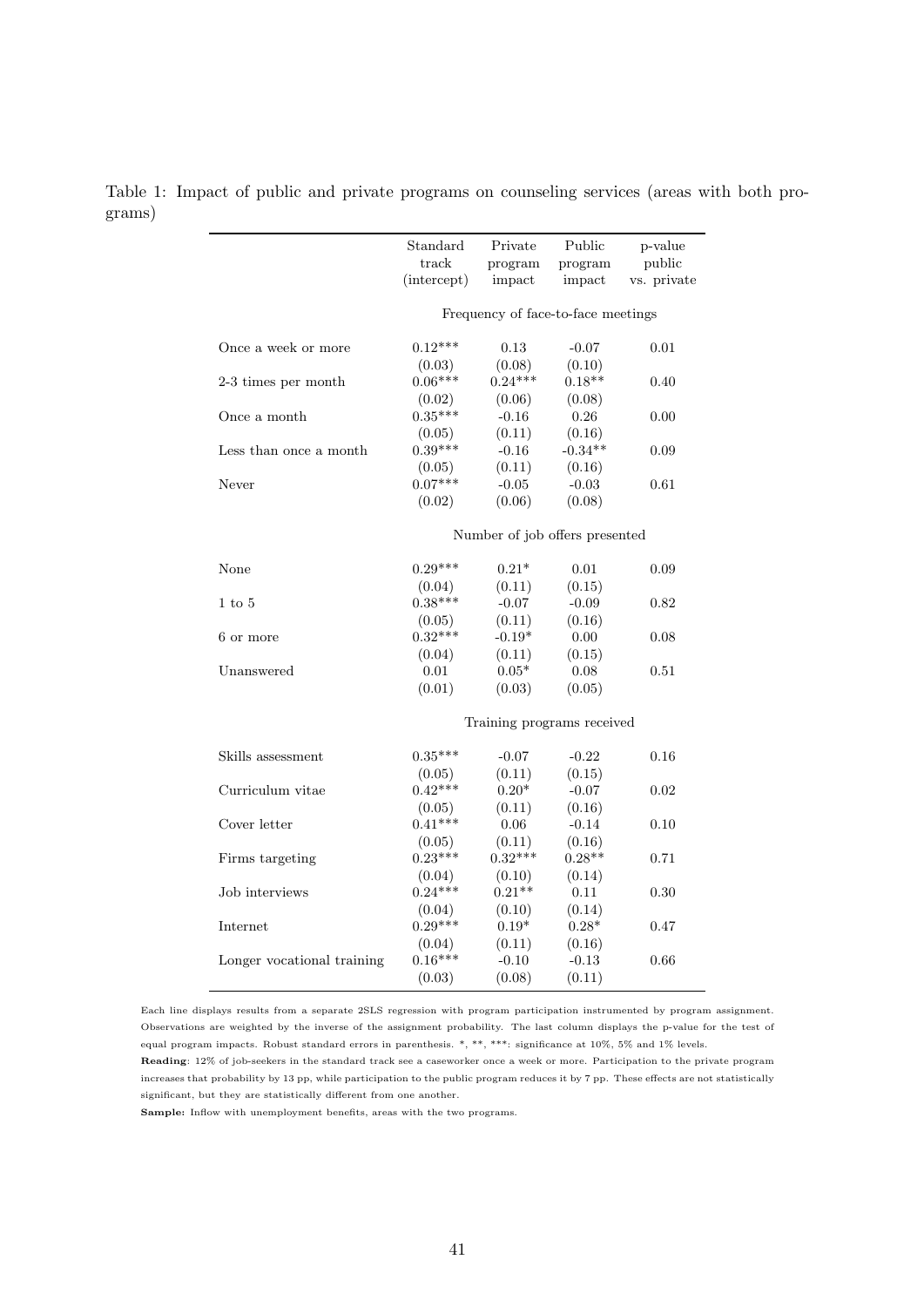<span id="page-41-0"></span>

|                                          |                                                          |                             | Inflow with benefits    |                                                   |             |                 |                                                                                              | Inflow with benefits |                                                     |                    |
|------------------------------------------|----------------------------------------------------------|-----------------------------|-------------------------|---------------------------------------------------|-------------|-----------------|----------------------------------------------------------------------------------------------|----------------------|-----------------------------------------------------|--------------------|
|                                          | Assigned                                                 |                             |                         | Entered                                           |             | Assigned        |                                                                                              |                      | Entered                                             |                    |
|                                          | Standard                                                 | Private                     | $(1)-(2)$               | Private                                           |             | Standard        | Public                                                                                       | $(1)-(2)$            | Public                                              |                    |
|                                          |                                                          | $\widehat{\Omega}$          |                         | $\begin{pmatrix} 3 \end{pmatrix}$                 | $(2)-(3)$   |                 | $\odot$                                                                                      |                      | $\odot$                                             | $(2)-(3)$          |
| College education                        |                                                          |                             |                         | 0.26                                              |             |                 |                                                                                              |                      |                                                     | $***$ $*$          |
| Vocational                               |                                                          |                             |                         | $0.38\,$                                          | ₩           |                 |                                                                                              |                      | $0.29$<br>$0.38$                                    |                    |
| High school dropout                      |                                                          | $0.38$<br>$0.38$<br>$0.51$  |                         | 0.16                                              | ***         |                 |                                                                                              |                      |                                                     | $***$              |
| Aged 30-49                               |                                                          |                             |                         | 0.53                                              | ***         |                 |                                                                                              |                      | $0.12$<br>$0.52$                                    | $***$              |
| Aged above 50                            | $0.35$<br>$0.37$<br>$0.50$<br>$0.50$<br>$0.52$<br>$0.32$ | $0.15\,$                    | $*$                     | $0.15\,$                                          |             |                 | $0.3840156$<br>$0.3610156$                                                                   |                      | $\begin{array}{c} 0.10 \\ 0.57 \end{array}$         | ***                |
| woman                                    |                                                          | $0.51\,$                    |                         | 0.52                                              |             |                 |                                                                                              |                      |                                                     |                    |
| French citizen                           |                                                          | 0.92                        |                         | 0.93                                              | $***$       | 0.92            | $0.93$<br>$0.43$                                                                             |                      | 0.94                                                | ***                |
| Married                                  | 0.44                                                     | 0.45                        |                         | 0.45                                              | $*$         | 0.43            |                                                                                              |                      | 0.43                                                |                    |
| $_{\mathrm{layoff}}$<br>Lost job in mass | 0.53                                                     | 0.53                        |                         | 0.56                                              | $***$       | 0.29            | 0.30                                                                                         |                      | $\!0.31$                                            |                    |
| Number of children                       | 0.80                                                     | 0.82                        |                         | 0.84                                              | $* \ast$    | 0.81            | 0.79                                                                                         |                      | 0.81                                                |                    |
|                                          |                                                          |                             | Inflow without benefits |                                                   |             |                 |                                                                                              | <b>Stock</b>         |                                                     |                    |
|                                          | Assigned                                                 |                             |                         | Entered                                           |             | Assigned        |                                                                                              |                      | Entered                                             |                    |
|                                          | Standard                                                 | Public                      | $(1)-(2)$               | Public                                            |             | Standard        | Public                                                                                       | $(1)-(2)$            | Public                                              |                    |
|                                          | $\widehat{\Xi}$                                          | $\odot$                     |                         | $\binom{3}{2}$                                    | $(2)-(3)$   | $\widehat{\Xi}$ | $\widetilde{c}$                                                                              |                      | $\odot$                                             | $(2)-(3)$          |
| College education                        | 0.30                                                     |                             |                         |                                                   | ***         |                 |                                                                                              |                      |                                                     |                    |
| Vocational                               |                                                          |                             |                         |                                                   | $* \atop *$ |                 |                                                                                              |                      |                                                     | $* \ast$           |
| High school dropout                      |                                                          | 33<br>0.30<br>0.000<br>0.50 |                         | $\begin{array}{c} 33 \\ 0.30 \\ 0.16 \end{array}$ | $***$       |                 | $\begin{array}{c} 27 \\ 0.32 \\ 0.51 \\ 0.51 \\ 0.53 \\ 0.53 \\ 0.03 \\ 0.03 \\ \end{array}$ |                      | $0.34$<br>$0.34$<br>$0.19$                          | $***$              |
| Aged 30-49                               |                                                          |                             |                         | 0.44                                              | ***         |                 |                                                                                              |                      | 0.57                                                |                    |
| Aged above 50                            |                                                          |                             |                         | $0.08\,$                                          | ***         |                 |                                                                                              |                      |                                                     | $***$              |
| Woman                                    |                                                          |                             |                         | $0.58$<br>0.79                                    | $***$       |                 |                                                                                              | $* \ast$             | $\begin{array}{c} 0.12 \\ 0.52 \\ 0.82 \end{array}$ |                    |
| French citizen                           | 0.75                                                     | 0.75                        |                         |                                                   | $***$       | 0.79            |                                                                                              |                      |                                                     | $**\n  * \n  * \n$ |
| Married                                  | 0.39                                                     | 0.39                        |                         | 0.38                                              |             | 0.44            | 0.43                                                                                         |                      | $0.44$<br>$0.31$                                    |                    |
| Lost job in mass layoff                  | 0.12                                                     | 0.11                        |                         | 0.11                                              | ***         | 0.31            | 0.31                                                                                         |                      |                                                     |                    |
| Number of children                       | 0.82                                                     | 0.84                        |                         | 0.77                                              | ***         | 0.96            | 0.93                                                                                         | ⋇                    | 0.90                                                | ⋇                  |

seekers by their random assignment; column (3) corresponds to those entering the programs. \*, \*\*, \*\*\*: significance at 10%,

seekers by their random assignment; column (3) corresponds to those entering the programs. \*, \*\*, \*\*, significance at 10%,

5% and 1% levels for the differences between the coefficients in stated columns.

 $5\%$  and  $1\%$  levels for the differences between the coefficients in stated columns.

Sample: all areas, by assignment and sub-population.

Sample: all areas, by assignment and sub-population.

Table 2: Descriptive characteristics among experimental groups and program recipients Table 2: Descriptive characteristics among experimental groups and program recipients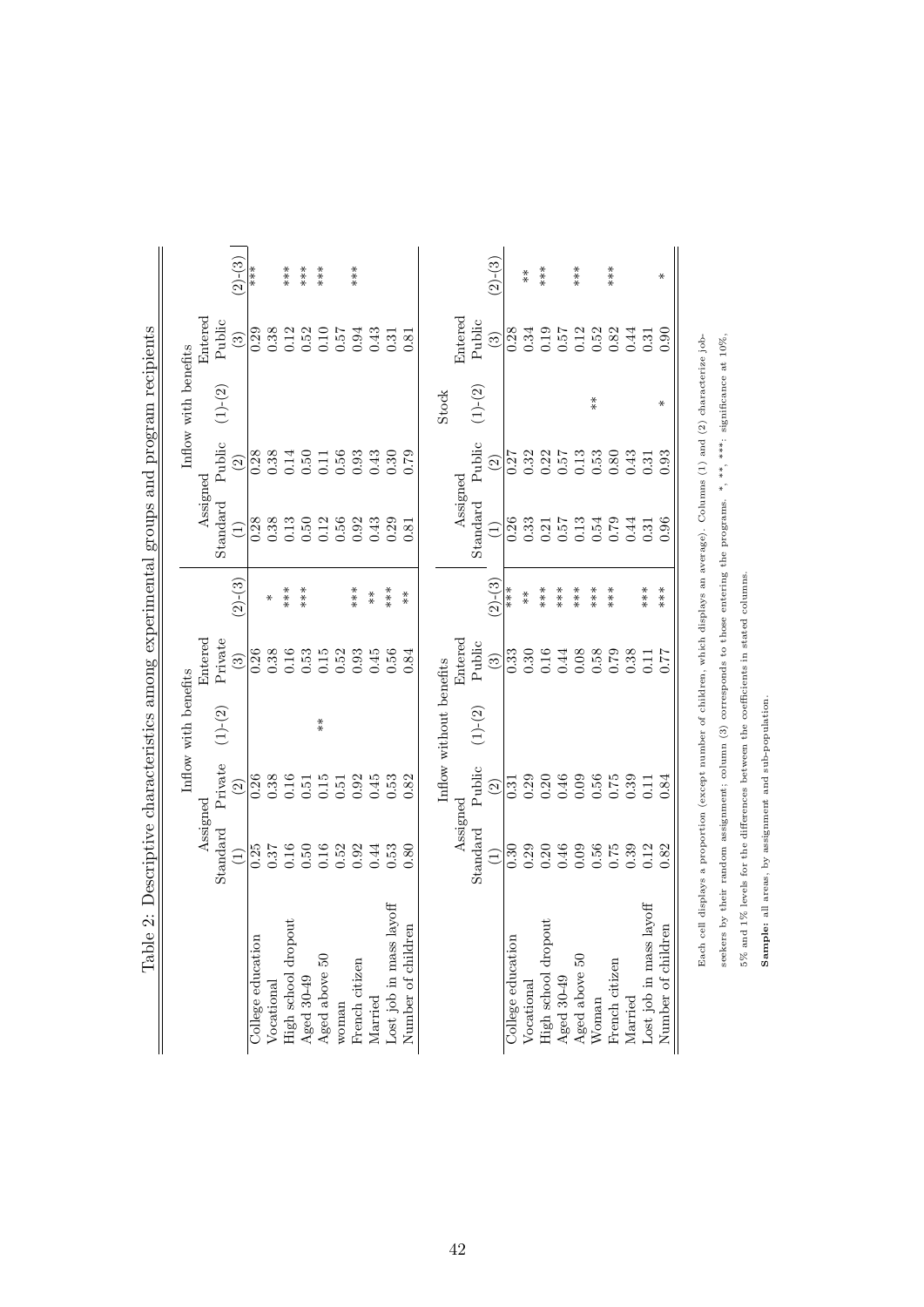|                                                                                 | Private program                |                                | Public program                      |                                    |                       | Public and private programs                      |
|---------------------------------------------------------------------------------|--------------------------------|--------------------------------|-------------------------------------|------------------------------------|-----------------------|--------------------------------------------------|
|                                                                                 |                                | inflow with<br>benefits        | inflow $w/o$<br>benefits            | Stock                              |                       | (inflow with benefits,<br>areas with 2 programs) |
| Intercept                                                                       | $0.344***$<br>(0.013)          | $0.338***$<br>(0.023)          | $0.295***$<br>(0.013)               | $0.296***$<br>(0.017)              | $0.321***$<br>(0.009) | $0.285***$<br>(0.036)                            |
| College education                                                               | $-0.004$<br>(0.009)            | 0.004<br>(0.016)               | $0.019*$<br>(0.011)                 | $-0.002$<br>(0.012)                |                       | $-0.007$<br>(0.027)                              |
| Vocational                                                                      | 0.008<br>(0.009)               | $-0.018$<br>(0.015)            | 0.008<br>(0.011)                    | 0.001<br>(0.012)                   |                       | $-0.025$<br>(0.027)                              |
| High school dropout                                                             | $-0.025**$<br>(0.011)          | $-0.053***$<br>(0.019)         | $-0.050***$<br>(0.012)              | $-0.043***$<br>(0.013)             |                       | $-0.030$<br>(0.031)                              |
| Aged $30-49$                                                                    | $0.033***$<br>(0.008)          | $0.025*$<br>(0.013)            | $-0.018**$<br>(0.009)               | 0.000<br>(0.010)                   |                       | 0.011<br>(0.023)                                 |
| Aged above 50                                                                   | 0.016<br>(0.010)               | $-0.035*$<br>(0.018)           | $-0.059***$<br>(0.013)              | $-0.028**$<br>(0.014)              |                       | $-0.040$<br>(0.030)                              |
| Woman<br>Foreigner                                                              | 0.003<br>(0.007)<br>$0.077***$ | 0.004<br>(0.011)<br>$0.076***$ | $0.021***$<br>(0.008)<br>$0.056***$ | $-0.014*$<br>(0.008)<br>$0.041***$ |                       | $-0.001$<br>(0.019)<br>$0.049*$                  |
| Married                                                                         | (0.009)<br>0.006               | (0.018)<br>0.003               | (0.009)<br>$0.026***$               | (0.011)<br>$0.023**$               |                       | (0.026)<br>0.010                                 |
| Lost job in mass layoff                                                         | (0.007)<br>$0.055***$          | (0.013)<br>$-0.011$            | (0.009)<br>$-0.024**$               | (0.009)<br>$-0.008$                |                       | (0.022)<br>0.013                                 |
| Number of children                                                              | (0.007)<br>0.003               | (0.012)<br>0.004               | (0.011)<br>$-0.006*$                | (0.009)<br>$-0.003$                |                       | (0.019)<br>$-0.001$                              |
| Assigned to private<br>programm (private)<br>Private $\times$ College education | (0.003)                        | (0.006)                        | (0.003)                             | (0.004)                            | $0.108***$<br>(0.010) | (0.009)<br>0.035<br>(0.039)<br>0.006             |
| Private × Vocational                                                            |                                |                                |                                     |                                    |                       | (0.029)<br>0.029                                 |
| Private $\times$ High school dropout                                            |                                |                                |                                     |                                    |                       | (0.029)<br>0.019<br>(0.033)                      |
| Private $\times$ Aged 30-49                                                     |                                |                                |                                     |                                    |                       | 0.021<br>(0.025)                                 |
| Private $\times$ Aged above 50                                                  |                                |                                |                                     |                                    |                       | $0.053*$<br>(0.032)                              |
| Private × Woman                                                                 |                                |                                |                                     |                                    |                       | 0.005<br>(0.020)                                 |
| Private $\times$ Foreigner                                                      |                                |                                |                                     |                                    |                       | 0.014<br>(0.027)                                 |
| Private × Married                                                               |                                |                                |                                     |                                    |                       | $-0.000$<br>(0.023)                              |
| Private $\times$ Lost job in mass layoff<br>Private $\times$ Number of children |                                |                                |                                     |                                    |                       | $0.046**$<br>(0.021)<br>0.002<br>(0.010)         |
| Observations                                                                    | 45,460                         | 9,875                          | 29,257                              | 33,315                             | 39,412                | 39,412                                           |

<span id="page-42-0"></span>Table 3: Program participation

Linear probability models of program participation among job-seekers assigned to intensive counseling. Each column is a different regression. Observations are weighted by the inverse of the assignment probability. Robust s

 $R$ -squared 6.426 0.466 0.407 0.342 0.317 0.421 0.426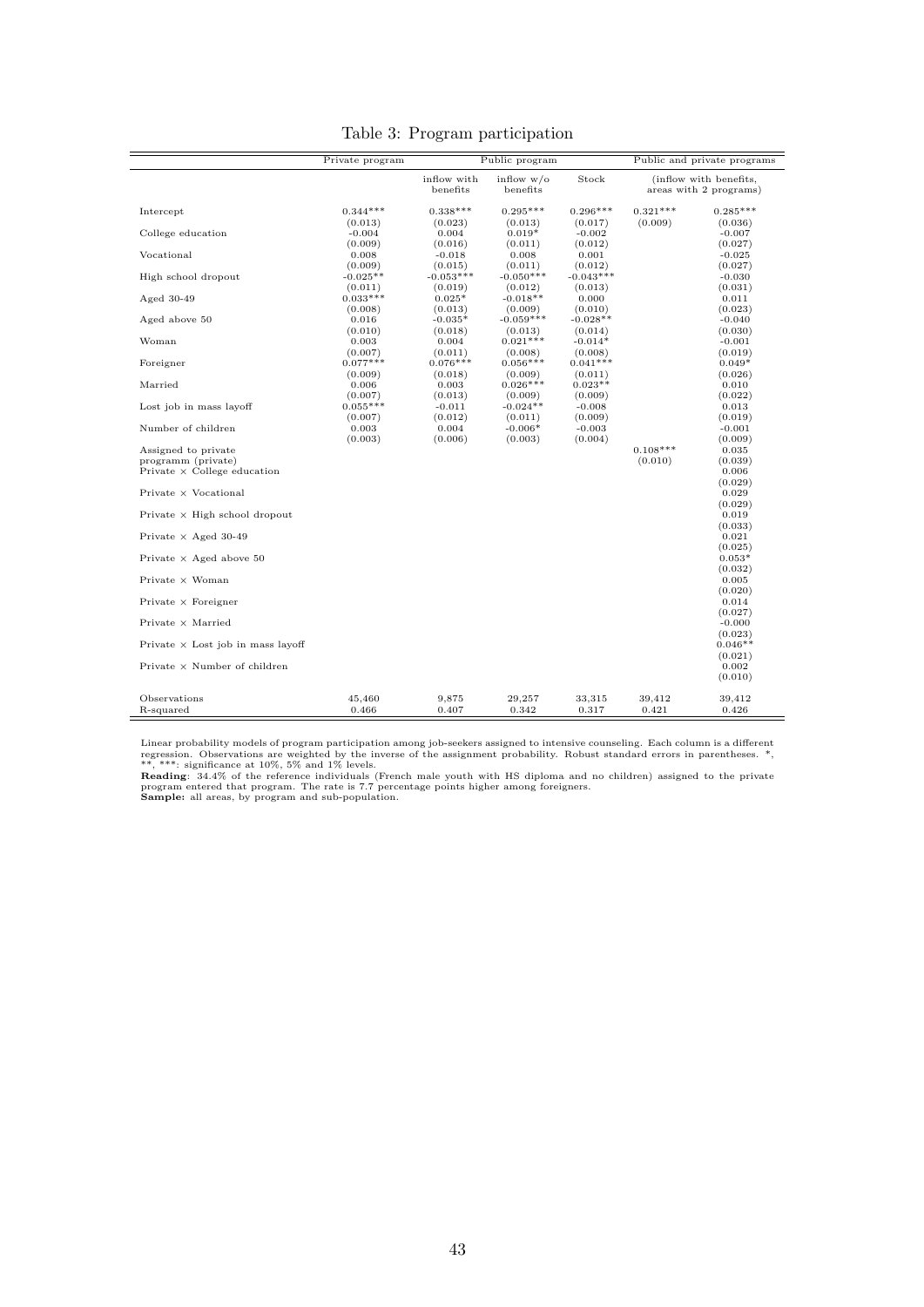<span id="page-43-0"></span>

|                     |                 |            | Table 4: Private program and public program impacts on exit to employment: all areas |            |
|---------------------|-----------------|------------|--------------------------------------------------------------------------------------|------------|
|                     | Private program |            | Public program                                                                       |            |
|                     | Inflow with UB  |            | Inflow with UB Inflow with no UB                                                     | Stock      |
| Within 3 months     | 0.016           | $0.090***$ | $0.054***$                                                                           | 0.023      |
|                     | (0.014)         | (0.025)    | $(0.016)$<br>$0.076***$                                                              | (0.016)    |
| Nithin 6 months     | $0.042**$       | $0.091***$ |                                                                                      | $0.036*$   |
|                     | (0.017)         | (0.029)    | $(0.017)$<br>0.069***                                                                | (0.019)    |
| Within 9 months     | $0.058***$      | $0.102***$ |                                                                                      | $0.059***$ |
|                     | (0.020)         | (0.028)    | (0.017)                                                                              | (0.019)    |
| $W$ ithin 12 months | $0.056***$      | $0.073**$  | $0.064***$                                                                           | $0.063***$ |
|                     | (0.020)         | (0.029)    | (0.017)                                                                              | (0.020)    |
| Sample size         | 68,390          | 68,390     | 63,941                                                                               | 86.702     |
|                     |                 |            |                                                                                      |            |

Estimates from separate 2SLS models with program participation instrumented by program assignment. Each cell displays the impact of intensive counseling on a given subgroup within x months of assignment, except for columns (1) and (2) that are estimated jointly on the Inflow with UB population. Observations are weighted by the inverse of the assignment probability. Estimates from separate 2SLS models with program participation instrumented by program assignment. Each cell displays the impact of intensive counseling on a given subgroup within x months of assignment, except for columns (1) and (2) that are estimated jointly on the Inflow with UB population. Observations are weighted by the inverse of the assignment probability. Robust standard errors in parentheses. \*, \*\*, \*\*\*: significance at  $10\%, 5\%$  and  $1\%$  levels. Robust standard errors in parentheses. \*, \*\*, \*\*\*: significance at 10%, 5% and 1% levels.

Reading: participation in the private program increases exit to employment by 1.6 pp within 3 months. Reading: participation in the private program increases exit to employment by 1.6 pp within 3 months.

Sample: all areas, by program and sub-population. Sample: all areas, by program and sub-population.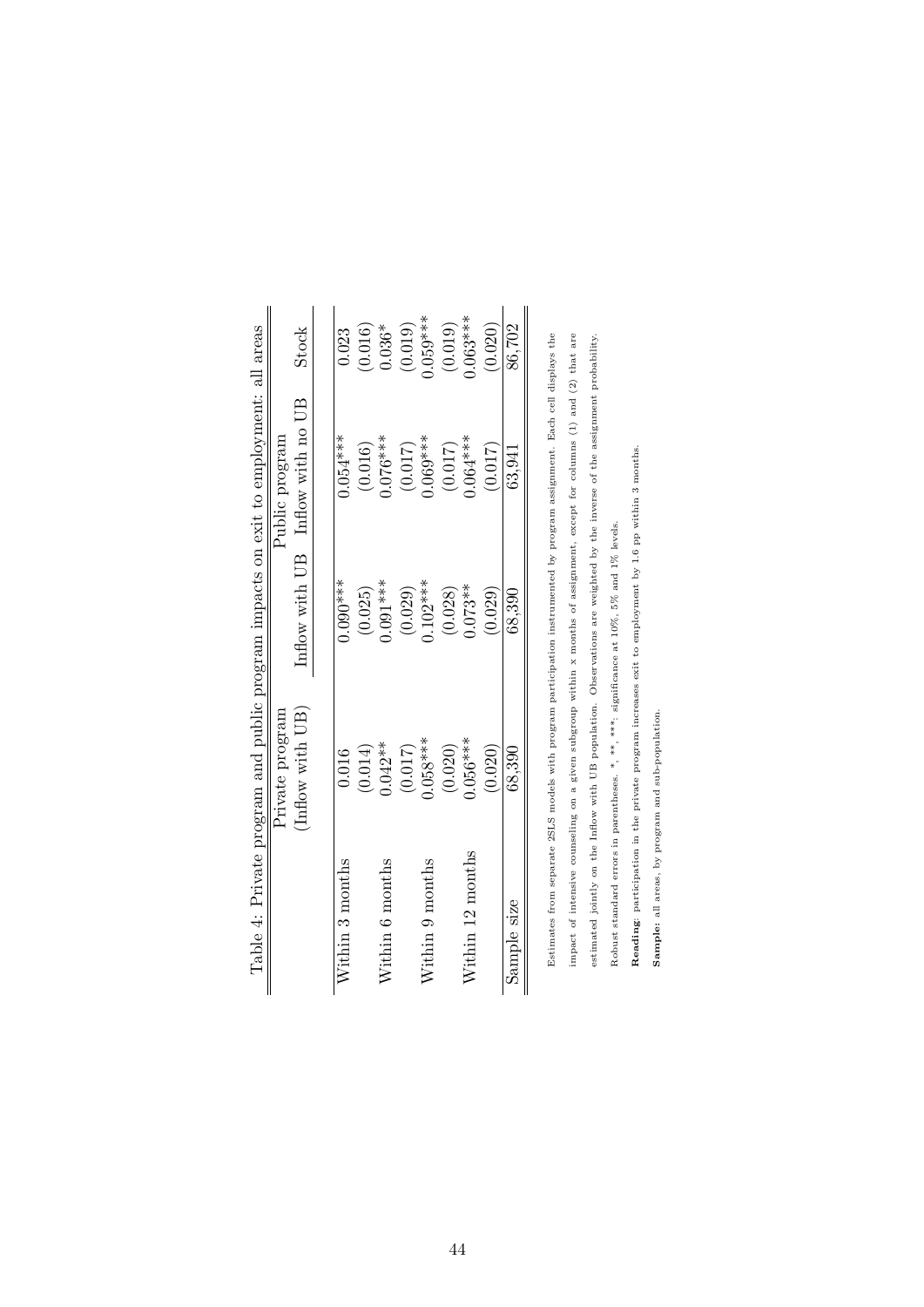|                  | Areas with both programs |                         |                              | Areas with one program  |
|------------------|--------------------------|-------------------------|------------------------------|-------------------------|
|                  | Private program          | Public program          | Private program              | Public program          |
| Nithin 3 months  | 0.021                    | $0.110***$              | 0.002                        | $0.033*$                |
|                  | $(0.017)$<br>$0.045**$   |                         | $\left(0.023\right)$ $0.034$ |                         |
| Nithin 6 months  |                          | $(0.033)$<br>$0.102***$ |                              | $(0.019)$<br>$0.060***$ |
|                  | $(0.021)$<br>0.063***    | $(0.038)$<br>$0.119***$ | $(0.029)$<br>$0.042$         | $(0.021)$<br>$0.054**$  |
| Vithin 9 months  |                          |                         |                              |                         |
|                  |                          | $(0.037)$<br>$0.085**$  | $(0.032)$<br>$0.032$         |                         |
| Vithin 12 months | $(0.024)$<br>$0.064**$   |                         |                              | $(0.021)$<br>$0.038*$   |
|                  | (0.025)                  | (0.038)                 | (0.033)                      | (0.021)                 |
| Sample size      | 43,977                   | 43,977                  | 1.145                        | 13.268                  |

<span id="page-44-0"></span>

| 5                                              |   |
|------------------------------------------------|---|
|                                                |   |
| $\frac{1}{2}$                                  |   |
|                                                |   |
| .<br>.<br>.                                    |   |
| į<br>i                                         |   |
|                                                |   |
|                                                |   |
| י<br>י                                         | I |
| $\frac{1}{2}$<br>$\overline{\phantom{a}}$<br>i |   |
| i                                              |   |
|                                                |   |
|                                                |   |
| $\frac{1}{2}$<br>I<br>l                        |   |

Estimates from separate 2SLS models with program participation instrumented by program assignment. Each cell displays the impact of intensive counseling on a given subgroup within x months of assignment, except for columns (1) and (2) that are estimated jointly on the Inflow with UB population. Observations are weighted by the inverse of the assignment probability. Estimates from separate 2SLS models with program participation instrumented by program assignment. Each cell displays the impact of intensive counseling on a given subgroup within x months of assignment, except for columns (1) and (2) that are estimated jointly on the Inflow with UB population. Observations are weighted by the inverse of the assignment probability. Robust standard errors in parentheses. \*, \*\*\*, \*s\*\*: significance at  $10\%, 5\%$  and  $1\%$  levels. Robust standard errors in parentheses. \*, \*\*, \*\*\*\*: significance at 10%, 5% and 1% levels.

Reading: participation in the private program increases exit to employment by 4.5 pp within 6 months, in areas where the Reading: participation in the private program increases exit to employment by 4.5 pp within 6 months, in areas where the

public program is also implemented. public program is also implemented. Sample: Inflow with UB only, distinguishing areas with 1 and 2 programs. Sample: Inflow with UB only, distinguishing areas with 1 and 2 programs.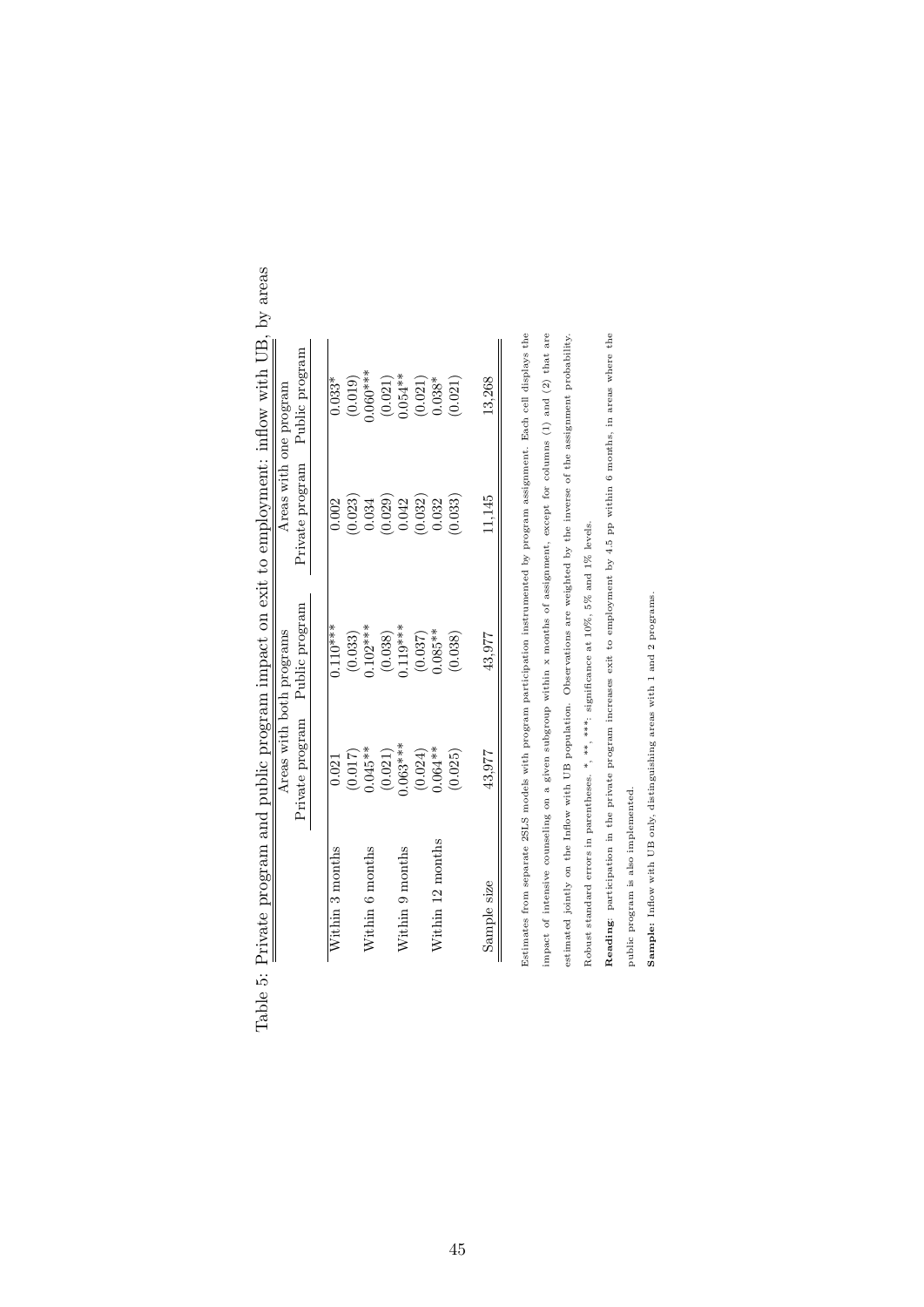<span id="page-45-0"></span>

|                 |                                                | Areas with both programs<br>$\begin{array}{c} \n\end{array}$                                                                                                                                                                  | $\overline{\phantom{a}}$                        |                        |                 | Areas with one program          |                        |                              |
|-----------------|------------------------------------------------|-------------------------------------------------------------------------------------------------------------------------------------------------------------------------------------------------------------------------------|-------------------------------------------------|------------------------|-----------------|---------------------------------|------------------------|------------------------------|
|                 | Private                                        | program                                                                                                                                                                                                                       |                                                 | Public program         | Private program |                                 | Public program         |                              |
| Exit length     | $< 6$ months                                   | $\geq$ 6 months                                                                                                                                                                                                               |                                                 |                        |                 | $\leq 6$ months $\geq 6$ months |                        | $< 6$ months $\geq 6$ months |
| Within 3 months |                                                | $0.029*$                                                                                                                                                                                                                      | $0.032*$                                        | $0.078***$             | 0.006           | $-0.004$                        | $0.026**$              | 0.007                        |
|                 | $-0.008$<br>$(0.009)$<br>$-0.007$<br>$(0.011)$ | (0.015)                                                                                                                                                                                                                       |                                                 | $(0.029)$<br>$0.075**$ |                 |                                 |                        |                              |
| Within 6 months |                                                | $0.052***$                                                                                                                                                                                                                    | $\begin{array}{c} (0.018) \\ 0.028 \end{array}$ |                        | (0.012)         | $(0.021)$<br>0.036              | $(0.011)$<br>$0.026**$ | $(0.016)$<br>0.034*          |
|                 |                                                | (0.020)                                                                                                                                                                                                                       | (0.021)                                         | (0.035)                | (0.016)         | (0.027)                         | (0.013)                | (0.019)                      |
| Sample size     | 43,977                                         | 43.977                                                                                                                                                                                                                        | 43.977                                          | 43,977                 | 11,145          | 11,145                          | 13,268                 | 13.268                       |
|                 | Datimeter from                                 | a de Caracter de la component de la component de la component de la component de la component de la component de la component de la component de la component de la component de la component de la component de la component |                                                 |                        |                 |                                 |                        |                              |

| with UB, by areas and length of exit<br>in The Lines                         | reas with one pri-                   |
|------------------------------------------------------------------------------|--------------------------------------|
| j                                                                            |                                      |
| nd public program impact on exit to employment: inflow with Ul<br>フィン シューション | rase unth hoth no.<br>AT AND AND THE |

impact of intensive counseling on a given subgroup within  $x$  months of assignment, except for columns (1) and (3) that are estimated jointly on the Inflow with UB population; Same for columns (2) and (4). Observations are weighted by the inverse of Reading: participation in the private program decreases the probability of exit to employment for less than 6 months by 0.8 Estimates from separate 25LS models with program participation instrumented by program assignment. Each cell displays the Estimates from separate 2SLS models with program participation instrumented by program assignment. Each cell displays the impact of intensive counseling on a given subgroup within x months of assignment, except for columns (1) and (3) that are estimated jointly on the Inflow with UB population; Same for columns (2) and (4). Observations are weighted by the inverse of Reading: participation in the private program decreases the probability of exit to employment for less than 6 months by 0.8 the assignment probability. Robust standard errors in parentheses. \*, \*\*\*, significance at  $10\%$ , 5% and  $1\%$  levels. the assignment probability. Robust standard errors in parentheses. \*, \*\*, \*\*\*: significance at 10%, 5% and 1% levels.

percentage point, but it increases the probability of more durable exits by 2.9 percentage points, in areas with both programs.

percentage point, but it increases the probability of more durable exits by 2.9 percentage points, in areas with both programs.

Sample: Inflow with UB only, distinguishing areas with 1 and 2 programs.

Sample: Inflow with UB only, distinguishing areas with 1 and 2 programs.

46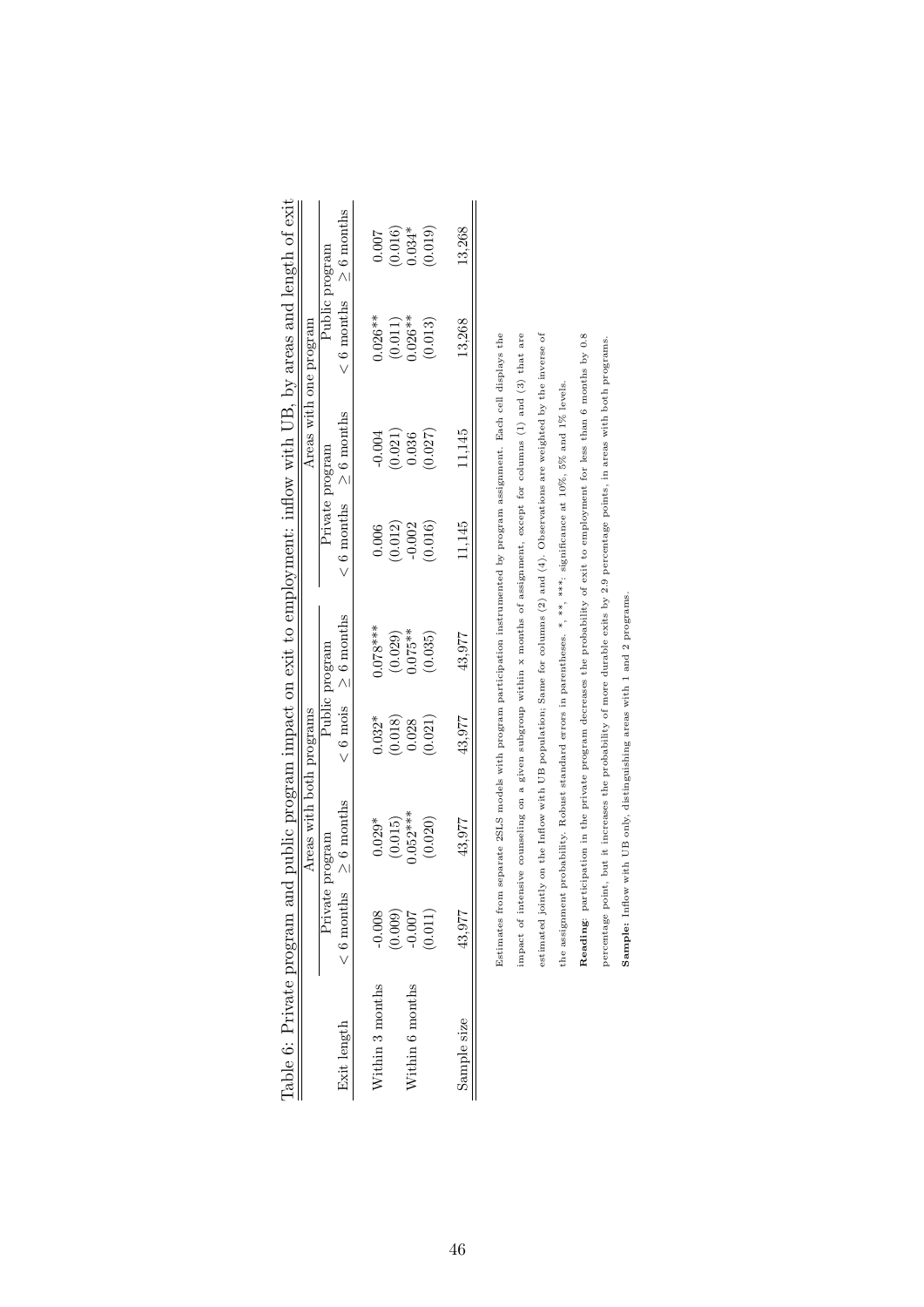<span id="page-46-0"></span>

|                   |                                               |                              | Table 7: Private and public program impacts, by outcome |                               |                       |                                                        |
|-------------------|-----------------------------------------------|------------------------------|---------------------------------------------------------|-------------------------------|-----------------------|--------------------------------------------------------|
|                   |                                               | Impact after 3 months        |                                                         |                               | Impact after 6 months |                                                        |
|                   | Exit to                                       | Find eligible                | Find and keep                                           | Exit to                       | Find eligible         | Find and keep                                          |
|                   | employment                                    | dol                          | ligible job                                             | employment                    | doi                   | ligible job                                            |
| Private program   | 0.021                                         | 0.027                        | $0.029*$                                                | $0.045**$                     | 0.039                 | $0.050**$                                              |
|                   | $(0.017)$<br>0.110***                         | $(0.020)$<br>$0.038***$      | $(0.016)$<br>$0.085***$                                 | $(0.021)$<br>0.102***         | $(0.023)$<br>$0.063*$ |                                                        |
| Public program    |                                               |                              |                                                         |                               |                       | $(0.021)$<br>$0.072**$<br>$(0.036)$                    |
|                   | (0.033)                                       | (0.038)                      | (0.031)                                                 | (0.038)                       | (0.041)               |                                                        |
| <i>difference</i> | $0.088***$                                    | $0.071**$                    | $0.056**$                                               | $0.057*$                      | 0.024                 |                                                        |
|                   | $\begin{array}{c} (0.027)\\0.001 \end{array}$ | $\left(0.031\right)$ $0.020$ | $(0.026)$<br>$0.029$                                    | $\left( 0.031\right)$ $0.063$ | $(0.032)$<br>0.450    | $\begin{array}{c} 0.022 \\ 0.029 \\ 0.459 \end{array}$ |
| p-value           |                                               |                              |                                                         |                               |                       |                                                        |
| Sample size       | 43,977                                        | 43,977                       | 43,977                                                  | 43.977                        | 43,977                | 43,977                                                 |

2SLS estimates with program participation instrumented by program assignment. Bach column is a separate regression. The third line measures the difference between the two coefficients and p-value is for the test that this difference is zero. Eligible jobs defined according to private companies' contract:  $\geq 110$  hours per month,  $\geq 6$  months. Observations are weighted by the Reading: participation in the private program increases the probability of exit to employment within 3 months by 2.1 percentage points, while participation in the public program increases it by 11 percentage points. The 8.8 percentage point difference is inverse of the assignment probability. Robust standard errors in parentheses. \*, \*\*, \*\*\*, significance at  $10\%$ , 5% and 1% levels. 2SLS estimates with program participation instrumented by program assignment. Each column is a separate regression. The third line measures the difference between the two coefficients and p-value is for the test that this difference is zero. Eligible jobs defined according to private companies' contract: ≥ 110 hours per month, ≥ 6 months. Observations are weighted by the Reading: participation in the private program increases the probability of exit to employment within 3 months by 2.1 percentage inverse of the assignment probability. Robust standard errors in parentheses. \*, \*\*, \*\*\*: significance at 10%, 5% and 1% levels. points, while participation in the public program increases it by 11 percentage points. The 8.8 percentage point difference is

Sample: only areas that applied both programs. Sample: only areas that applied both programs.

significant at the 1% level.

significant at the 1% level.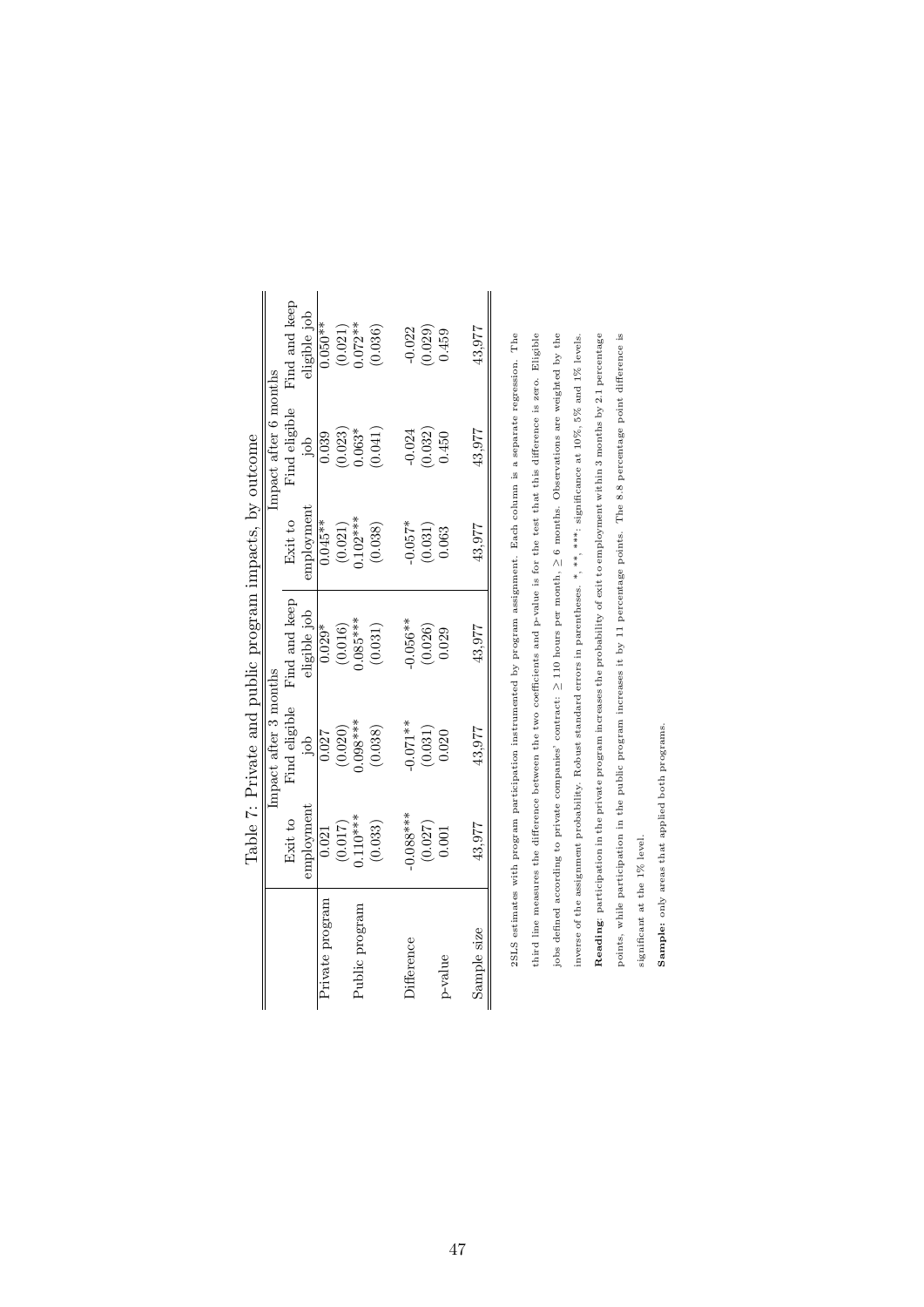|                                   | enne of otholio band was announced in Strumento of the same of the same of the same of the same of the same of the same of the same of the same of the same of the same of the same of the same of the same of the same of the |                                                                                           |
|-----------------------------------|--------------------------------------------------------------------------------------------------------------------------------------------------------------------------------------------------------------------------------|-------------------------------------------------------------------------------------------|
|                                   | % found eligible job                                                                                                                                                                                                           | % found and kept job                                                                      |
|                                   |                                                                                                                                                                                                                                | Panel A: observed outcomes among compliers $(E(y_s C_s))$                                 |
| Private program<br>Public program | 0.447<br>0.384                                                                                                                                                                                                                 | 0.234<br>0.288                                                                            |
|                                   |                                                                                                                                                                                                                                | Panel B: counterfactual outcomes for compliers<br>with no treatment impact $(E(y_0 C_s))$ |
| Private program                   | 0.345                                                                                                                                                                                                                          | 0.184                                                                                     |
| p-value diff with control         | 17                                                                                                                                                                                                                             | 0 <sup>3</sup>                                                                            |
| Public program                    | 0.384                                                                                                                                                                                                                          | 0.216                                                                                     |
| p-value diff with control         | 35.                                                                                                                                                                                                                            | 93                                                                                        |
|                                   |                                                                                                                                                                                                                                | Panel C: outcomes in control group                                                        |
| Control                           | 0.357                                                                                                                                                                                                                          | 0.214                                                                                     |
|                                   |                                                                                                                                                                                                                                |                                                                                           |
|                                   |                                                                                                                                                                                                                                |                                                                                           |

Table 8: Cream-skimming in private and public programs Table 8: Cream-skimming in private and public programs <span id="page-47-0"></span>Actual and counterfactual outcomes among program compliers and control group job-seekers (see text, section 5.3 for details). Counterfactual outcomes are computed from table 7 estimates. Eligible jobs defined according to private companies' contract: Actual and counterfactual outcomes among program compliers and control group job-seekers (see text, section [5.3](#page-24-0) for details). Counterfactual outcomes are computed from table [7](#page-46-0) estimates. Eligible jobs defined according to private companies' contract:

 $\geq$  110 hours per month,  $\geq$  6 months. Observations are weighted by the inverse of the assignment probability. 110 hours per month, ≥ 6 months. Observations are weighted by the inverse of the assignment probability. Reading: 38.4% of private program compliers found an eligible job, while 34.5% would have found one without the program. Reading: 38.4% of private program compliers found an eligible job, while 34.5% would have found one without the program. The rate is 35.7% in the control group. The rate is 35.7% in the control group.

Sample: only areas that applied both programs. Sample: only areas that applied both programs.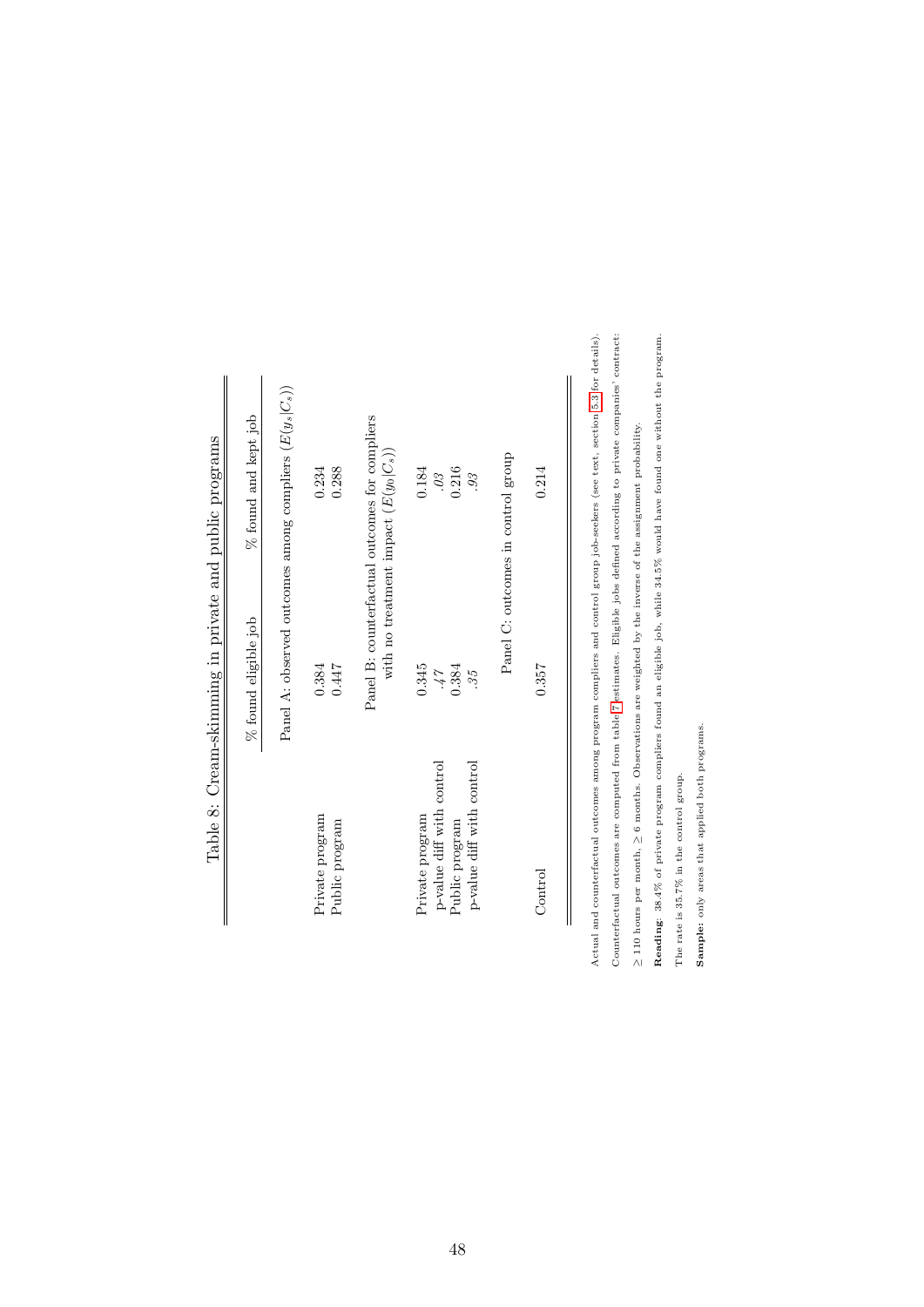|                 |          | ITT after 6 months                           |
|-----------------|----------|----------------------------------------------|
|                 |          | Find eligible job Find and keep eligible job |
| Private program | $0.015*$ | $0.020**$                                    |
|                 | (0.009)  | (0.008)                                      |
| Public program  | 0.020    | $0.022**$                                    |
|                 | (0.013)  | (0.011)                                      |
| $Difference$    | $-0.004$ | $-0.002$                                     |
|                 | (0.017)  | (0.015)                                      |
| p-value         | 0.689    | 0.812                                        |

me ł,  $\cdot$  $\ddot{z}$ J,  $T-1-0$  room  $T$ .

third line measures the difference between the two coefficients and p-value is for the test that this difference is zero. Eligible OLS estimates displaying impacts of assignment to public and private programs. Each column is a separate regression. The jobs defined according to private companies' contract:  $\geq$  110 hours per month,  $\geq$  6 months. Observations are weighted by the inverse of the assignment probability. Robust standard errors in parentheses. \*, \*\*\*, \*\*\*\*, significance at 10%, 5% and 1% levels. OLS estimates displaying impacts of assignment to public and private programs. Each column is a separate regression. The third line measures the difference between the two coefficients and p-value is for the test that this difference is zero. Eligible jobs defined according to private companies' contract: ≥ 110 hours per month, ≥ 6 months. Observations are weighted by the inverse of the assignment probability. Robust standard errors in parentheses. \*, \*\*, \*\*\*: significance at 10%, 5% and 1% levels. Reading: assignment to the private programs increases chances of finding an eligible job by 1.5 pp. Reading: assignment to the private programs increases chances of finding an eligible job by 1.5 pp.

Sample: only areas that applied both programs.

<span id="page-48-0"></span>Sample: only areas that applied both programs.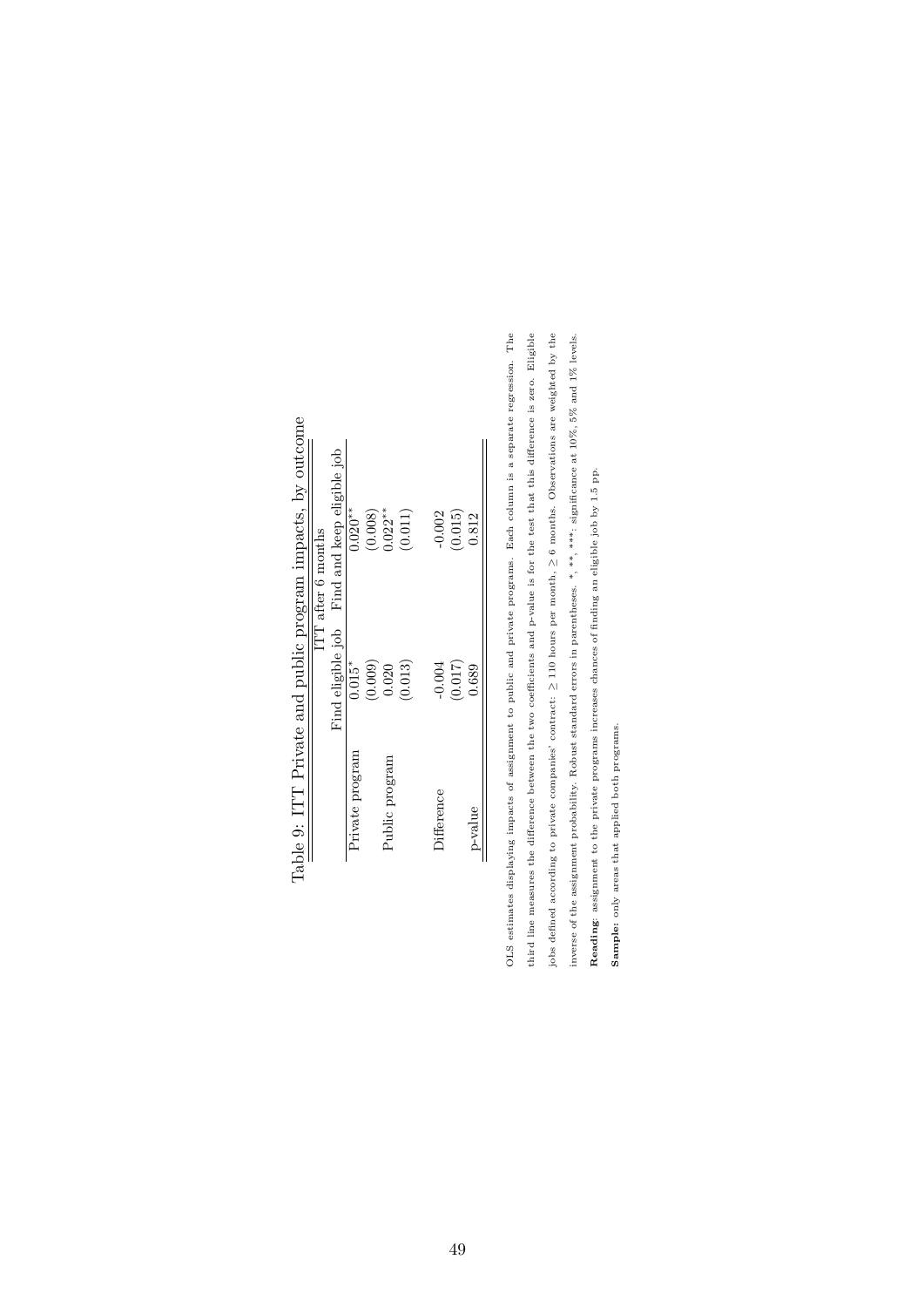## Appendix - Not for publication

#### Data appendix

The primary source of information is the administrative records held by the ANPE. They provide basic sociodemographic information on job-seekers and allow to compute the duration of all registered unemployment spells in the experimental sample. However, as is well-known and well illustrated by Card et al. (2007), the end of a registered unemployment spell may be due to quite different events. In our data, it is in some cases clear whether the job-seeker has found a job or left the labor force (for about 50% of exits from registered unemployment, the job-seeker returned a form stating his motives or the information was coded directly by the employment services during an interview or a phone contact), but in about 50% of cases, there is no way to know from the administrative records whether the job-seeker had found a job or not. From this single source of information, we cannot tell whether an exit from registered unemployment is due to job placement or to a "discouraged job-seeker" effect. As part of the experimental design, an independent survey company was therefore commissioned to conduct a very short phone survey on a subsample of workers whose destination on leaving unemployment was not identified in the administrative records. The questionnaire was extremely focused so as to copy the form that other job-seekers had filled out upon exiting registered unemployment. It had a maximum of 4 questions. We use the first: "Question 1. During the month of ..., you stopped being registered at the ANPE. What was the reason?" The sampling probabilities for this survey were optimized to partly correct for the imbalance between treatment and control groups. Moreover, to avoid recall error, the survey was conducted monthly on those who had recently left the unemployment registers, during a period of 12 months after the initial assignment. Thus combined, the administrative records of registered unemployment spells and the short phone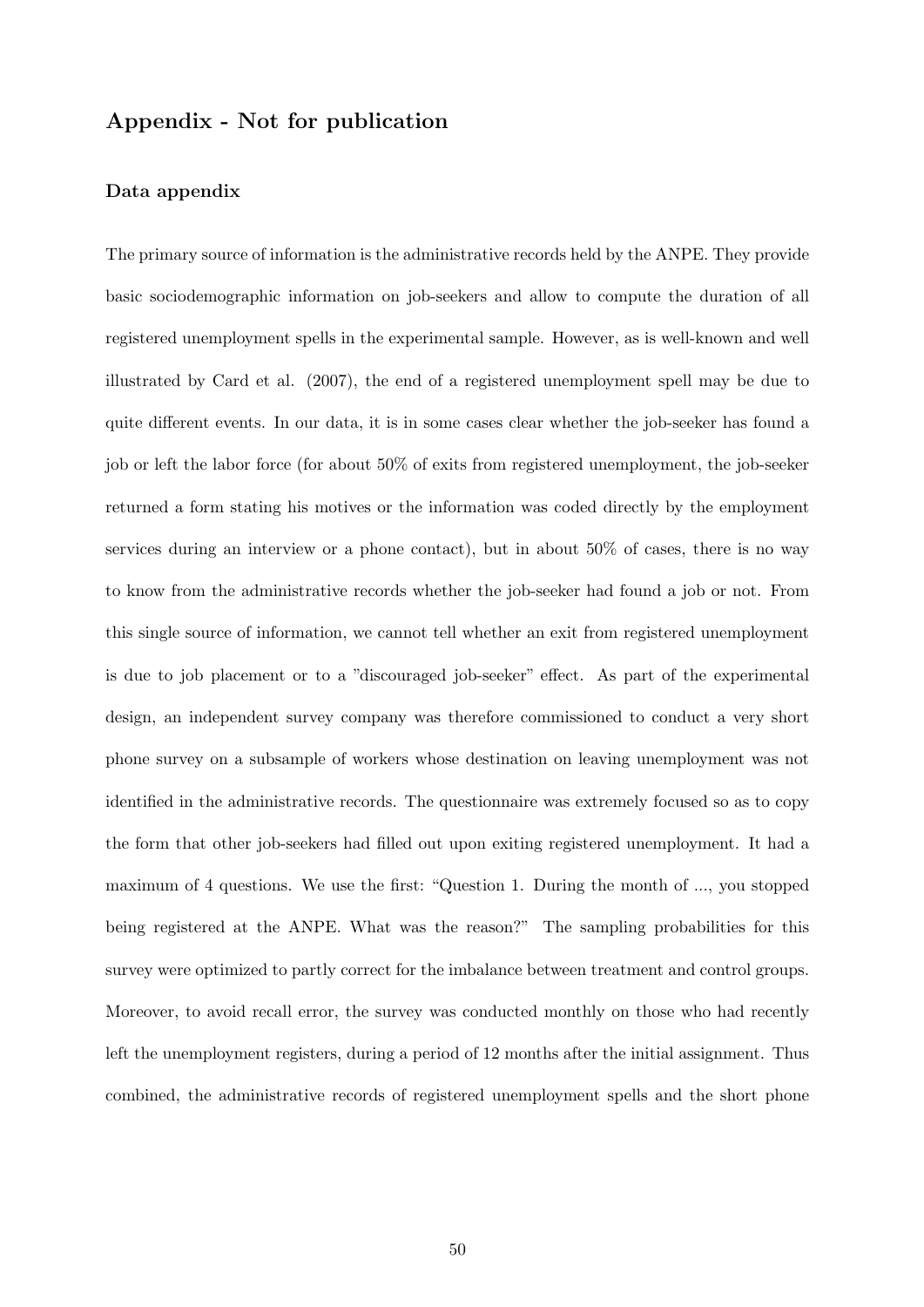survey allow us to measure transitions from registered unemployment to employment at various horizons.[33](#page-0-0)

Sample attrition is quite limited: transitions to employment at the six-month horizon are observed for about 90% of the sample when job-seekers are eligible for benefits or in the stock, and for about 80% of the sample for job-seekers in the inflow who are not eligible for benefits. Within these sub-populations, attrition rates do not significantly differ between control and treatment groups.[34](#page-0-0) Given the low and balanced attrition rates, we treat non-response as random (within strata defined by sub-population  $\times$  assignment).

Table [10](#page-55-0) displays descriptive statistics on the main outcome variables used throughout the paper. Exit rates to employment correspond to the probability that a job-seeker has left unemployment to take a job within 3 months (resp. 6, 9 and 12 months) of randomization. This outcome is thus cumulative and it is analogous to (the complement of) a survival function. Depending on the group we consider, exit rates increase from 10-20% within three months to about 30-40% within twelve months. Overall, this confirms that the population targeted by the two programs has a high probability of long-term unemployment. The other variables are commented along with the results.

<sup>&</sup>lt;sup>33</sup>In parallel, the Ministry of Labor followed an alternative collection strategy by commissioning a survey on a sample of about 9,000 job-seekers, including those still registered as unemployed. The survey contains more than 100 questions, providing detailed information on the employment status and search strategy of each worker. However, it suffers from a low response rate (50%) and sample selectivity bias (Behaghel, Crépon, Gurgand and Le Barbanchon, 2009). We use that survey to describe the program contents (see above).

 $34$ Missing observations are due to the combination of two elements: the job-seeker stopped filling out the monthly form stating her employment status without giving a reason (and was no longer in contact with her caseworker), and the job-seeker has not responded to the phone survey.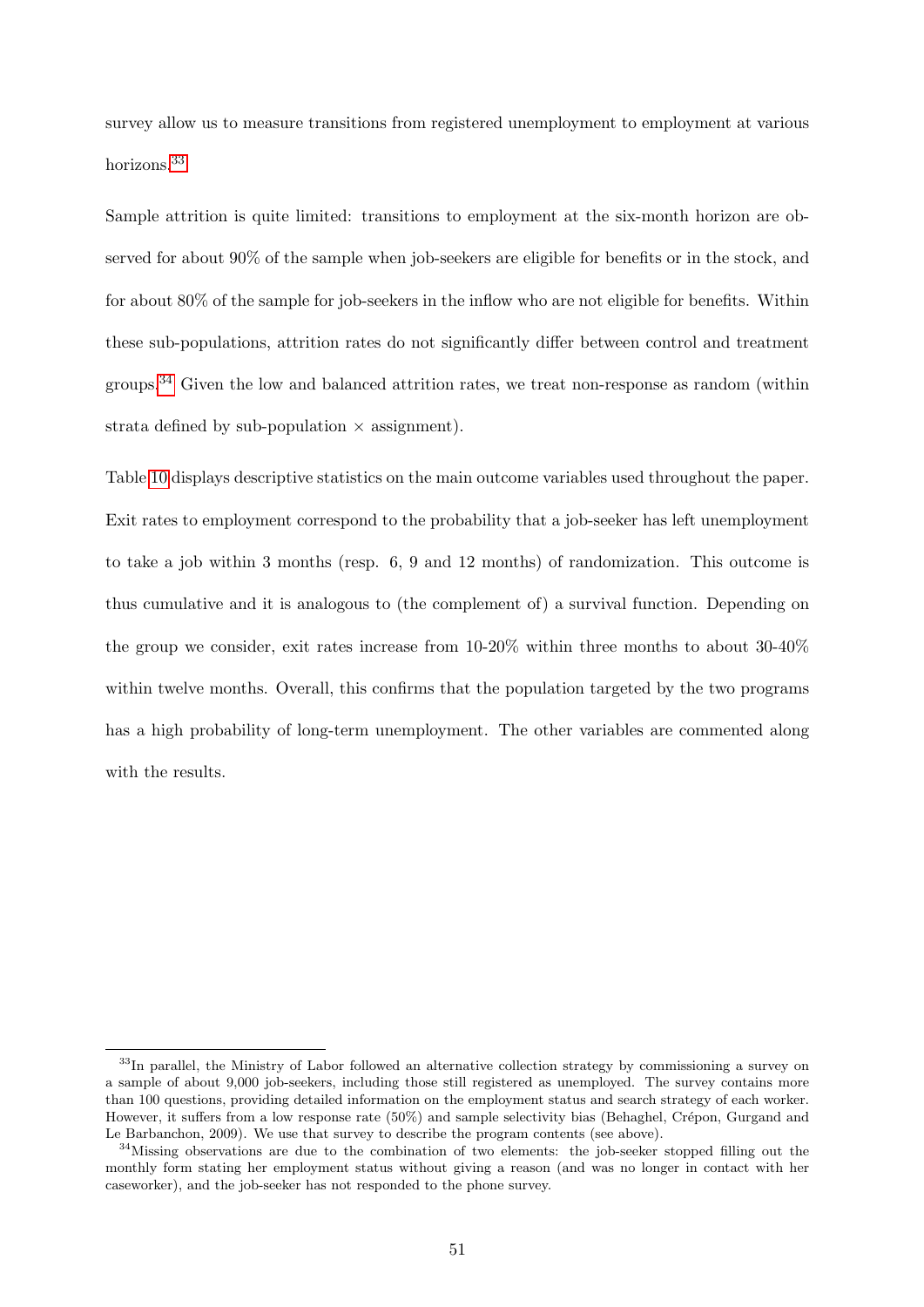#### Statistical appendix: interpretation of 2SLS in the three-treatment case

This appendix clarifies the causal meaning of our Two Stage Least Square (2SLS) estimates through a direct extension of the LATE framework (Angrist, Imbens and Rubin, 1996) allowing for three treatments (including control), with random assignment to treatment but imperfect compliance.

There are three treatments  $T \in \{0, 1, 2\}$  and people can be assigned to three groups  $Z \in$  $\{0, 1, 2\}$ . Consider a variable of interest Y. There are in this setting nine potential outputs  $Y(t, z)$   $(t, z) \in \{0, 1, 2\} \times \{0, 1, 2\}$ . As in the LATE framework we introduce program entry decisions under assignment to z:  $T(z)$ . Two assumptions of the LATE framework directly extend to this setting:

<span id="page-51-1"></span>Assumption 1 Exclusion  $Y(t, z) = Y(t)$  for all t, z

<span id="page-51-2"></span>and

Assumption 2 *Independence*  $Y(0), Y(1), Y(2), T(0), T(1), T(2) \perp Z$ 

We make a somewhat different monotonicity assumption than in the two treatment cases:

#### Assumption 3 Extended monotonicity

<span id="page-51-0"></span>
$$
(T(2) = 1) = (T(0) = 1) \le (T(1) = 1)
$$

and

$$
(T(1) = 2) = (T(0) = 2) \le (T(2) = 2).
$$

Assumption [3](#page-51-0) implies that there are no "defiers" (who would enter treatment k when assigned to group  $j \neq k$ , but not when assigned to group k). It also implies that those who enter treatment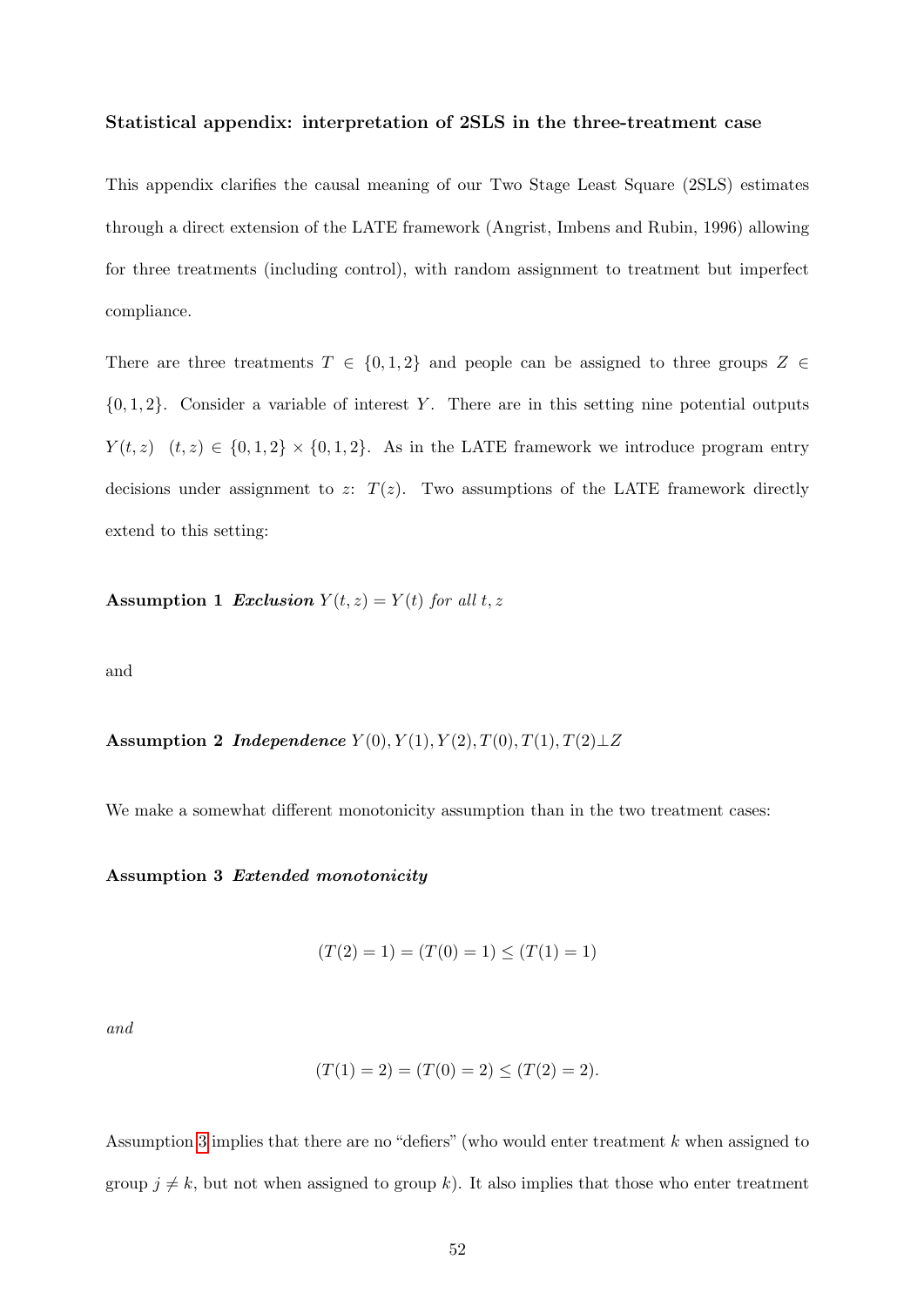k when assigned to group  $j \neq k$  are exactly those who enter treatment k when assigned to the third remaining group. For the assumption to hold, it is enough that the population contains only the following six types:

- never takers, such that:  $T(0) = 0, T(1) = 0, T(2) = 0$
- program 1 always takers:  $T(0) = 1, T(1) = 1, T(2) = 1$
- program 2 always takers:  $T(0) = 2, T(1) = 2, T(2) = 2$
- compliers:  $T(0) = 0, T(1) = 1, T(2) = 2$
- program 1 exclusive takers:  $T(0) = 0, T(1) = 1, T(2) = 0$
- program 2 exclusive takers:  $T(0) = 0, T(1) = 0, T(2) = 1$

The problem is how to interpret the 2SLS estimates of equation

$$
Y = a + c_1(T = 1) + c_2(T = 2) + u
$$

using  $Z_1 = (Z = 1)$  and  $Z_2 = (Z = 2)$  as instruments. Or, equivalently, how to interpret  $c_1$  and  $c_2$  as characterized by moment conditions:

$$
E[u] = E[Z_1 u] = E[Z_2 u] = 0.
$$

<span id="page-52-0"></span>Proposition 1 Under Assumption [1,](#page-51-1) [2](#page-51-2) and [3,](#page-51-0)

$$
c_1 = E[y(1) - y(0)|(T(1) = 1) - (T(0) = 1) = 1]
$$

and

$$
c_2 = E[y(2) - y(0)|(T(2) = 2) - (T(0) = 2) = 1].
$$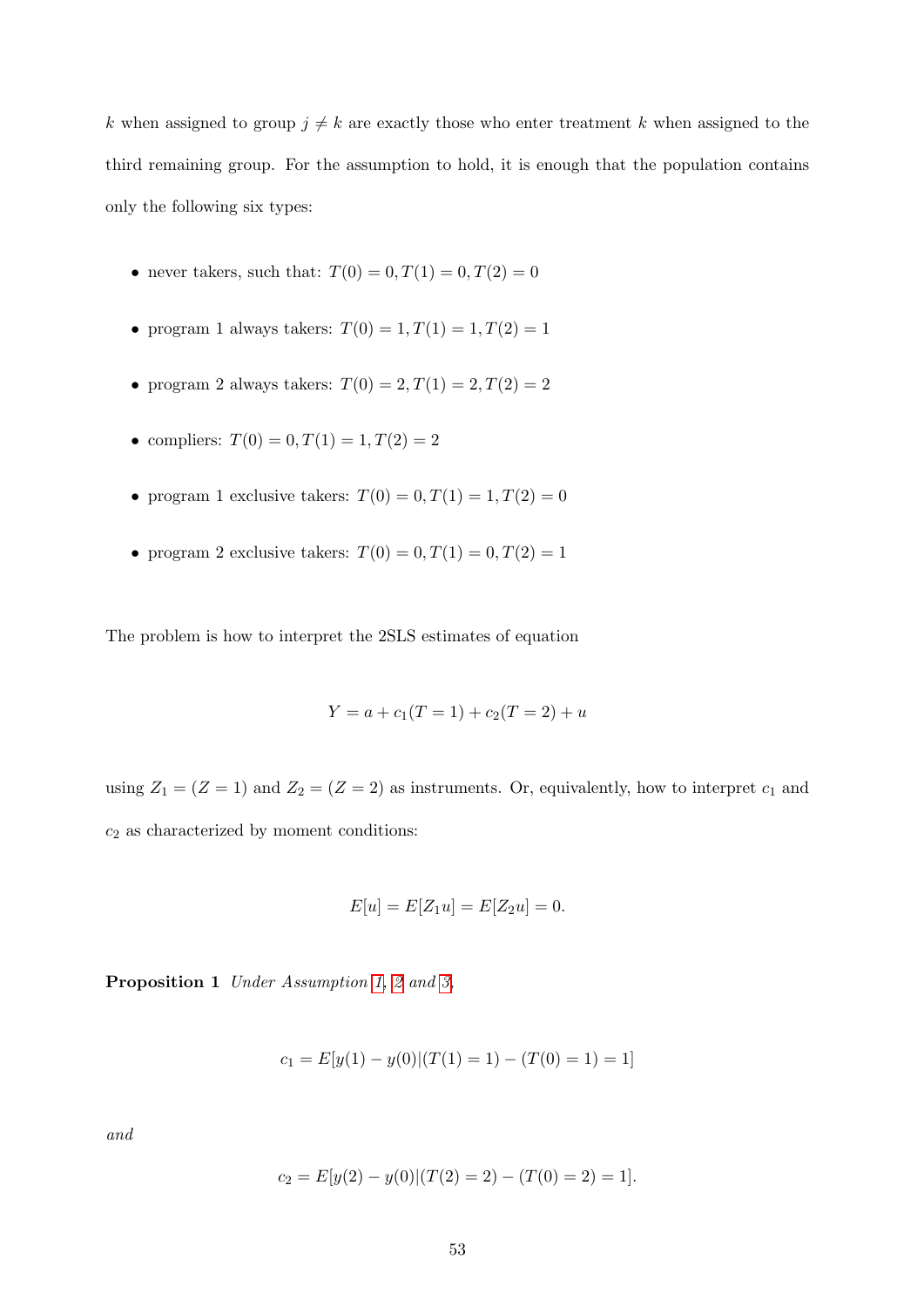$c_1$  and  $c_2$  can thus be interpreted as Local Average Treatment Effects on compliers and program 1 exclusive takers (i.e. compliers to program 1), and on compliers and program 2 exclusive takers (i.e. compliers to program 2), respectively.

Proof 1 We have:

$$
T = T(0) + (T(1) - T(0))Z_1 + (T(2) - T(0))Z_2
$$

which leads to

$$
(T = k) = (T(0) = k) + ((T(1) = k) - (T(0) = k))Z_1 + ((T(2) = k) - (T(0) = k))Z_2, k = 1, 2
$$

Moreover, given Assumption [1,](#page-51-1) Y can be written as:

$$
Y = Y(0) + (Y(1) – Y(0))(T = 1) + (Y(2) – Y(0))(T = 2).
$$

Thus:

$$
u = Y(0) + (Y(1) - Y(0))(T(0) = 1) + (Y(2) - Y(0))(T(0) = 2) - c_0 +
$$
  
\n
$$
Z_1 \times [(Y(1) - Y(0) - c_1)((T(1) = 1) - (T(0) = 1)) + (Y(2) - Y(0) - c_2)(T(2) = 1) - (T(0) = 1))] +
$$
  
\n
$$
Z_2 \times [(Y(1) - Y(0) - c_1)((T(1) = 2) - (T(0) = 2)) + (Y(2) - Y(0) - c_2)(T(2) = 2) - (T(0) = 2))].
$$

The 2SLS orthogonality conditions and assumption [2](#page-51-2) imply:

$$
E[(Y(1) - Y(0) - c_1)((T(1) = 1) - (T(0) = 1)) + (Y(2) - Y(0) - c_2)(T(2) = 1) - (T(0) = 1))] = 0
$$

and

$$
E[(Y(1) - Y(0) - c_1)((T(1) = 2) - (T(0) = 2)) + (Y(2) - Y(0) - c_2)(T(2) = 2) - (T(0) = 2))] = 0.
$$

These two equations can be solved in  $c_1$  and  $c_2$ . Without further assumptions,  $c_k$  is a linear combination of  $E[Y(1) - Y(0)|(T(1) = 1) - (T(0) = 1) = 1]$ ,  $E[Y(1) - Y(0)|(T(1) = 2) - (T(0) = 1)$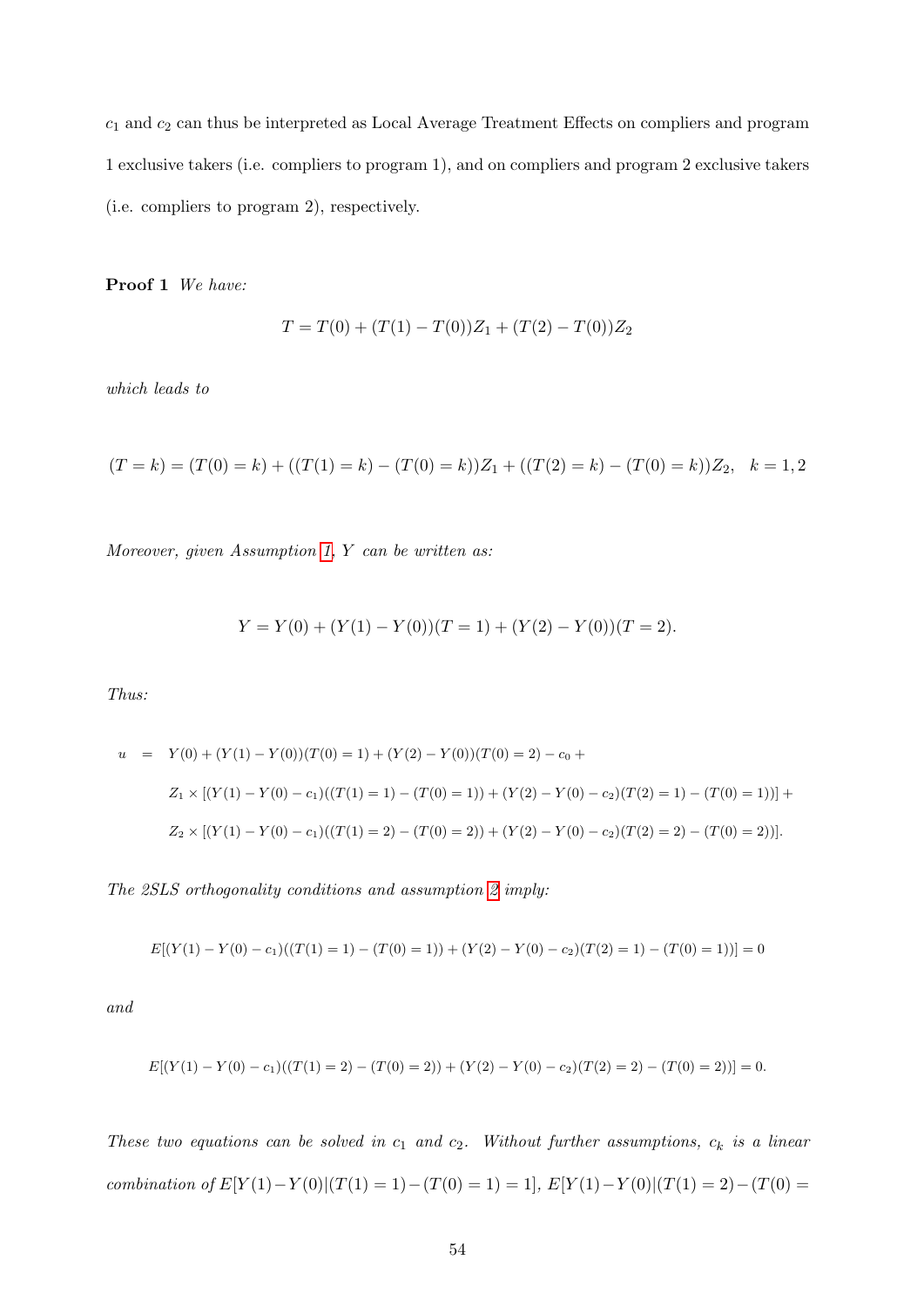$$
2) = 1, \ E[Y(2) - Y(0)|(T(2) = 1) - (T(0) = 1) = 1], \ and \ E[Y(2) - Y(0)|(T(2) = 2) - (T(0) = 2) = 1], \ which \ is \ hard \ to \ interpret. However, under assumption 3, the two equations greatly simplify to:
$$

$$
(E[Y(1) - Y(0)|(T(1) = 1) - (T(0) = 1) = 1] - c_1)P((T(1) = 1) - (T(0) = 1) = 1) = 0
$$

and

$$
(E[Y(2) - Y(0)|(T(2) = 2) - (T(0) = 2) = 1] - c_2)P((T(2) = 2) - (T(0) = 1) = 2) = 0,
$$

which yields proposition [1.](#page-52-0)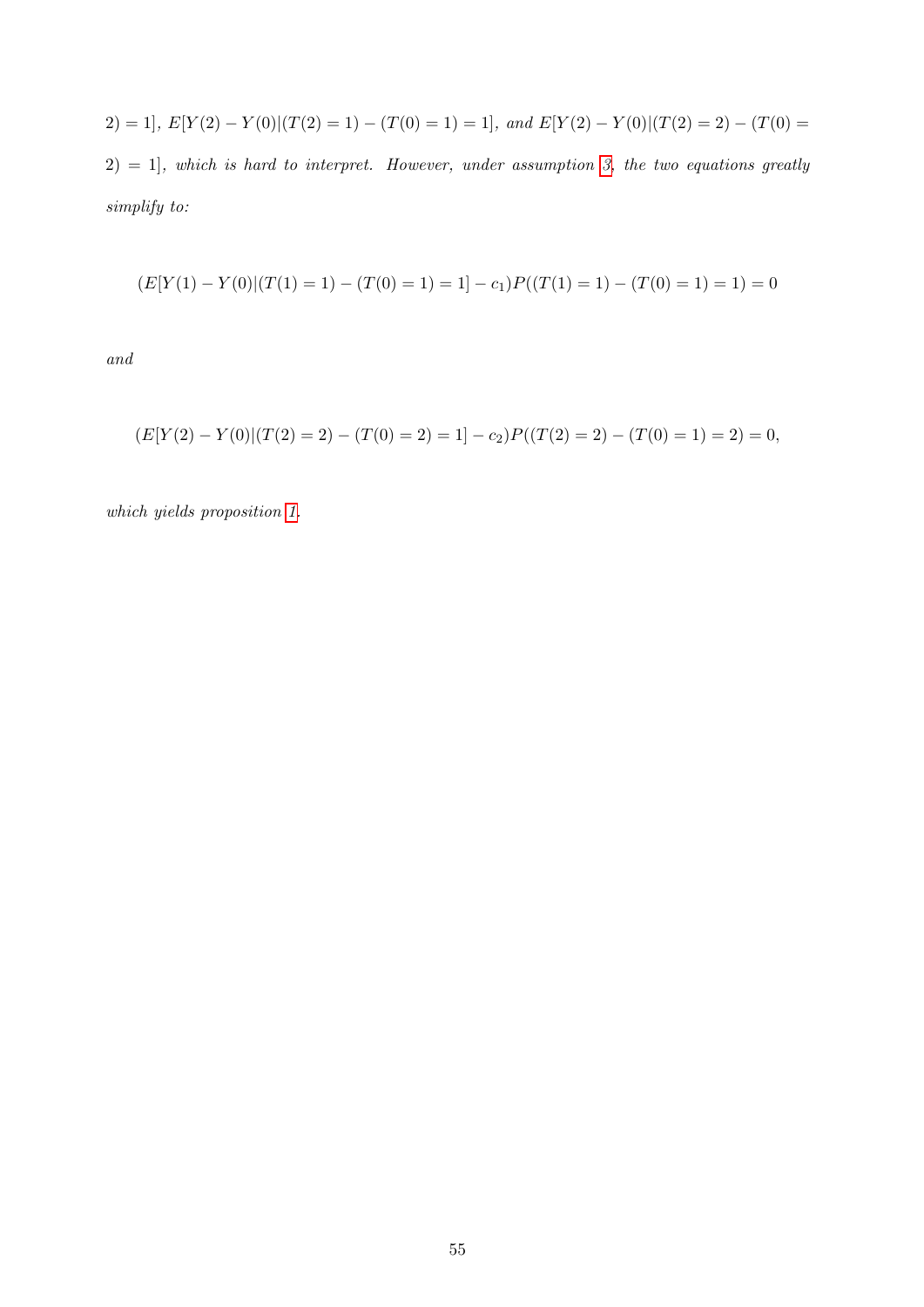<span id="page-55-0"></span>

|                             |                 |                 | Table 10: Average of outcome variables in the control group |                |                      |       |
|-----------------------------|-----------------|-----------------|-------------------------------------------------------------|----------------|----------------------|-------|
|                             |                 |                 | Inflow with benefits in areas                               |                |                      |       |
|                             |                 | with the        | with private                                                | with public    | Inflow $w$ / $\circ$ |       |
|                             | All areas       | two programs    | program only                                                | program only   | benefits             | Stock |
|                             |                 |                 |                                                             |                |                      |       |
|                             |                 |                 | Exit to employment $(\%)$                                   |                |                      |       |
| Within 3 months             | $\overline{15}$ | $\overline{2}$  | $\mathbb{C}$                                                | $\frac{8}{18}$ | $\Omega$             | 13    |
| Within 6 months             | $27$<br>$35$    | 23              | 23                                                          | $\mathcal{S}$  | $36\,$               | 22    |
| Within 9 months             |                 | $\overline{31}$ | 32                                                          | 39             |                      | 29    |
| Within 12 months            | $\overline{41}$ |                 | 38                                                          | $\overline{4}$ | $\overline{40}$      | 34    |
|                             |                 |                 | Exit to employment; exit $\geq 6$ months (%)                |                |                      |       |
| Within 6 months             | $\Omega$        | $\frac{8}{10}$  | $\frac{8}{18}$                                              | 22             | 24                   | 17    |
|                             |                 |                 | Exit for other reasons than employment $(\%)$               |                |                      |       |
| Within 6 months             | $\mathbf{13}$   | $\overline{1}$  | $^{12}$                                                     | $^{12}$        | $^{28}$              | 18    |
|                             |                 |                 | Number of days unemployed over a year                       |                |                      |       |
| Including part-time jobs    | 253             | 261             | 263                                                         | 246            | 201                  | 253   |
| iobs<br>Excluding part-time | 215             | 226             | 231                                                         | 203            | 172                  | 214   |
|                             |                 |                 |                                                             |                |                      |       |

Reading: 15% of job-seekers assigned to the standard track (control group) exited unemployment to employment within  $3$ Reading: 15% of job-seekers assigned to the standard track (control group) exited unemployment to employment within 3

months.

Sample: All areas, control group only. Sample: All areas, control group only.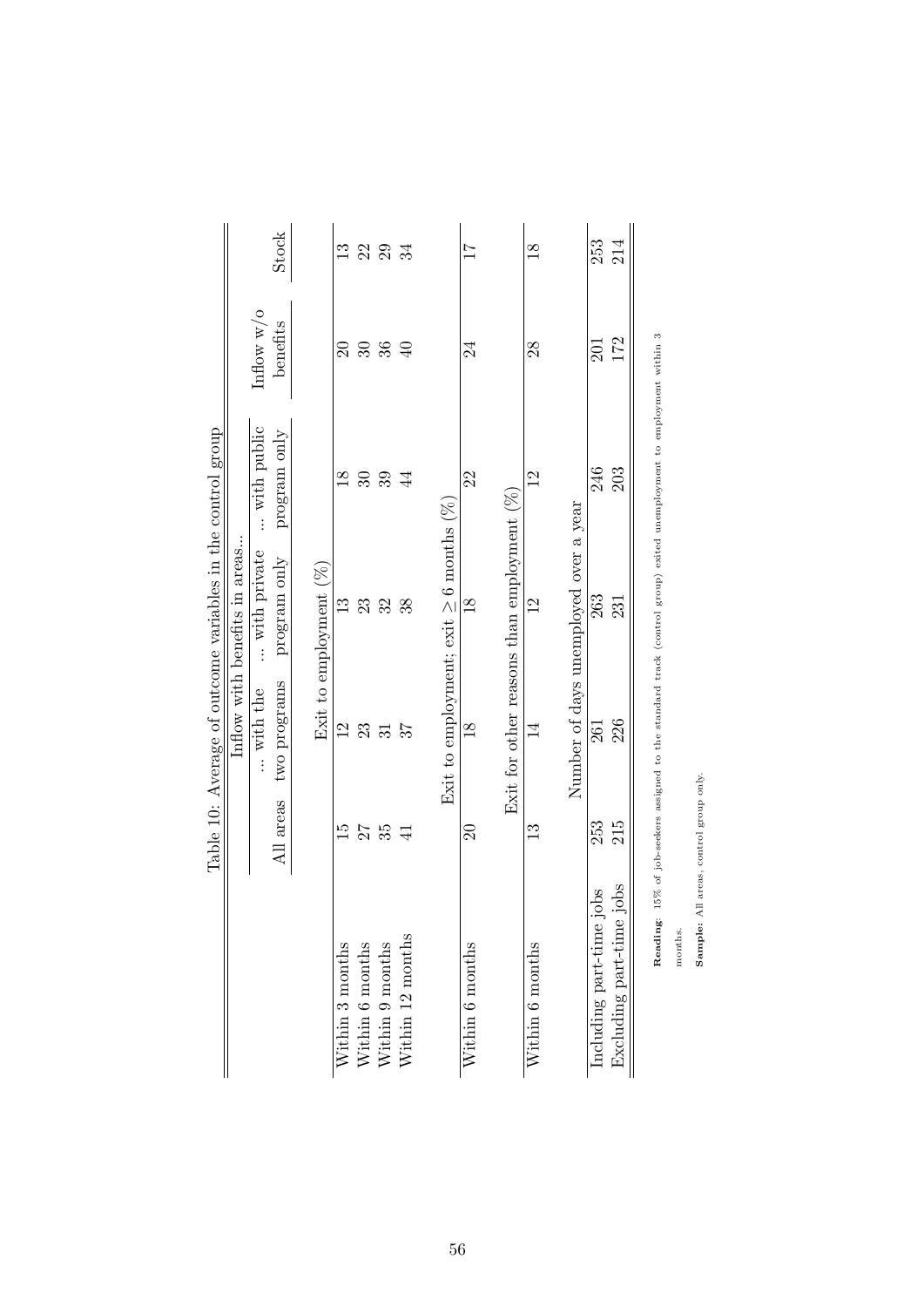<span id="page-56-0"></span>

|                 |              | Private program                                                                                                                                                                                                               |                     |                              |                              |                        |                                                 |                      |
|-----------------|--------------|-------------------------------------------------------------------------------------------------------------------------------------------------------------------------------------------------------------------------------|---------------------|------------------------------|------------------------------|------------------------|-------------------------------------------------|----------------------|
|                 |              | (Indow with UB)                                                                                                                                                                                                               |                     |                              | Public program               |                        |                                                 |                      |
|                 |              |                                                                                                                                                                                                                               | Inflow with UB      |                              | Inflow with no UB            |                        | <b>Stock</b>                                    |                      |
| Exit length     | $< 6$ months | $\geq$ 6 months                                                                                                                                                                                                               |                     | $< 6$ months $\geq 6$ months | $< 6$ months $\geq 6$ months |                        | $\geq 6$ months $> 6$ months                    |                      |
|                 |              |                                                                                                                                                                                                                               |                     |                              |                              |                        |                                                 |                      |
| Vithin 3 months | $-0.004$     | $0.020*$                                                                                                                                                                                                                      | $0.030**$           | $0.060***$                   | $0.021***$                   | $0.033**$              | 0.003                                           | 0.019                |
|                 |              | $(0.012)$<br>0.048***                                                                                                                                                                                                         | $(0.014)$<br>0.027* | $(0.022)$<br>0.064 **        | $(0.008)$<br>$0.030***$      | $(0.014)$<br>0.045**** | $\begin{array}{c} (0.009) \\ 0.011 \end{array}$ | $(0.014)$<br>$0.025$ |
| Nithin 6 months | (0.007)      |                                                                                                                                                                                                                               |                     |                              |                              |                        |                                                 |                      |
|                 | (0.009)      | (0.016)                                                                                                                                                                                                                       | (0.016)             | (0.026)                      | (0.009)                      | (0.016)                | (0.011)                                         | (710.0)              |
|                 |              |                                                                                                                                                                                                                               |                     |                              |                              |                        |                                                 |                      |
| Sample size     | 68,390       | 68,390                                                                                                                                                                                                                        | 68,390              | 68,390                       | 63.941                       | 63,941                 | 86,702                                          | 86,702               |
|                 |              |                                                                                                                                                                                                                               |                     |                              |                              |                        |                                                 |                      |
|                 |              | Estimates from separate 2SLS models with program participation instrumented by program assignment. Each cell displays the                                                                                                     |                     |                              |                              |                        |                                                 |                      |
|                 |              | one that ( ) [ one formation and the second term of the contract of the contract of the commutation of the contract of the contract of the second of the contract of the second of the contract of the contract of the contra |                     |                              |                              |                        |                                                 |                      |

| J             |   |
|---------------|---|
|               |   |
| $\frac{1}{2}$ |   |
| i             |   |
|               |   |
|               |   |
|               |   |
|               |   |
|               |   |
| ı             |   |
| $\frac{1}{2}$ |   |
|               |   |
|               |   |
| ;             |   |
|               |   |
|               |   |
|               |   |
|               |   |
|               |   |
| I             |   |
|               |   |
|               |   |
|               |   |
|               |   |
|               |   |
|               | ì |
| ١             |   |
|               |   |
|               |   |
| Ï             | l |
| I<br>ׇ֚֕֡     |   |
| I<br>İ        |   |
| ļ             |   |
| $-22$<br>E    |   |
|               |   |

estimated jointly on the Inflow with UB population; Same for columns (2) and (4). Observations are weighted by the inverse of counseling on a given subgroup within x months of assignment, except for columns (1) and (3) that are impact of intensive counseling on a given subgroup within x months of assignment, except for columns (1) and (3) that are estimated jointly on the Inflow with UB population; Same for columns (2) and (4). Observations are weighted by the inverse of the assignment probability. Robust standard errors in parentheses. \*, \*\*\*, significance at 10%, 5% and 1% levels. the assignment probability. Robust standard errors in parentheses. \*, \*\*, \*\*\*: significance at 10%, 5% and 1% levels. impact of intensive

Reading: participation in the private program decreases the probability of exit to employment for less than 6 months by 0.4

Reading: participation in the private program decreases the probability of exit to employment for less than 6 months by 0.4

percentage point, but it increases the probability of more durable exits by 2 percentage points.

percentage point, but it increases the probability of more durable exits by 2 percentage points.

Sample: All areas, by program and sub-population.

Sample: All areas, by program and sub-population.

57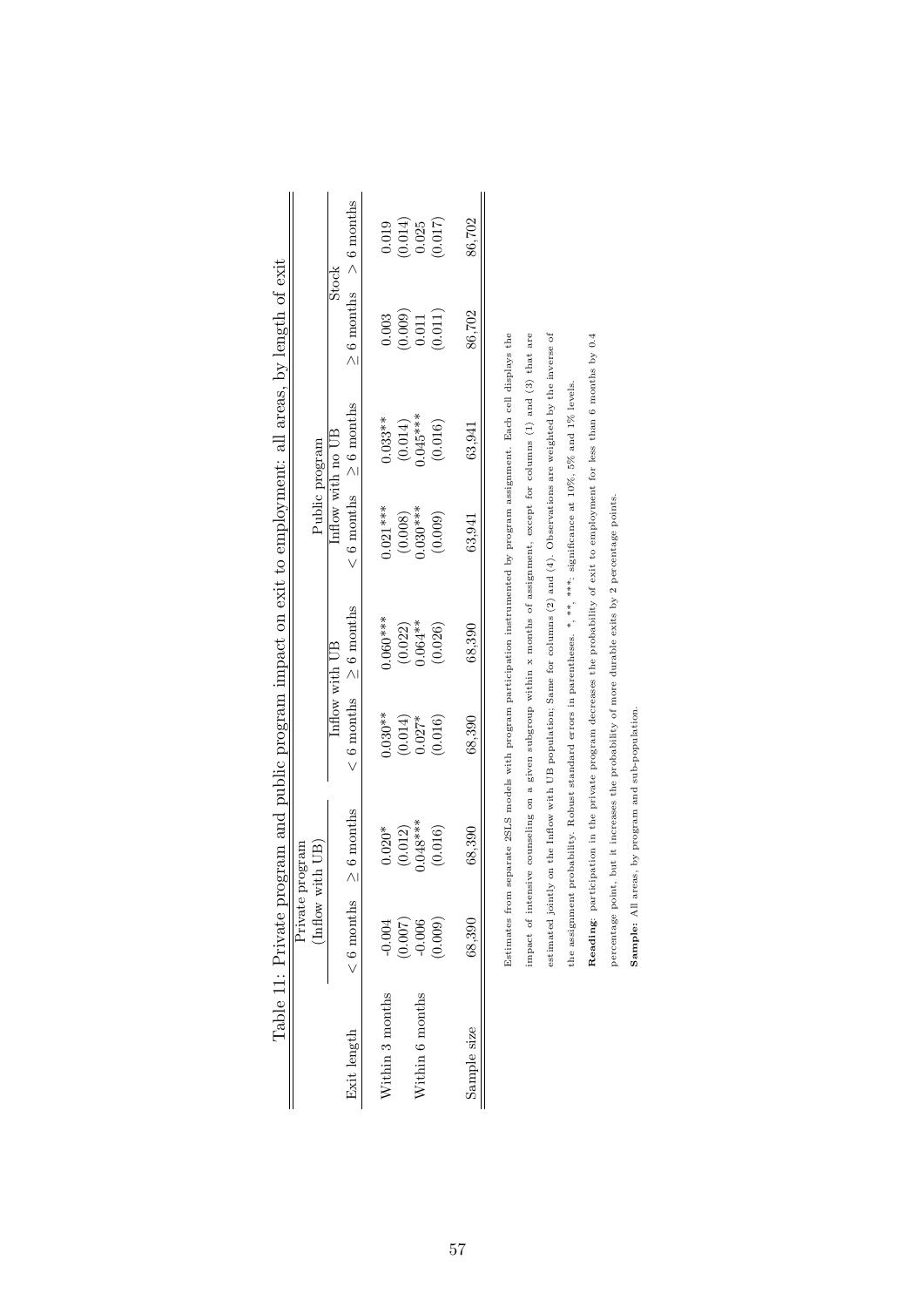<span id="page-57-0"></span>

|                                              |              | Inflow with unemployment benefits, |                | Inflow      |             |
|----------------------------------------------|--------------|------------------------------------|----------------|-------------|-------------|
|                                              |              | areas with                         |                | without     |             |
|                                              | two programs | private program                    | public program | benefits    | Stock       |
|                                              |              |                                    |                |             |             |
| Intercept                                    | $0.295***$   | $0.299***$                         | $0.398***$     | $0.339***$  | $0.287***$  |
|                                              | (0.021)      | (0.034)                            | (0.015)        | (0.009)     | (0.010)     |
| College education                            | $0.061***$   | $0.095***$                         | $0.104***$     | $0.125***$  | $0.076***$  |
|                                              | (0.020)      | (0.036)                            | (0.015)        | (0.009)     | (0.009)     |
| High school graduate                         | $-0.007$     | 0.009                              | $0.051***$     | $0.044***$  | $0.038***$  |
|                                              | (0.022)      | (0.037)                            | (0.016)        | (0.010)     | (0.010)     |
| Aged $30-49$                                 | $-0.056***$  | $-0.088***$                        | $-0.121***$    | $-0.100***$ | $-0.099***$ |
|                                              | (0.020)      | (0.033)                            | (0.014)        | (0.008)     | (0.009)     |
| Aged above 50                                | $-0.166***$  | $-0.151***$                        | $-0.199***$    | $-0.149***$ | $-0.178***$ |
|                                              | (0.023)      | (0.040)                            | (0.019)        | (0.013)     | (0.011)     |
| Woman                                        | $-0.048***$  | $-0.066**$                         | $-0.097***$    | $-0.049***$ | $-0.020***$ |
|                                              | (0.017)      | (0.028)                            | (0.013)        | (0.008)     | (0.008)     |
|                                              |              |                                    |                |             |             |
| Treated by private                           | 0.069        | 0.039                              |                |             |             |
| programm (Tprivate)                          | (0.058)      | (0.073)                            |                |             |             |
| Tprivate $\times$ College education          | 0.043        | 0.025                              |                |             |             |
|                                              | (0.050)      | (0.071)                            |                |             |             |
| Tprivate $\times$ High school graduate       | 0.071        | 0.055                              |                |             |             |
|                                              | (0.057)      | (0.076)                            |                |             |             |
| Tprivate $\times$ Aged 30-49                 | $-0.153***$  | $-0.020$                           |                |             |             |
|                                              | (0.054)      | (0.068)                            |                |             |             |
| Tprivate $\times$ Aged above 50              | $-0.057$     | $-0.058$                           |                |             |             |
|                                              | (0.062)      | (0.082)                            |                |             |             |
| Tprivate $\times$ Woman                      | 0.064        | 0.017                              |                |             |             |
|                                              | (0.043)      | (0.058)                            |                |             |             |
|                                              |              |                                    |                |             |             |
| Treated by public                            | $0.169*$     |                                    | 0.036          | $0.087**$   | $0.084*$    |
| programm (Tpublic)                           | (0.099)      |                                    | (0.051)        | (0.038)     | (0.047)     |
| $T_{\text{public}} \times$ College education | 0.003        |                                    | 0.048          | 0.002       | $-0.005$    |
|                                              | (0.088)      |                                    | (0.049)        | (0.038)     | (0.045)     |
| Tpublic $\times$ High school graduate        | 0.079        |                                    | $-0.041$       | $-0.038$    | 0.017       |
|                                              | (0.100)      |                                    | (0.053)        | (0.044)     | (0.049)     |
| Tpublic $\times$ Aged 30-49                  | $-0.148$     |                                    | 0.021          | 0.011       | $-0.011$    |
|                                              | (0.090)      |                                    | (0.046)        | (0.035)     | (0.044)     |
| Tpublic $\times$ Aged above 50               | $-0.044$     |                                    | 0.013          | $-0.078$    | 0.018       |
|                                              | (0.115)      |                                    | (0.067)        | (0.063)     | (0.058)     |
| Tpublic $\times$ Woman                       | $-0.023$     |                                    | 0.020          | $-0.006$    | $-0.095**$  |
|                                              | (0.076)      |                                    | (0.042)        | (0.034)     | (0.037)     |
|                                              |              |                                    |                |             |             |
| Observations                                 | 43,977       | 11,145                             | 13,268         | 63,941      | 86,702      |

## Table 12: Heterogeneity in program impacts. Exit to employment within 6 months

Estimates from separate 2SLS models with program participation instrumented by program assignment (and interactions). Each column is a different regression. Observations are weighted by the inverse of the assignment proba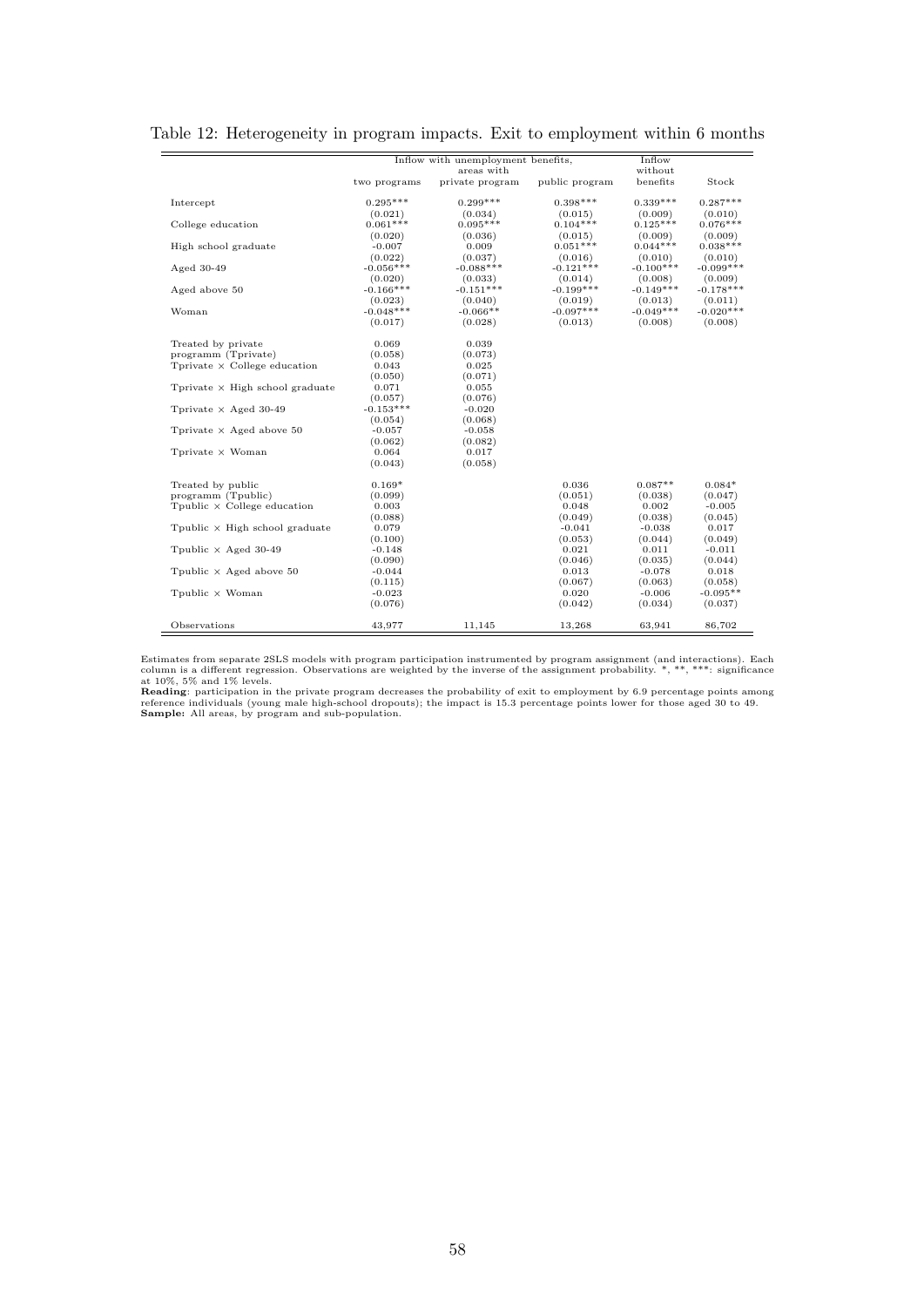|                      | Areas with both programs |                         |                                           | Areas with one program  |
|----------------------|--------------------------|-------------------------|-------------------------------------------|-------------------------|
|                      | Private program          | Public program          | Private program                           | Public program          |
| Within 3 months      | 0.018                    | $0.104***$              | 0.012                                     | $0.038**$               |
|                      |                          |                         |                                           |                         |
| $N$ ithin 6 months   | $(0.017)$<br>0.039*      | $(0.032)$<br>$0.092**$  | $(0.023)$<br>0.053*                       | $(0.018)$<br>$0.067***$ |
|                      | $(0.021)$<br>$0.053**$   | $(0.037)$<br>$0.107***$ | $(0.029)$<br>$0.061**$                    |                         |
| $N$ ithin $9$ months |                          |                         |                                           | $(0.020)$<br>0.062***   |
|                      | $(0.023)$<br>$0.051**$   | $(0.037)$<br>$0.072*$   | $\left(0.031\right)$ $\left(0.049\right)$ | $(0.020)$<br>$0.047**$  |
| $N$ ithin 12 months  |                          |                         |                                           |                         |
|                      | (0.024)                  | (0.037)                 | (0.033)                                   | (0.021)                 |
| Sample size          | 43,977                   | 13.977                  | 11,145                                    | 13,268                  |

| $\frac{1}{2}$                                             |  |
|-----------------------------------------------------------|--|
| )<br> <br> <br>$\int$                                     |  |
|                                                           |  |
|                                                           |  |
|                                                           |  |
| $\frac{1}{2}$                                             |  |
|                                                           |  |
|                                                           |  |
|                                                           |  |
|                                                           |  |
| リー・コン                                                     |  |
| ׅ֧֧֧֧֧֚֚֚֚֚֚֚֚֚֚֚֚֚֚֚֚֚֚֚֡֡֡֡֜֓֝֬֝֓֝֓֝֬֝<br>$\frac{1}{2}$ |  |
| .<br>ו<br>l<br>ĺ                                          |  |
| $\frac{1}{2}$                                             |  |
| E<br>E<br>į<br>l                                          |  |

Estimates from separate 2SLS models with program participation instrumented by program assignment. Each cell displays the impact of intensive counseling on a given subgroup within  $x$  months of assignment, except for columns (1) and (2) that are Estimates from separate 2SLS models with program participation instrumented by program assignment. Each cell displays the impact of intensive counseling on a given subgroup within x months of assignment, except for columns (1) and (2) that are

estimated jointly. Controls for: education, age group, gender, marital status, citizenship, cause of job loss, number of children. Observations are weighted by the inverse of the assignment probability. Robust standard errors in parentheses. \*, \*\*\*\* estimated jointly. Controls for: education, age group, gender, marital status, citizenship, cause of job loss, number of children. Observations are weighted by the inverse of the assignment probability. Robust standard errors in parentheses. \*, \*\*, \*\*\* significance at  $10\%, 5\%$  and  $1\%$  levels. significance at 10%, 5% and 1% levels.

Reading: participation in the private program increases exit to employment by 4.5 pp within 6 months, in areas where the Reading: participation in the private program increases exit to employment by 4.5 pp within 6 months, in areas where the

public program is also implemented. public program is also implemented.

Sample: Inflow with UB only, distinguishing between areas with 1 and 2 programs. Sample: Inflow with UB only, distinguishing between areas with 1 and 2 programs.